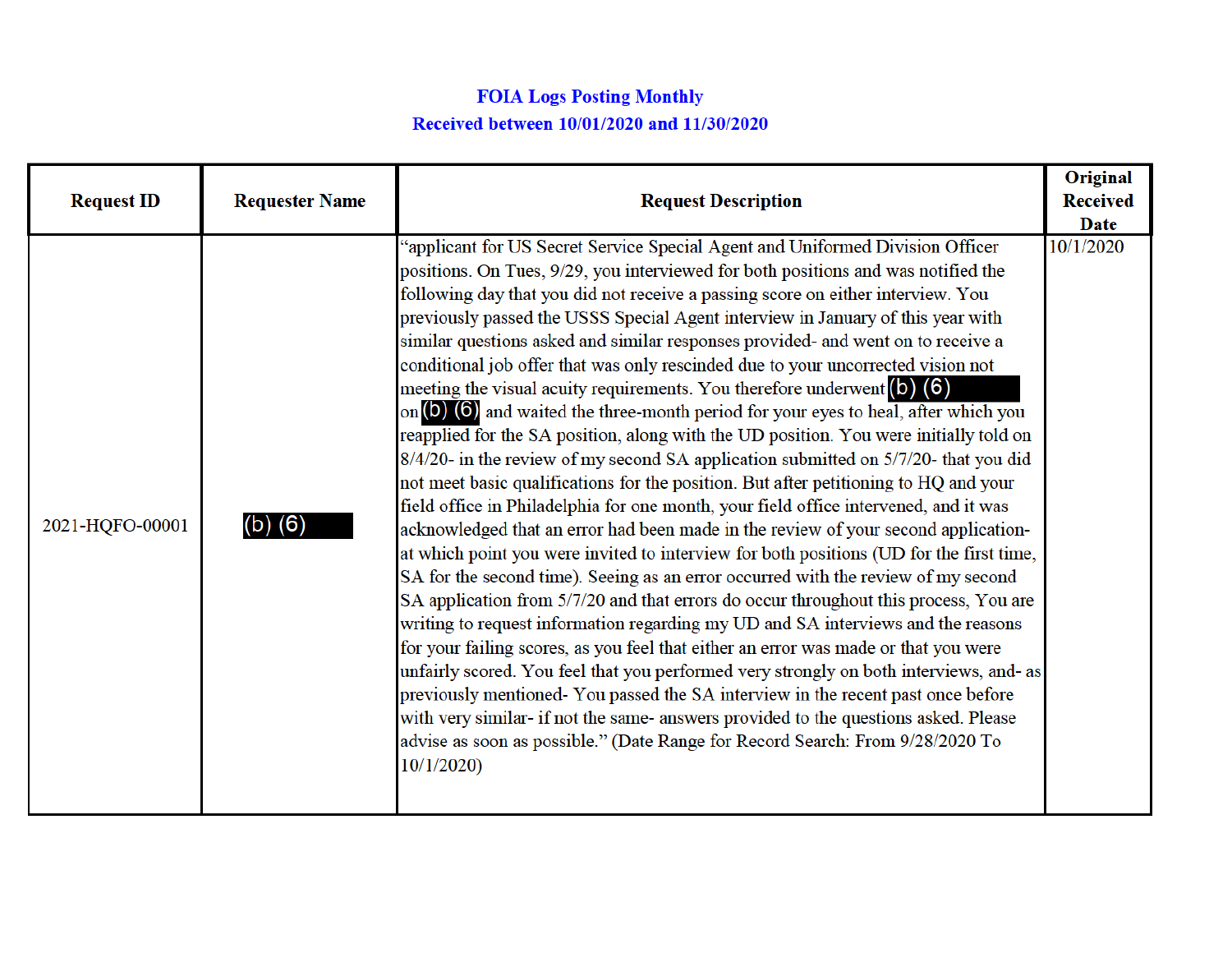| 2021-HQFO-00002 | Santos, Rose      | a copy of the following documents identified to HSHQDC06D00032 Task Order<br>HSHQDC11J00325 [WE SEEK NO PRICING] (this should be placed in the<br>"simple" agency FOIA processing queue): 1. Copy of the Task Order title page (1st)<br>page only) and 2. Copy of the CURRENT Statement of Work/Performance Work<br>Statement (SOW/PWS) | 10/1/2020 |
|-----------------|-------------------|-----------------------------------------------------------------------------------------------------------------------------------------------------------------------------------------------------------------------------------------------------------------------------------------------------------------------------------------|-----------|
| 2021-HQFO-00003 | Battle, Joyce     | All documents from including but not limited to briefing books, memos, and<br>transition books concerning key issues compiled or prepared for the incoming<br>Secretary of Homeland Security. Michael Chertoff became secretary on February 15,<br>2005. (Date Range for Record Search: From 1/1/2005 To 5/1/2005)                      | 10/1/2020 |
| 2021-HQFO-00004 | Lagergren, Andrei | Request Emailed, PDF copies, of any written documents that itemize U.S.<br>Department of Homeland Security grant funding to the Fairfax County, Virginia<br>Police Department, In fiscal year 2019                                                                                                                                      | 10/1/2020 |
| 2021-HQFO-00005 |                   | any/all documents, communications, emails, Reports, an/or findings pertaining to the<br>investigations of me, under the provisions of the PRIVACY ACT in INSCOM or<br>[902d MI holdings (Date Range for Record Search: From 1/1/2019 To 10/1/2020)                                                                                      | 10/1/2020 |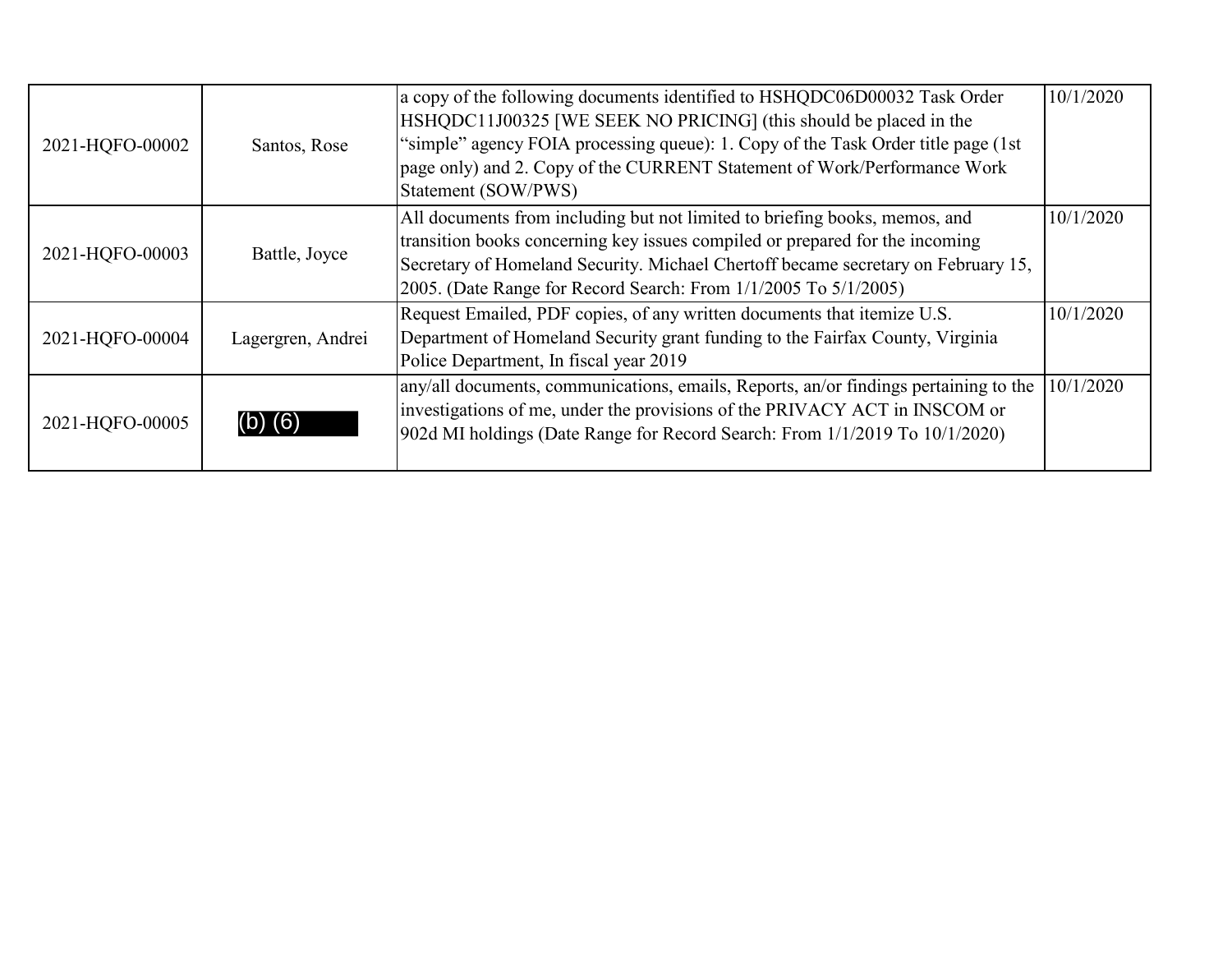| 2021-HQFO-00007 | Walker, Mark | 1. All email containing the keywords "Sanctuary," "Stephen Miller," "Migrants,"<br>"Wall," "Flores," "Family Separations," "Child Separations," "Illegal" "Jared<br>Kushner" sent to, or from, the following individuals from Jan. 23, 2017, through the<br>date of search for responsive records: • Pete Gaynor, Deputy Administrator of the<br>Federal Emergency Management Agency 2. All records described in category 1 above<br>that have been deleted, but remain recoverable in any way. To clarify, this request<br>pertains to all records involving the listed personnel regardless of the system or<br>device on which the records are or were stored. This request includes all emails from<br>any personal account operated by the personnel which have been forwarded into a<br>government-operated email account. This request applies to all emails relating to<br>official business found on email accounts assigned to or operated by the listed<br>personnel, regardless of whether or not the accounts were associated with an official<br>government email address or hosted on a government server. This request applies to<br>so-called "alias" email accounts that may or may not include the name of the listed<br>government officials in the email address, display name, or signature. Email accounts<br>that were at any time utilized by the listed personnel, but do not necessarily identify<br>the listed personnel as the owner of the account, should be included in the search.<br>(Date Range for Record Search: From 1/23/2017 To 10/1/2020) | 10/1/2020 |
|-----------------|--------------|------------------------------------------------------------------------------------------------------------------------------------------------------------------------------------------------------------------------------------------------------------------------------------------------------------------------------------------------------------------------------------------------------------------------------------------------------------------------------------------------------------------------------------------------------------------------------------------------------------------------------------------------------------------------------------------------------------------------------------------------------------------------------------------------------------------------------------------------------------------------------------------------------------------------------------------------------------------------------------------------------------------------------------------------------------------------------------------------------------------------------------------------------------------------------------------------------------------------------------------------------------------------------------------------------------------------------------------------------------------------------------------------------------------------------------------------------------------------------------------------------------------------------------------------------------------------------------|-----------|
| 2021-HQFO-00010 | Anic, Monika | I would like to submit a request for the Seattle Strategic Plan and the Miami Strategic 10/1/2020<br>Plan mentioned on Pg. 37 of the DHS Field Efficiencies Implementation Plan from<br>2017. Link Here: https://www.dhs.gov/sites/default/files/publications/DMO%20-<br>%20OCRSO%20-%20DHS%20Field%20Efficiencies.pdf Under Request #: 2020-<br>HQFO-01415, I previously requested these documents, and I received a denial under<br>FOIA Exemption 5, which excludes from disclosure documents which qualify for<br>protection under Deliberative Process Privilege. The attached letter mentions that I<br>can re-request the records when they are no long in draft form and that is the purpose<br>of this updated request. (Date Range for Record Search: From 01/01/2020 To<br>12/31/2020                                                                                                                                                                                                                                                                                                                                                                                                                                                                                                                                                                                                                                                                                                                                                                                   |           |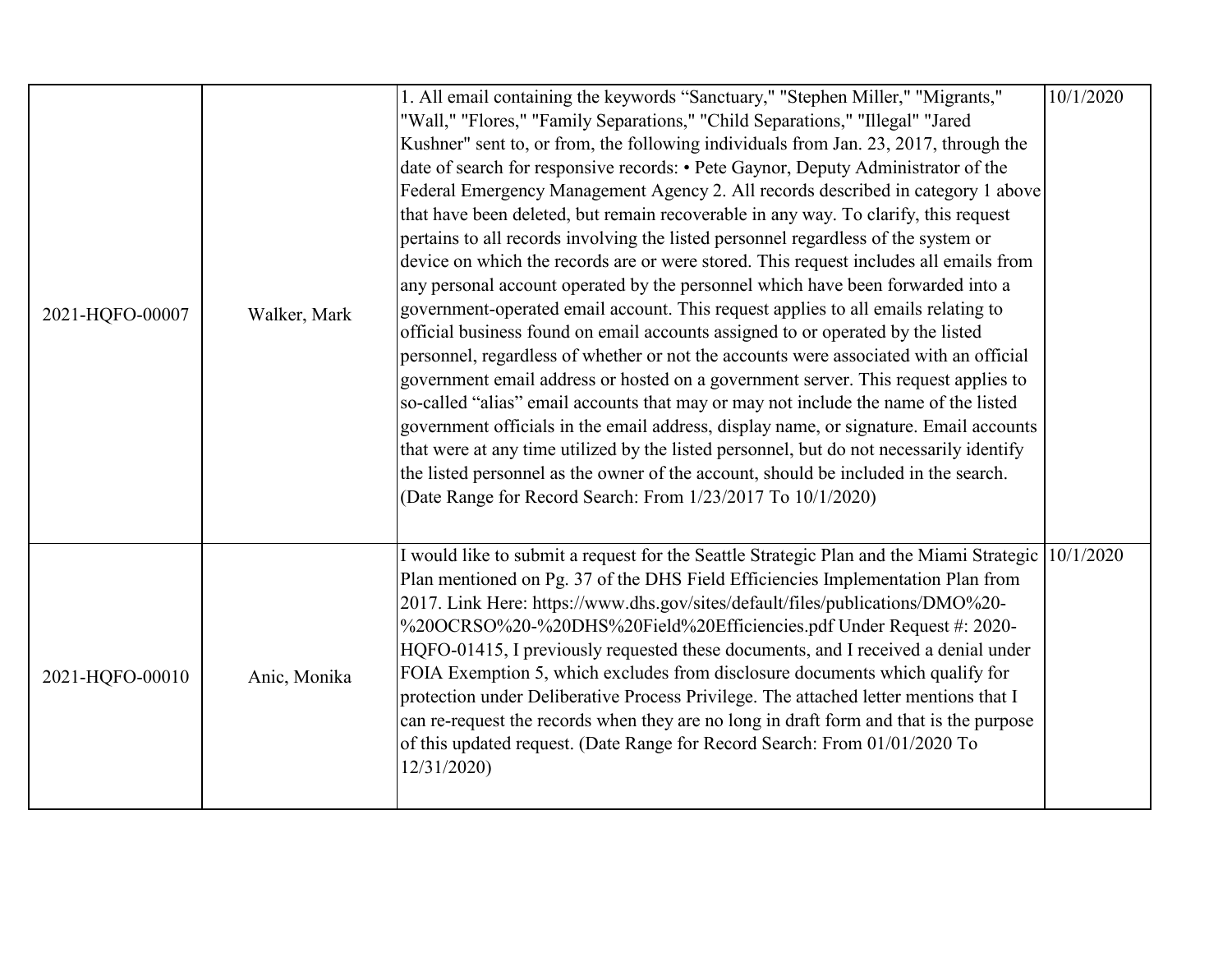| 2021-HQFO-00011 | Anic, Monika | I would like to submit a request for the NCR Consolidation Plan that is mentioned on $(10/1/2020)$<br>Pg. 25 of the DHS FY 2020 Real Property Efficiency Plan (attached). I previously<br>submitted a request for this document under FOIA Request #: 2020-HQFO-01410.<br>The information was withheld because it was considered deliberative. I was told to<br>resubmit a request after the end of August when the records were ready for release<br>and that is the purpose of this request. Please let me know if you need additional<br>information, I have attached the Final Response Letter from my previous request for<br>your review. (Date Range for Record Search: From 01/01/2020 To 12/31/2020) |           |
|-----------------|--------------|---------------------------------------------------------------------------------------------------------------------------------------------------------------------------------------------------------------------------------------------------------------------------------------------------------------------------------------------------------------------------------------------------------------------------------------------------------------------------------------------------------------------------------------------------------------------------------------------------------------------------------------------------------------------------------------------------------------|-----------|
| 2021-HQFO-00012 | $(b)$ $(6)$  | "all information regarding to my person"                                                                                                                                                                                                                                                                                                                                                                                                                                                                                                                                                                                                                                                                      | 10/1/2020 |
| 2021-HQFO-00017 | $(b)$ $(6)$  | "Original hand written note(s), record(s), and report(s), including draft versions, and<br>email(s) and text message(s) recorded by or from $\left( \text{o} \right)$ (6)<br>during or<br>pertaining to an interrogation and/or interview of $(b)$ $(6)$<br>in his home at:<br>$(b)$ $(6)$<br>on the morning of March 19,<br>$2015$ "                                                                                                                                                                                                                                                                                                                                                                         | 10/2/2020 |
| 2021-HQFO-00018 | Bravo, Alex  | copies of all materials related to U.S. Immigration and Customs Enforcement on<br>behalf of our client $(6)$ $(6)$<br>pursuant to<br>the Freedom of Information Act.                                                                                                                                                                                                                                                                                                                                                                                                                                                                                                                                          | 10/5/2020 |
| 2021-HQFO-00019 | Chu, Ricky   | All records regarding (b) (6)<br>including, but not limited to, the following: 1<br>Determination of Inadmissibility dated 1 6th June 2020 (copy enclosed herewith); 2<br>Notice to Alien Ordered Removed/Departure Verification dated 16th June 2020 3 the<br>copy of the statements taken from our client when she was under your department's<br>investigation at the San Francisco International Airport; 4 the reasons why your<br>department made the decision on issuing the aforesaid two (2) document to our client.                                                                                                                                                                                 | 10/5/2020 |
| 2021-HQFO-00020 | (b) (6)      | certified copy of any & all military records, including but not limited to the entire<br>military file, the entire OMPF File, clinical (hospital inpatient) records, all<br>medical/health records & medical treatment records, personnel, payroll,<br>awards/decorations, benefits, retirement, personal military history & all other records<br>in your possession pertaining $\text{tc}(\text{O})$ (6)<br>$SSN(b)$ (6)<br>DOB:<br>$(b)$ $(6)$                                                                                                                                                                                                                                                              | 10/5/2020 |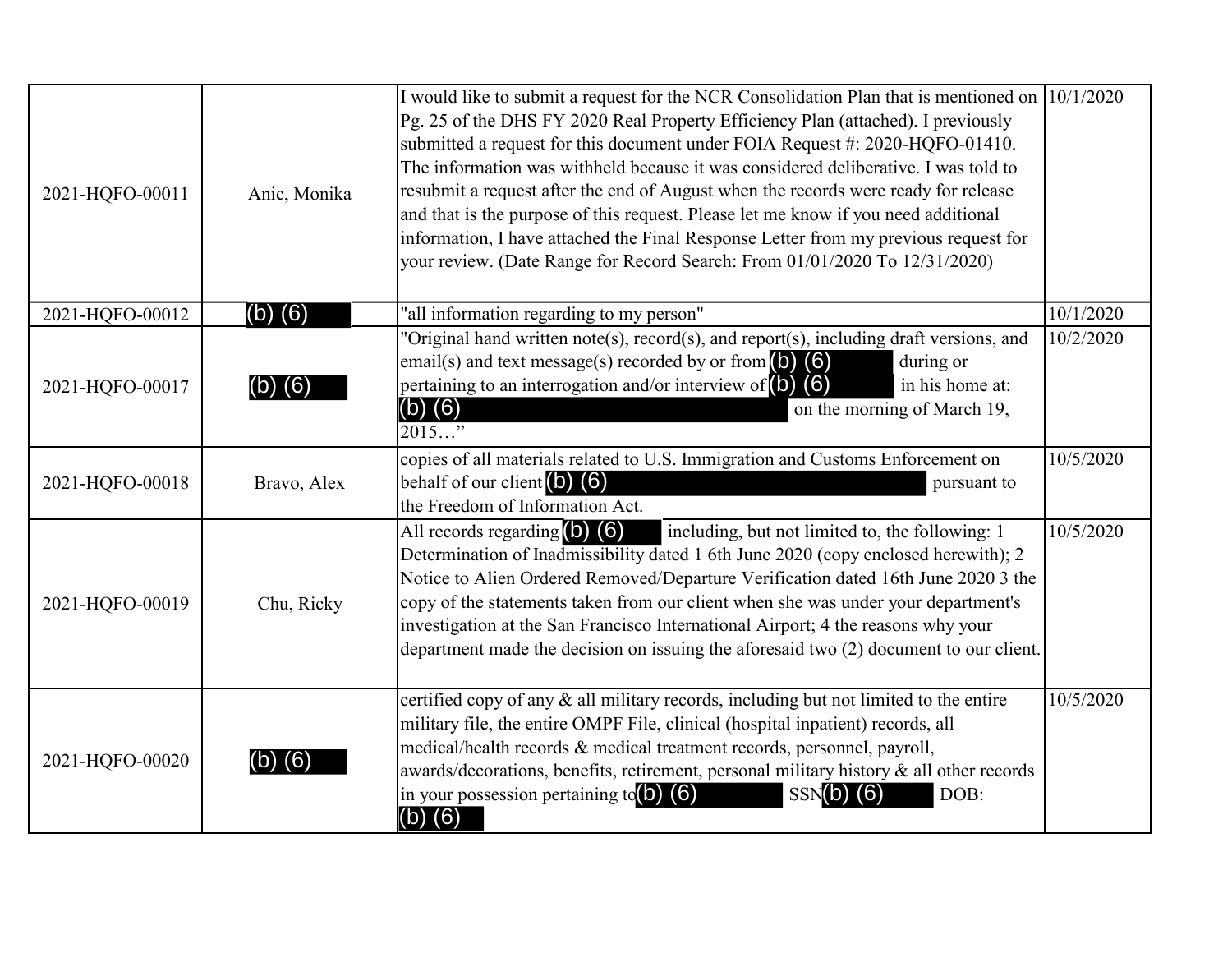| 2021-HQFO-00021 | Thompson, Peter | a copy of any/all correspondence, including paper and electronic correspondence,        | 10/5/2020 |
|-----------------|-----------------|-----------------------------------------------------------------------------------------|-----------|
|                 |                 | with Congressman Markwayne Mullin/his staff and the response to the                     |           |
|                 |                 | correspondence from this department/agency's staff from January 2013 through            |           |
|                 |                 | present                                                                                 |           |
|                 |                 | 1. As of October 1st 2016, the U.S. Embassy in The Gambia stopped issuing Visas to      | 10/2/2020 |
|                 |                 | certain government officials and people in The Gambia for that country's refusals to    |           |
|                 |                 | accept deportees identified as Gambian nationals. The Gambia Times is requesting to     |           |
|                 |                 | have all communications related to that matter that were exchanged between the State    |           |
|                 |                 | Department and its agencies or consulate or embassy with the Government of The          |           |
|                 |                 | Gambia. This includes communications initiated by the U.S. Government and the           |           |
|                 |                 | Government of The Gambia to issue travel documents to people identified as              |           |
|                 |                 | Gambian nationals and the responses by The Gambia Government. 2. Who were the           |           |
|                 |                 | specific people in government, institutions, and organizations in The Gambia and        |           |
|                 |                 | their families that the visa sanction targeted. Please, produce documents of the        |           |
|                 | Camara, Musa    | information or names of people who were sanctioned from entry into the U.S. 3. After    |           |
|                 |                 | the political change in December 2016, the new government of The Gambia accepted        |           |
|                 |                 | to take back its citizens identified as Gambia nationals. Please, produce documents of  |           |
| 2021-HQFO-00022 |                 | the initial communication from the U.S. Government to the Government of The             |           |
|                 |                 | Gambia and subsequent communications and agreements between the two                     |           |
|                 |                 | governments to facilitate the rerun of Gambia nationals to their country. This may      |           |
|                 |                 | include letters, memos and diplomatic cables and singed agreements, MoU, etc., by       |           |
|                 |                 | the two governments. Please, produce any promise made or financial support the U.S.     |           |
|                 |                 | Government gave to The Gambia to facilitate the return, logistical supports and         |           |
|                 |                 | integration of the deportees to The Gambia. Which Minister or Ministry in The           |           |
|                 |                 | Gambia signed the agreements to return Gambia Nationals in from the U.S. to The         |           |
|                 |                 | Gambia. 4. Please, provide the names and/or data of the number of Gambians issued       |           |
|                 |                 | travel documents by the Government of The Gambia to facilitate their return to that     |           |
|                 |                 | country. 5. Please, provide data and/or the names of Gambian nationals returned to      |           |
|                 |                 | The Gambian since January 2017 to date. Please, also provide the names and/or data      |           |
|                 |                 | on the number of Gambian nationals currently in detention under U.S. custody. 6.        |           |
|                 |                 | Please, provide any relevant documents or materials that is related to this matter, the |           |
|                 |                 |                                                                                         |           |
| 2021-HQFO-00023 | Melton, Robert  | copies of certain documents pertaining to Hazard Mitigation Projects and disaster       | 10/5/2020 |
|                 |                 | payments/approvals.                                                                     |           |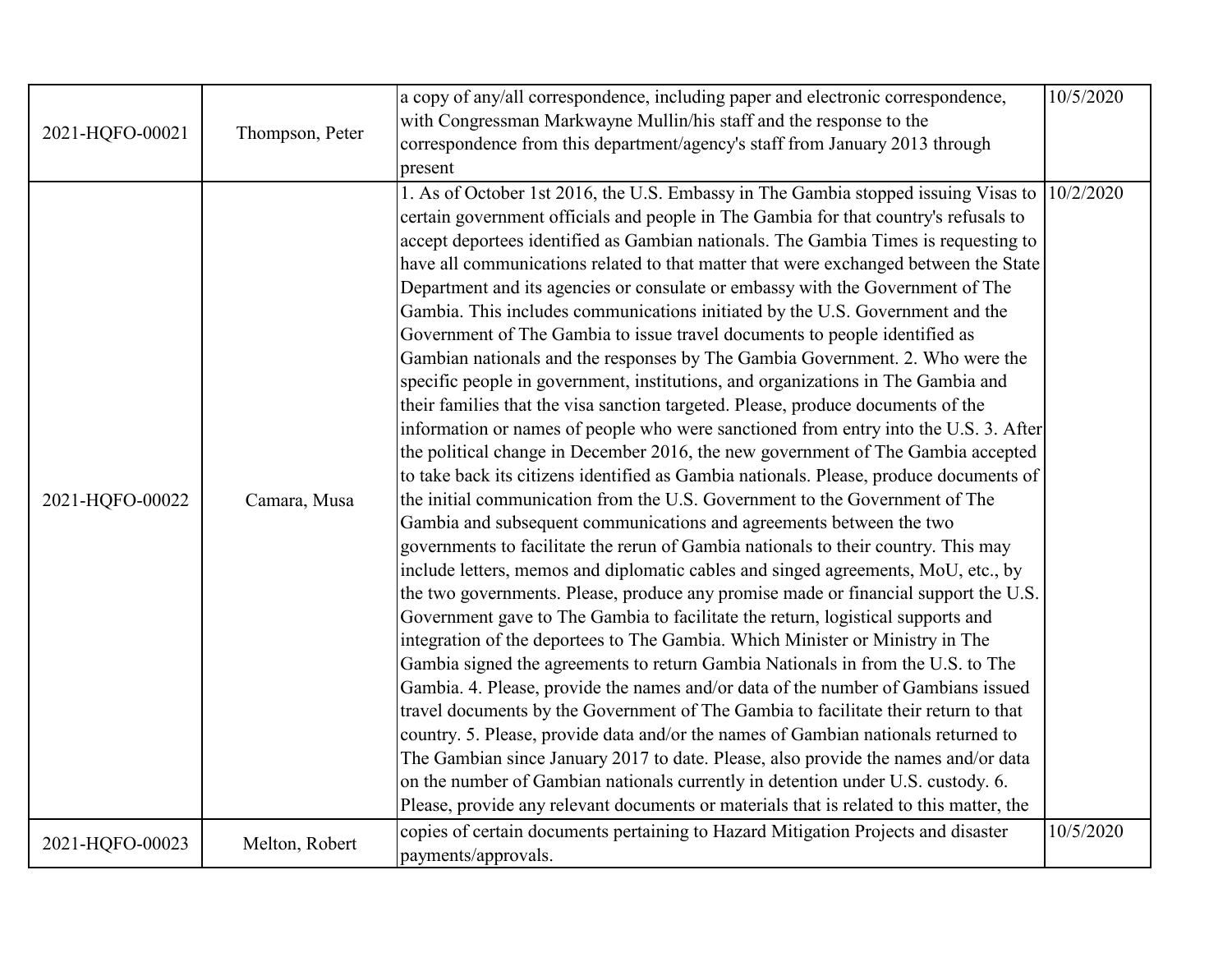| 2021-HQFO-00024 | Garfield, Christopher | any and all correspondence from former Congressman Jim Bridenstine (OK-1) or his<br>staff and the response to the correspondence from January 2013 through April 2018<br>(Date Range for Record Search: From 1/1/2013 To 4/30/2018)                                                                                                                                                                                                                                                                                                                                                                                                                                                                                                                                                                                                                                                                                                                                                                                                                                                                                                                                                                                                                                                                                             | 10/5/2020 |
|-----------------|-----------------------|---------------------------------------------------------------------------------------------------------------------------------------------------------------------------------------------------------------------------------------------------------------------------------------------------------------------------------------------------------------------------------------------------------------------------------------------------------------------------------------------------------------------------------------------------------------------------------------------------------------------------------------------------------------------------------------------------------------------------------------------------------------------------------------------------------------------------------------------------------------------------------------------------------------------------------------------------------------------------------------------------------------------------------------------------------------------------------------------------------------------------------------------------------------------------------------------------------------------------------------------------------------------------------------------------------------------------------|-----------|
| 2021-HQFO-00025 | Evers, Austin         | All email communications (including email messages, complete email chains, email<br>attachments, calendar invitations) sent by the government officials specified below<br>containing any of the following key terms: Department of Homeland Security 1.<br>Acting Secretary Chad Wolf 2. Acting Deputy Secretary Ken Cuccinelli 3. Acting<br>Chief of Staff John Gountanis 4. Acting General Counsel Chad Mizelle 5. Anyone<br>serving in the role of White House Liaison, including in an acting capacity American<br>Oversight requests all email communications of the officials listed above that contain<br>any of the key terms in Column A and any of the key terms in Column B: Column A<br>1. Backlog 2. Delay* 3. Oath 4. Ceremon* 5. "swearing-in" 6. "swearing in" 7.<br>Interview* 8. "drive-through" 9. "drive through" 10. "drive-thru" 11. "drive thru" 12.<br>Remote 13. Virtual 14. Election 15. "November 3" 16. "Nov. 3" 17. Partisan 18.<br>Campaign 19. Red 20. Blue 21. Republican* 22. GOP 23. Democrat* 24. Vot* 25.<br>"Stephen Miller" 26. Stephen. Miller@who.eop.gov 27. "the WH" 28. "White House"<br>29. POTUS 30. "Maria Campbell Davis" 31. "Abdel Wahab Alaussos" Column B 1.<br>Natz 2. Naturaliz* 3. Citizenship 4. "N-400" (Date Range for Record Search: From<br>3/15/2020 To 10/5/2020) | 10/5/2020 |
| 2021-HQFO-00026 | Evers, Austin         | all analyses—including but not limited to, legal opinions, memoranda, emails, or<br>other informal communications—regarding the permissibility of including a<br>naturalization ceremony in the Republican National Convention, including but not<br>limited to the statutory requirements imposed by the Hatch Act. Seeking responsive<br>records from the head office, as well as the office of General or Chief Counsel (Date<br>Range for Record Search: From 8/20/2020 To 8/31/2020)                                                                                                                                                                                                                                                                                                                                                                                                                                                                                                                                                                                                                                                                                                                                                                                                                                       | 10/5/2020 |
| 2021-HQFO-00027 | Battle, Joyce         | all documents including but not limited to agenda, briefing papers, memos, memcons,<br>notes, summaries of conclusions, and talking points associated with or referring to<br>February 2009 meetings of the Principals Committee that included discussion of<br>options regarding Iraq (Date Range for Record Search: From 1/1/2009 To 4/1/2009)                                                                                                                                                                                                                                                                                                                                                                                                                                                                                                                                                                                                                                                                                                                                                                                                                                                                                                                                                                                | 10/5/2020 |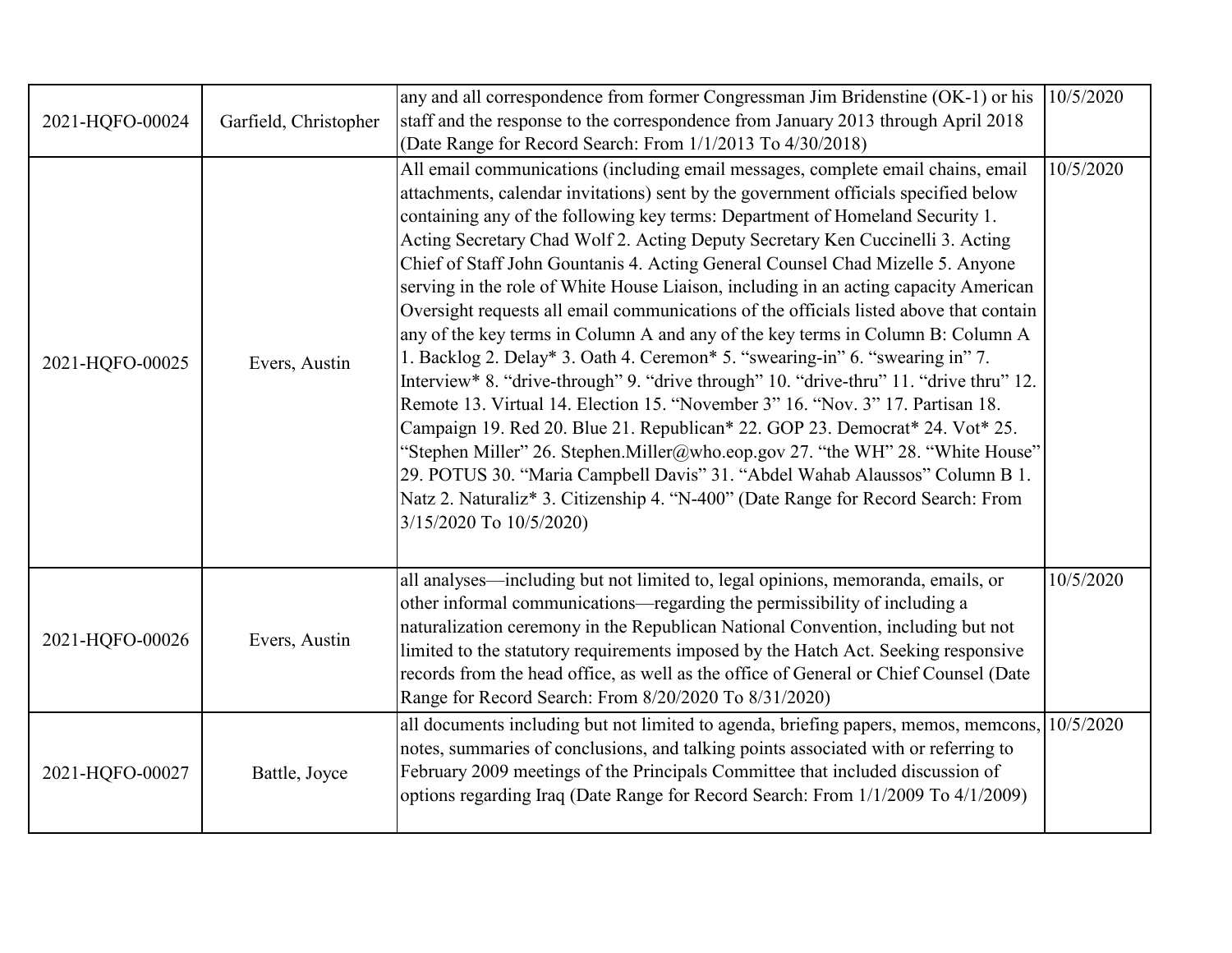| 2021-HQFO-00028 | Evers, Austin    | all final analyses—including, but not limited to, legal opinions, memoranda, emails,<br>or other informal communications— held by the Office of the Secretary, the office of<br>the General or Chief Counsel, and/or any other DHS office, indicating whether it is<br>permissible to remotely administer the Oath of Allegiance to naturalize citizens (Date<br>Range for Record Search: From 3/15/2020 To 10/6/2020)                                                                                                                                                                                                                                                                                                                                                                                                                                                                                                                                                                                                                                                                                                                                                                                                                                                                                                                                                                                                                                                                                                                                                                                                    | 10/5/2020 |
|-----------------|------------------|---------------------------------------------------------------------------------------------------------------------------------------------------------------------------------------------------------------------------------------------------------------------------------------------------------------------------------------------------------------------------------------------------------------------------------------------------------------------------------------------------------------------------------------------------------------------------------------------------------------------------------------------------------------------------------------------------------------------------------------------------------------------------------------------------------------------------------------------------------------------------------------------------------------------------------------------------------------------------------------------------------------------------------------------------------------------------------------------------------------------------------------------------------------------------------------------------------------------------------------------------------------------------------------------------------------------------------------------------------------------------------------------------------------------------------------------------------------------------------------------------------------------------------------------------------------------------------------------------------------------------|-----------|
| 2021-HQFO-00029 | Mackler, Camille | 1. All documents, regulations, and guidelines relating to the management of the<br>CHIP, CHIS, and BITMAP Programs. 2. All memorandums of understanding,<br>agreements, treaties, or other materials outlining partnership between the<br>governments of El Salvador, Honduras, Guatemala and the United States to maintain<br>and access the Criminal History Information Program (CHIP), Criminal History<br>Information Sharing (CHIS), and the Biometric Identification Transnational<br>Migration Alert Program (BITMAP) programs. 3. All memorandums of<br>understanding, agreements, treaties, or other materials outlining partnership between<br>the governments of El Salvador, Honduras, Guatemala and the United States to<br>maintain and access the Enforcement Integrated Database (EID) and the DHS<br>Automated Biometric Identification System (IDENT) and for the United States to<br>obtain similar information from the governments of El Salvador, Honduras, and<br>Guatemala. 4. All training materials used to orient users to inputting and retrieving<br>data from the CHIP and CHIS programs. 5. A list of agencies in the United States and<br>El Salvador governments who have user access for their employees or contractors for<br>the CHIP and CHIS programs. 6. A list of funding sources and total funds used to<br>operate and maintain the CHIP and CHIS programs. 7. Criteria used by US law<br>enforcement personnel in the New York area to determine gang membership among<br>the Central American population. 8. A list of crimes reported to foreign governments<br>under CHIP. | 10/6/2020 |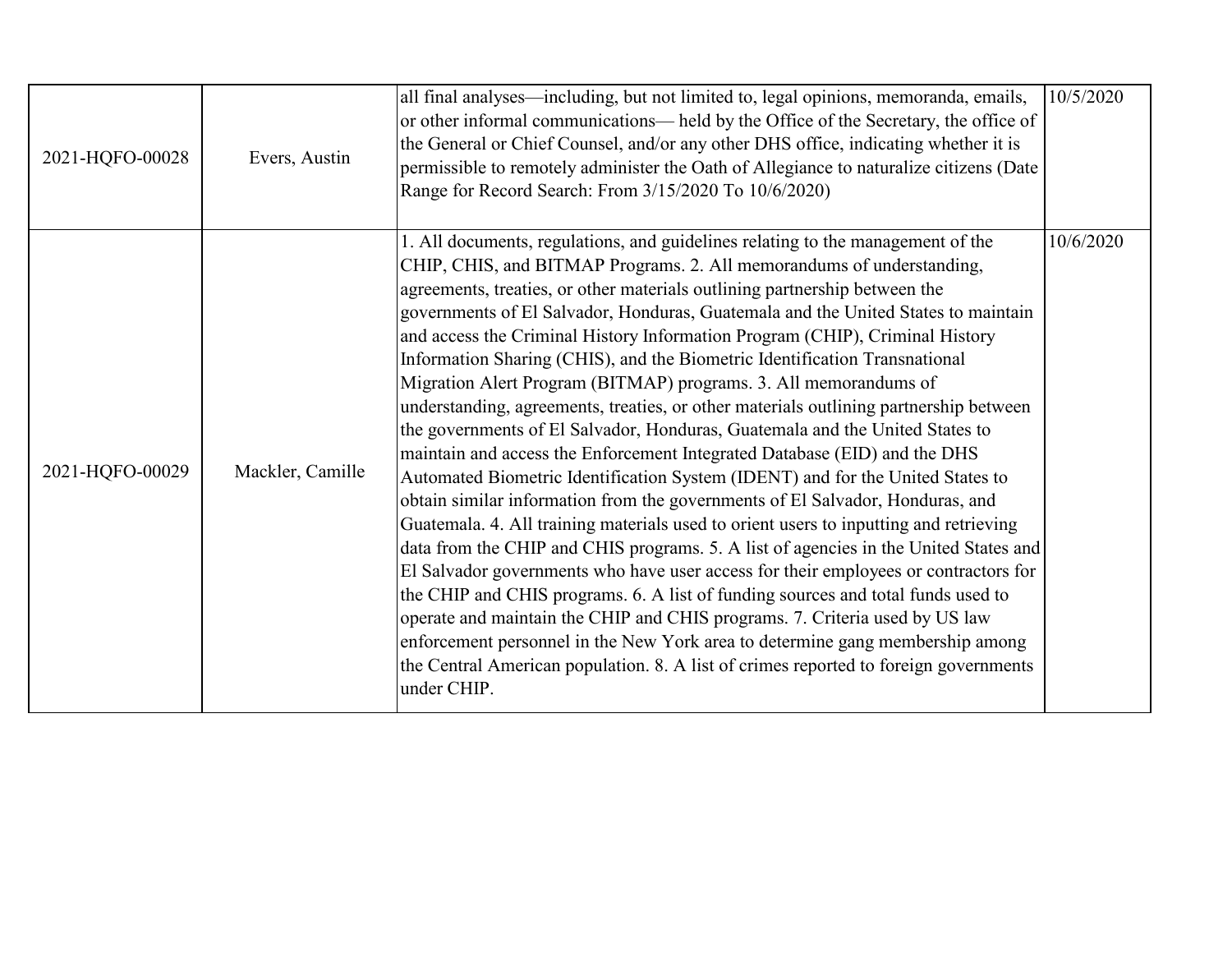| 2021-HQFO-00030 | Evers, Austin     | all email communications sent by the government officials specified below: 1. Chad<br>Wolf, Acting Secretary 2. Ken Cuccinelli, Senior Official Performing the Duties of<br>the Deputy Secretary 3. John Gountanis, Acting Chief of Staff 4. Chad Mizelle,<br>Senior Official Performing the Duties of the General Counsel 5. Cameron Quinn,<br>Officer for Civil Rights and Civil Liberties 6. Anyone serving in the role of White<br>House Liaison, including in an acting capacity containing any of the key terms from<br>List A AND any of the key terms from List B: List A: 1. "Trafficking in Victims<br>Protection Act" 2. TVPA 3. "Trafficking in Victims Protection Reauthorization Act"<br>4. TVPRA 5. "Title 42" 6. "Section 265" 7. "Section 268" 8. "42 U.S.C. § 265" 9.<br>"42 U.S.C. § 268" 10. "P.J.E.S." 11. PJES List B: 1. Remov* 2. Deport* 3. Refoul*<br>4. Expel* 5. Expul* 6. Repatriat* 7. Deter* 8. Child* 9. Teen* 10. UAC (Date Range<br>for Record Search: From 1/1/2020 To 10/6/2020) | 10/5/2020 |
|-----------------|-------------------|----------------------------------------------------------------------------------------------------------------------------------------------------------------------------------------------------------------------------------------------------------------------------------------------------------------------------------------------------------------------------------------------------------------------------------------------------------------------------------------------------------------------------------------------------------------------------------------------------------------------------------------------------------------------------------------------------------------------------------------------------------------------------------------------------------------------------------------------------------------------------------------------------------------------------------------------------------------------------------------------------------------------|-----------|
| 2021-HQFO-00031 | Evers, Austin     | Any records reflecting any directive, order, decision, protocols, or guidance regarding 10/5/2020<br>the deportation or removal of unaccompanied minors. This includes but is not limited<br>to any directive, order, decision, protocols, or guidance which addresses the following<br>issues: i. Whether these minors have any family residing within the United States<br>who could serve as guardians or sponsors ii. Whether these minors will receive any<br>food, medical treatment, or shelter before their deportation or removal iii. Whether<br>these minors will have the opportunity to make an asylum claim before their<br>deportation or removal iv. Whether these minors have a safe place to be sent outside<br>of the United States (Date Range for Record Search: From 1/1/2020 To 10/6/2020)                                                                                                                                                                                                    |           |
| 2021-HQFO-00032 | Eickelberg, Henry | Please see page 18 of the attached DHS report. Please provide the detailed data used<br>to compile the graph on page 18, including: $(1)$ date of the attack; $(2)$ location of<br>attack; and $(3)$ # of people killed.                                                                                                                                                                                                                                                                                                                                                                                                                                                                                                                                                                                                                                                                                                                                                                                             | 10/7/2020 |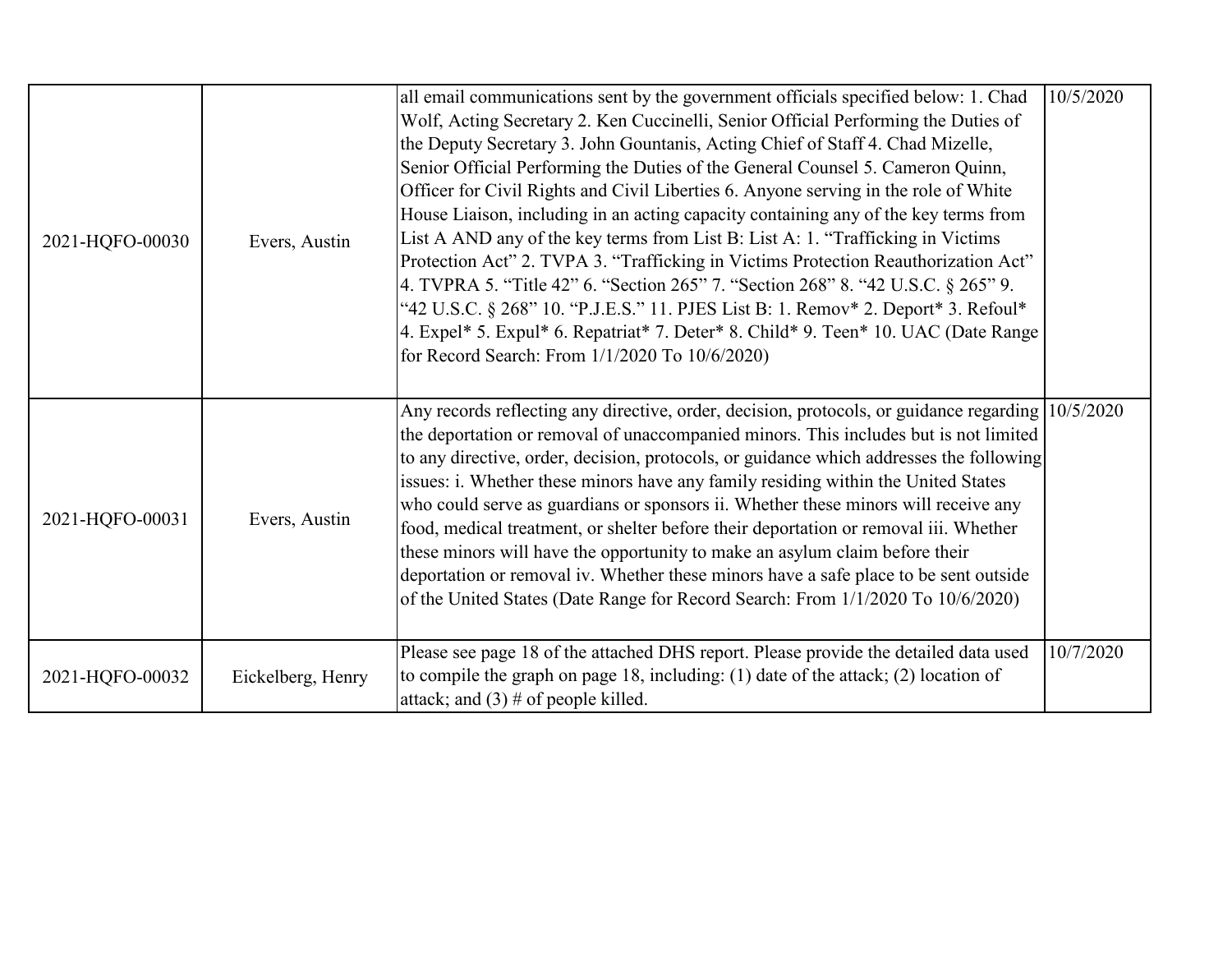| 2021-HQFO-00033 | Evers, Austin | All finished intelligence products (including World Intelligence Review (WIRe)<br>articles, Defense Intelligence Digest (DID) articles, President's Daily Brief (PDB)<br>articles, any other final intelligence assessments or memoranda, and any final daily<br>updates or situation reports for your agency's senior leadership) prepared by analysts<br>at your agency or through an interagency process whether or to what extent the<br>coronavirus is or could be "airborne," (i.e., capable of transmission through aerosols<br>(small droplets) that are suspended in the air). (Date Range for Record Search: From<br>11/1/2019 To 2/7/2020)                                                                                                                                                                                                                                                                                                                                    | 10/6/2020 |
|-----------------|---------------|------------------------------------------------------------------------------------------------------------------------------------------------------------------------------------------------------------------------------------------------------------------------------------------------------------------------------------------------------------------------------------------------------------------------------------------------------------------------------------------------------------------------------------------------------------------------------------------------------------------------------------------------------------------------------------------------------------------------------------------------------------------------------------------------------------------------------------------------------------------------------------------------------------------------------------------------------------------------------------------|-----------|
| 2021-HQFO-00034 | Smith, Colin  | Congressional And Governmental Correspondence Logs For Sitting Senators. I am<br>requesting copies of the Congressional Correspondence logs that are maintained by<br>the Department of Homeland Security that lists congressional and/or governmental<br>correspondence between the Department and the following Senators listed below<br>(dates to search in parentheses). • Richard Shelby (1987-Present) • Lisa Murkowski<br>(2002-Present) • John Boozman (2011-Present) • Marco Rubio (2011-Present) • Mike<br>Crapo (1999-Present) • Todd Young (2017-Present) • Chuck Grassley (1981-Present)<br>• Jerry Moran (2011-Present) • Rand Paul (2011-Present) • John Kennedy (2017-<br>Present) • Roy Blunt (2011-Present) • John Hoeven (2011-Present) • Rob Portman<br>(2011-Present) • James Lanford (2015-Present) • Tim Scott (2013-Present) • John<br>Thune (2005-Present) • Mike Lee (2011-Present) • Ron Johnson (2011-Present) •<br>Kelly Loeffler (January 6, 2020-Present) | 10/7/2020 |
| 2021-HQFO-00035 | Evers, Austin | All records reflecting whether or to what extent the coronavirus is or could be<br>"airborne," (i.e., capable of transmission through aerosols (small droplets) that are<br>suspended in the air) that were maintained or created by or otherwise in the<br>possession of your agency on or before February 7, 2020. U.S. Department of<br>Homeland Security Immediate Office of the Secretary Office of the Deputy Secretary<br>Office of the Chief of Staff Office of the Executive Secretary Science & Technology<br>Directorate Countering Weapons of Mass Destruction Office (Date Range for Record<br>Search: From 11/1/2019 To 2/7/2020)                                                                                                                                                                                                                                                                                                                                          | 10/6/2020 |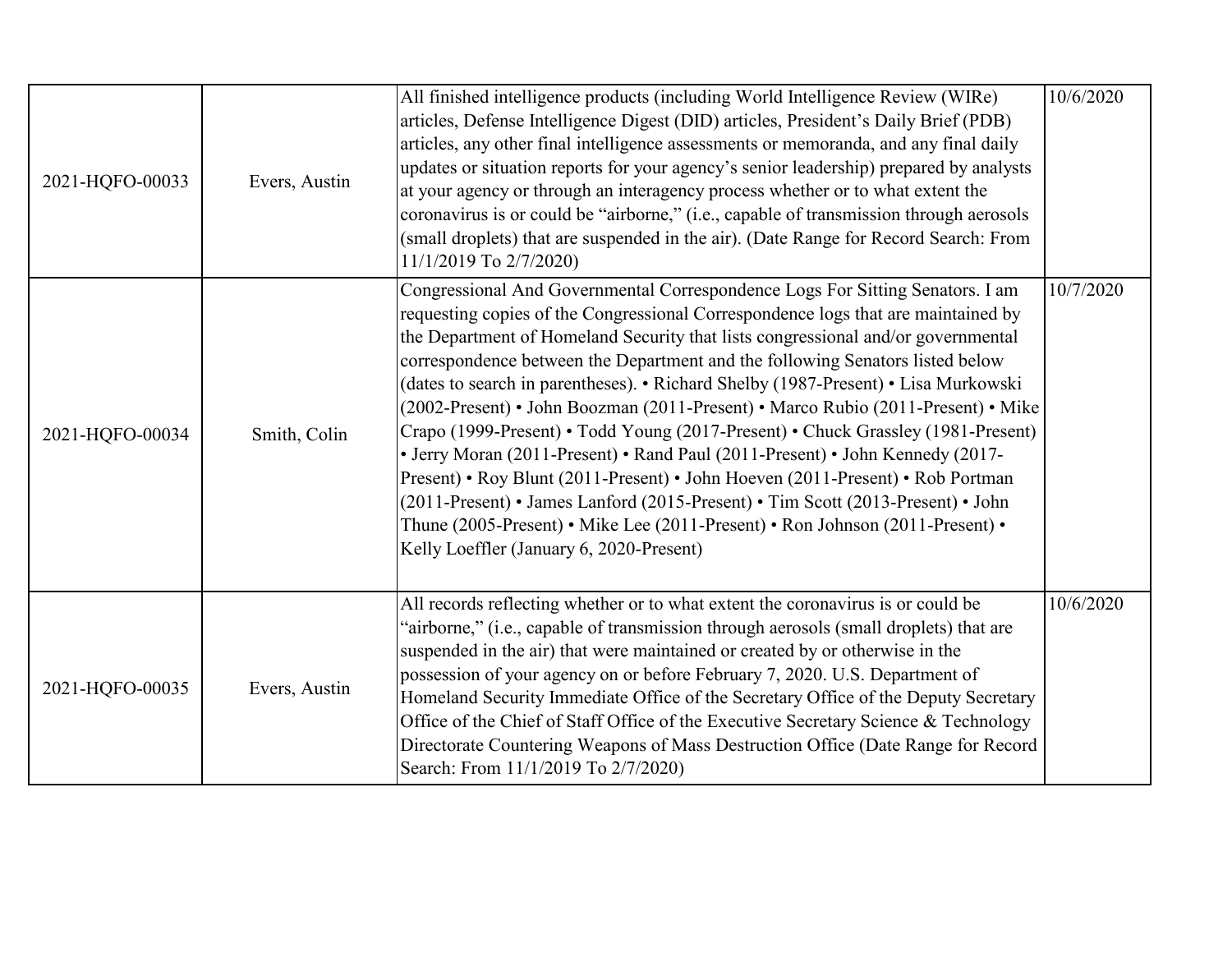| 2021-HQFO-00036 | Evers, Austin | All email communications (including emails, email attachments, complete email<br>chains, calendar invitations, and calendar invitation attachments) containing at least<br>one of the key terms in Column A and at least one of the key terms in Column B, sent<br>by the officials listed below, from November 1, 2019, through February 7, 2020.<br>Column A airborne aerosol aerosols aerosolized "in the air" "droplet nuclei" Column<br>B Coronavirus Corona COVID-19 COVID19 COVID CV-19 U.S. Department of<br>Homeland Security Acting Secretary Chad Wolf Acting Deputy Secretary Ken<br>Cuccinelli Acting Under Secretary for Science and Technology William Bryan Then-<br>Chief of Staff Chad Mizelle Executive Secretary Clark Barrow (Date Range for<br>Record Search: From 11/1/2019 To 2/7/2020)                                                                                                                                                                                                                                                                                                                                                                                                                                                 | 10/7/2020 |
|-----------------|---------------|-----------------------------------------------------------------------------------------------------------------------------------------------------------------------------------------------------------------------------------------------------------------------------------------------------------------------------------------------------------------------------------------------------------------------------------------------------------------------------------------------------------------------------------------------------------------------------------------------------------------------------------------------------------------------------------------------------------------------------------------------------------------------------------------------------------------------------------------------------------------------------------------------------------------------------------------------------------------------------------------------------------------------------------------------------------------------------------------------------------------------------------------------------------------------------------------------------------------------------------------------------------------|-----------|
| 2021-HQFO-00037 | (6)           | a copy of the EEO Report of Investigation, and any other substantially similar<br>document containing the underlying facts, findings, and recommendations, resulting<br>from the investigation into the EEO complaint filed against me( $\bigcirc$ ) (6)<br>on or nonexempt portions of responsive documents                                                                                                                                                                                                                                                                                                                                                                                                                                                                                                                                                                                                                                                                                                                                                                                                                                                                                                                                                    | 10/8/2020 |
| 2021-HQFO-00038 | Murray, Rose  | 1. All complaints (in all forms, be they via official form, letter, email, call, or online e-10/7/2020<br>submission) submitted to DHS, DHS Office of Inspector General, or DHS Office for<br>Civil Rights and Civil Liberties, or ICE, or any of its sub-contractors, or anyone<br>working with or managing ICE detainees regardless of their title or position, arising<br>from the state of Louisiana from January 1, 2017 to September 24, 2020. 2. Records<br>of any correspondence related to item 1 (including, but not limited to: (a)<br>correspondence between any of the agencies named in this request; or (b) within the<br>agencies/divisions named in this request; or (c) correspondence between anyone at<br>DHS or ICE and any third parties, including but not limited to any outside individuals<br>or groups, contractor staff; local on-the-ground people, agencies, groups, or medical<br>providers, in facilities holding ICE detainees or servicing individuals detained by ICE<br>(e.g. Geo Group employees, any other private contractor employees, internal or<br>external medical providers). 3. All records related to items (1) and (2) (including, but<br>not limited to investigations, interviews, responses, actions taken). |           |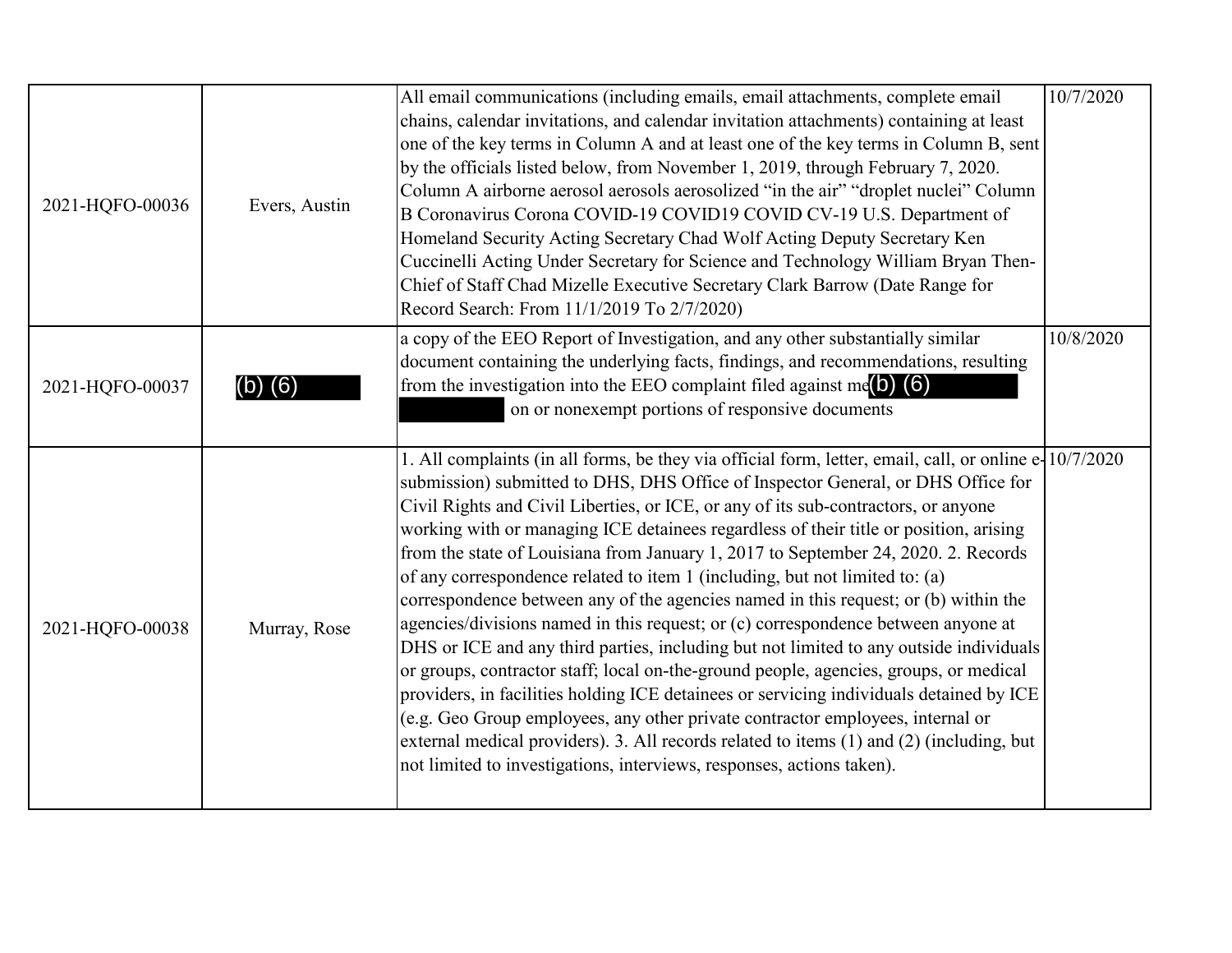| 2021-HQFO-00039 | Klippenstein, Ken | I respectfully request titles of all intelligence products and corresponding metadata<br>(e.g. document date, control code/number, etc.) in whatever manner the titles and<br>metadata are stored by your agency: whether the manner is a catalog, list, table, chart,<br>log or some other manner, inclusive of all intelligence products generated by or for<br>your agency, transmitted to your agency, acquired by your agency from other<br>agencies, or otherwise in the possession of your agency regardless of whether your<br>agency's possession was temporary or your agency was merely used as a pass-through<br>of intelligence products from one agency to another. Please include all intelligence<br>products that may be, but are not limited to, intelligence enterprise products, threat<br>assessments, significant incident reports, joint reports, intelligence notes, intelligence<br>bulletins, spotlights, situation reports, Guardian reports, situational awareness reports,<br>situational awareness bulletins, tactical intelligence reports, briefs, after action<br>reports, reports, summaries, etc. (Date Range for Record Search: From 1/1/2017 To<br>10/7/2020 | 10/8/2020 |
|-----------------|-------------------|---------------------------------------------------------------------------------------------------------------------------------------------------------------------------------------------------------------------------------------------------------------------------------------------------------------------------------------------------------------------------------------------------------------------------------------------------------------------------------------------------------------------------------------------------------------------------------------------------------------------------------------------------------------------------------------------------------------------------------------------------------------------------------------------------------------------------------------------------------------------------------------------------------------------------------------------------------------------------------------------------------------------------------------------------------------------------------------------------------------------------------------------------------------------------------------------------|-----------|
| 2021-HQFO-00040 | Mann, Tom         | 1. Any and all payments for security contractors and services due to civil unrest<br>between April and October 2020. 2. Any and all communications between the 5236<br>and 5236 Consultants Inc., $(b)$ $(6)$<br>, or any other private security<br>contractors including but not limited to Triple Canopy, Constellis, or G4S from April<br>to October 2020. 3. Any and all Federal Protective Service Contracts signed between<br>April and October 2020. a) Documents pertaining to the deployment of FPS<br>personnel in Portland and Minneapolis including any relevant contracts and RFPs. b)<br>RFPs or contracts from FPS mentioning "election", "election security", or citing the<br>Executive Order to protect monuments. (Date Range for Record Search: From<br>4/1/2020 To 10/8/2020)                                                                                                                                                                                                                                                                                                                                                                                                | 10/7/2020 |
| 2021-HQFO-00041 |                   | I'm trying to pull every tip regarding my name, tips, and/or pending criminal charges<br>from the last year. I would also like to pull anything from 2009 and 2012 with (b) (6)<br>as a liaison.                                                                                                                                                                                                                                                                                                                                                                                                                                                                                                                                                                                                                                                                                                                                                                                                                                                                                                                                                                                                  | 10/6/2020 |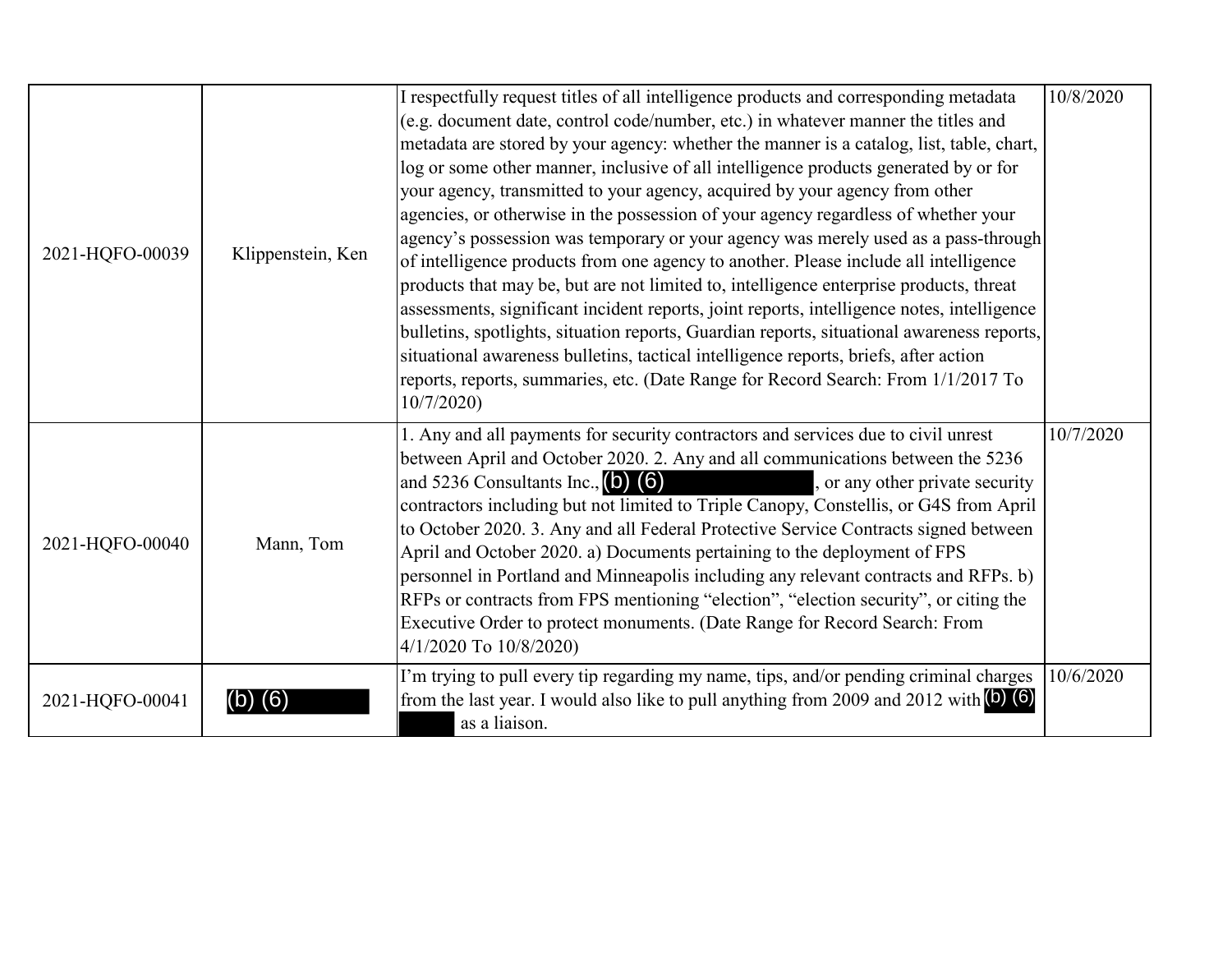| 2021-HQFO-00043 | Howell, Michael | 1. Any and all emails to and from Briana Petyo and Elizabeth Neumann from March<br>1, 2017 - May 2020. 2. Any and all emails to and from Elizabeth Neumann which<br>contain any of the below search terms between April 1 2018 - May 1, 2020: a. "black<br>lives matter" b. "blm" c. "white supremacy" d. "Supremacist" e. "nazi" f. "Right"<br>wing" g. "Right-wing" h. "Fascist" i. "Domestic terrorist actor" j. "Antifa" k.<br>"Anarchist" l. "Racism" m. "Proud Boys" n. "Andy Ngo" o. "racist" p. "racism" q.<br>'KKK" r. "nationalist" s. "white nationalist" t. "Southern Poverty Law Center" u.<br>"SPLC"                                                                                                                                                                                                                                                                                                                                                                                                                                                                                                                                                                                                                                                                                                                             | 10/6/2020 |
|-----------------|-----------------|------------------------------------------------------------------------------------------------------------------------------------------------------------------------------------------------------------------------------------------------------------------------------------------------------------------------------------------------------------------------------------------------------------------------------------------------------------------------------------------------------------------------------------------------------------------------------------------------------------------------------------------------------------------------------------------------------------------------------------------------------------------------------------------------------------------------------------------------------------------------------------------------------------------------------------------------------------------------------------------------------------------------------------------------------------------------------------------------------------------------------------------------------------------------------------------------------------------------------------------------------------------------------------------------------------------------------------------------|-----------|
| 2021-HQFO-00044 | Seel, Benjamin  | 1. All documents, including all correspondence, related to the September 2 Memo<br>issued by President Donald Trump for the Attorney General and Director of the<br>Office of Management and Budget ("OMB") entitled "Reviewing Funding to State<br>and Local Government Recipients of Federal Funds That Are Permitting Anarchy,<br>Violence, and Destruction in American Cities" (the "September 2 Memo"). 2. All<br>calendar entries, notes, recording, transcriptions, or other records related to any<br>meeting discussing the September 2 Memo. 3. All documents, including all<br>correspondence, related to the Department's review of funding to Seattle, Portland,<br>and New York City, including any report to the Director of OMB. 4. All<br>correspondence between the Department and the Department of Justice, OMB, and/or<br>the White House relating to the September 21 Release and/or the Department of<br>Justice's development of the list required by the September 2 Memo, including any<br>correspondence concerning both the three cities that were designated and any cities<br>that were considered but not designated. 5. All documents, including all<br>correspondence, using the phrase "anarchist jurisdiction" or "anarchist jurisdictions."<br>(Date Range for Record Search: From 8/19/2020 To 10/9/2020) | 10/9/2020 |
| 2021-HQFO-00045 | Nardi, Chris    | records maintained by the United States Secret Service mentioning, related to, or<br>generated as a result of Vice President Pence's planned visit to Indianapolis on<br>October 8, 2020. This includes, but is not limited to, communications with the<br>Marion County Election Board                                                                                                                                                                                                                                                                                                                                                                                                                                                                                                                                                                                                                                                                                                                                                                                                                                                                                                                                                                                                                                                        | 10/9/2020 |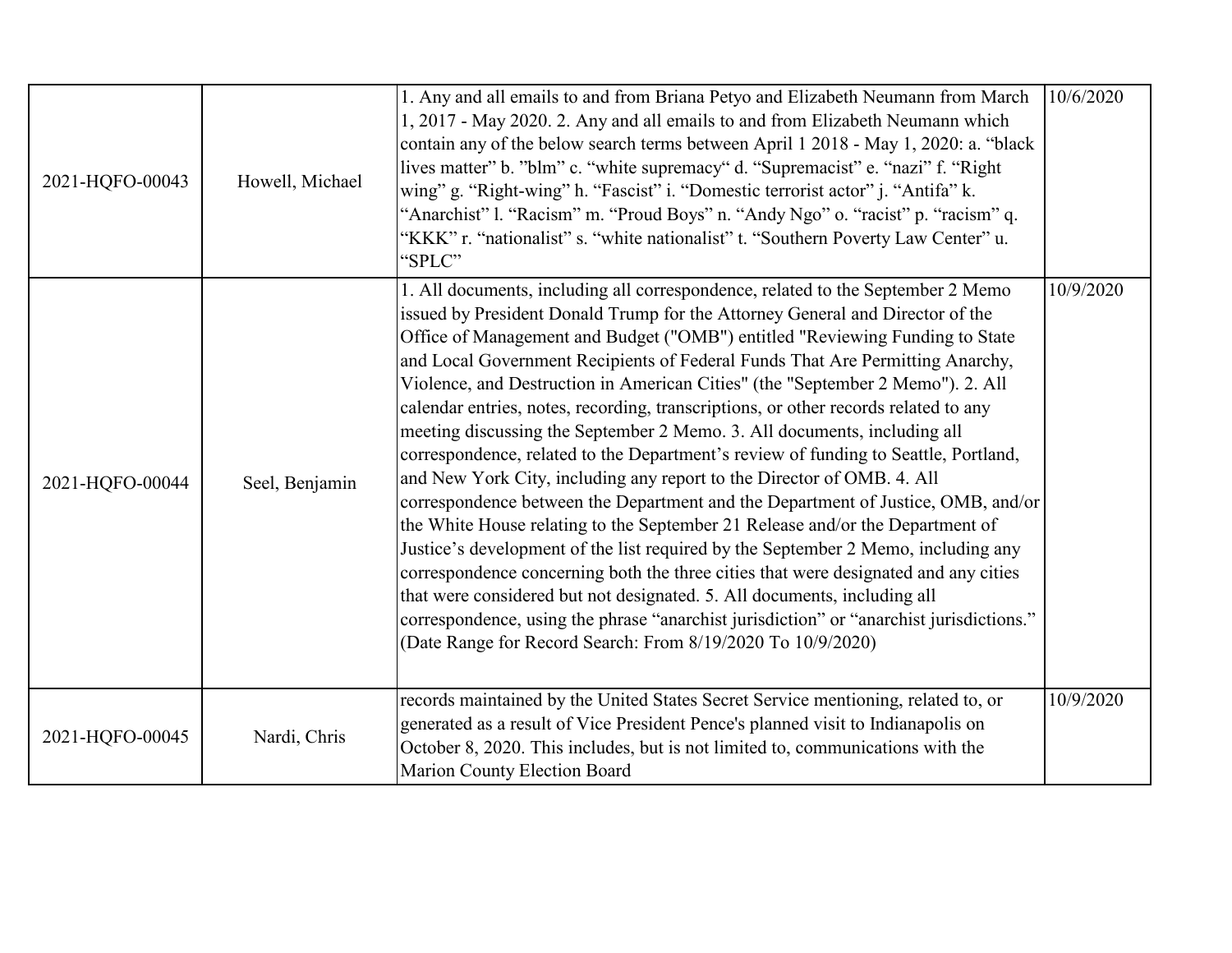|                 |                  | 1. Any and all records relating to cooperation among law enforcement agencies             | 10/13/2020 |
|-----------------|------------------|-------------------------------------------------------------------------------------------|------------|
|                 |                  | and/or officers in Multnomah County, Oregon, including without limitation records         |            |
|                 |                  | relating to the deputation of state or local personnel by the U.S. Marshals or other      |            |
|                 |                  | federal agencies, as well as records relating to any other inter-jurisdictional law       |            |
|                 |                  | enforcement activity between federal law enforcement (including but not limited to        |            |
|                 |                  | the U.S. Marshals Service, U.S. Immigrations and Customs Enforcement, U.S.                |            |
|                 |                  | Customs and Border Protection, and the Federal Bureau of Investigation), and local        |            |
|                 |                  | and/or state police departments that took place in Multnomah County, Oregon               |            |
|                 |                  | between May 25, 2020 and the date of this request. 2. Any and all records concerning      |            |
|                 |                  | rules, instructions, directives, guidance documents, formal and informal                  |            |
|                 |                  | presentations, training documents, bulletins, alerts, updates, advisories, reports, legal |            |
|                 |                  | and policy memoranda, contracts or agreements, minutes or notes of meetings and           |            |
|                 | Simon, Kelly     | phone calls, and/or memoranda of understanding (collectively, "rules of                   |            |
| 2021-HQFO-00046 |                  | engagement") and all records of activities relating to such rules of engagement,          |            |
|                 |                  | concerning cooperation with law enforcement agencies and/or officers in Multnomah         |            |
|                 |                  | County, Oregon between May 25, 2020 and the date of this request, including but not       |            |
|                 |                  | limited to rules of engagement on the following: a) The type of markings or badges        |            |
|                 |                  | displayed by law enforcement, including without limitation those identifying the          |            |
|                 |                  | individual officer by name, number or otherwise; b) The type of markings or badges        |            |
|                 |                  | displayed by law enforcement permitting identification of the specific law                |            |
|                 |                  | enforcement agency?whether federal, state, or local?to which an individual officer or     |            |
|                 |                  | group of officers belonged; c) Additional markings, if any, identifying state or local    |            |
|                 |                  | law enforcement officers as federal deputies; d) The rights of legal observers and/or     |            |
|                 |                  | interactions between law enforcement personnel and legal observers; e) The rights of      |            |
|                 |                  | journalists and/or interactions between law enforcement personnel and journalists; f)     |            |
|                 |                  | The rights of medical personnel and/or interactions between law enforcement               |            |
|                 |                  | personnel and medical personnel; g) The search, arrests and/or detention of any           |            |
|                 |                  | the statement of work (SOW) for task order 70RSAT18FR0000025 held by                      | 10/13/2020 |
|                 |                  | PlanetRisk Inc (4DZW4) under OASIS Small Business. The work is for                        |            |
| 2021-HQFO-00047 | Pomeroy, Charles | programmatic and R&D technical support services for the Science and Technology            |            |
|                 |                  | Directorate (S&T)                                                                         |            |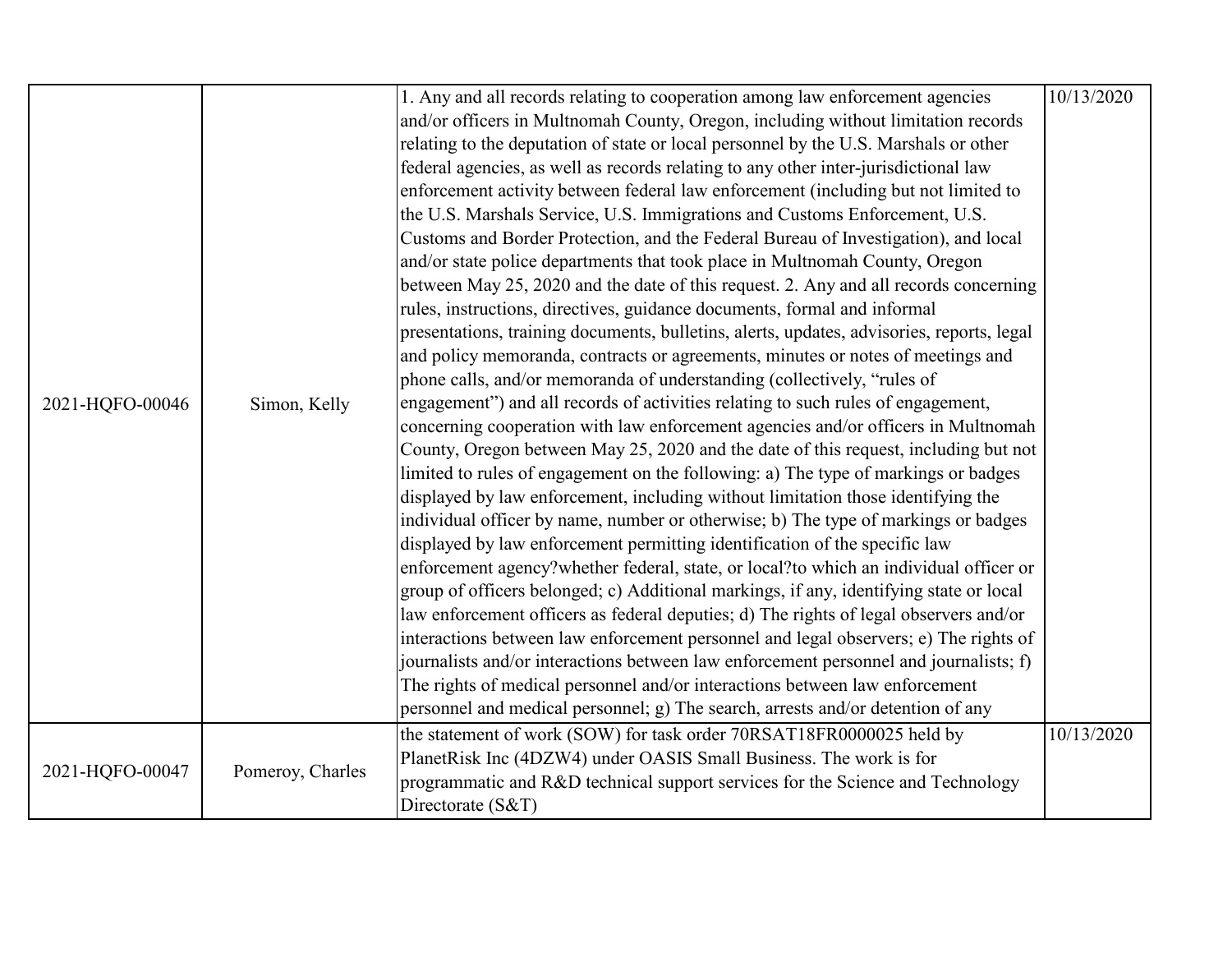| 2021-HQFO-00048 | Port, Gary            | all documents, writings, investigations, reports, and any writing whatsoever regarding 10/9/2020<br>the reporting of the underlying incident, the investigation, the determination and<br>ultimate writing of the attached letter. This also includes a demand for all information<br>presented to the Coast Guard under the Family Advocacy Program as well as all<br>information as to why Michael Corvigno was never provided with the letter from the<br><b>Coast Guard</b> |            |
|-----------------|-----------------------|---------------------------------------------------------------------------------------------------------------------------------------------------------------------------------------------------------------------------------------------------------------------------------------------------------------------------------------------------------------------------------------------------------------------------------------------------------------------------------|------------|
| 2021-HQFO-00049 | Molina, April         | the number of pilots nationwide who have tested positive for COVID-19 from<br>January 1, 2020 through September 25, 2020. (Date Range for Record Search: From<br>$1/1/2020$ To $9/25/2020$                                                                                                                                                                                                                                                                                      | 10/8/2020  |
| 2021-HQFO-00050 | Macleod-Ball, Kristin | records related to training of Immigration and Customs Enforcement (ICE), Customs<br>and Border Protection (CBP), or other DHS officers, officials, or agents to implement<br>the expansion of expedited removal announced in Notice Designating Aliens for<br>Expedited Removal, 84 Fed. Reg. 35409 (July 23, 2019)                                                                                                                                                            | 10/13/2020 |
| 2021-HQFO-00051 | Hewig, William        | all documents, papers, statements, affidavits, notes, reports, memoranda,<br>correspondence, e-mails, copies of social media posts or any other type of written or<br>electronic document concerning any United States Coast Guard investigation<br>conducted against $(b)$ $(6)$<br>, a licensed Merchant Marine Officer, form<br>December 2014, through September 26, 2020                                                                                                    | 10/9/2020  |
| 2021-HQFO-00053 | Evers, Austin         | any final orders, directives, guidance, memoranda, or analyses regarding any<br>investigations, evaluations, reviews, or probes into (a) Black Lives Matter protestors<br>or leadership, including but not limited to Patrisse Cullors, Alicia Garza, and Opal<br>Tometi, or (b) Antifa protestors or purported leadership (Date Range for Record<br>Search: From 7/1/2020 To 10/13/2020)                                                                                       | 10/13/2020 |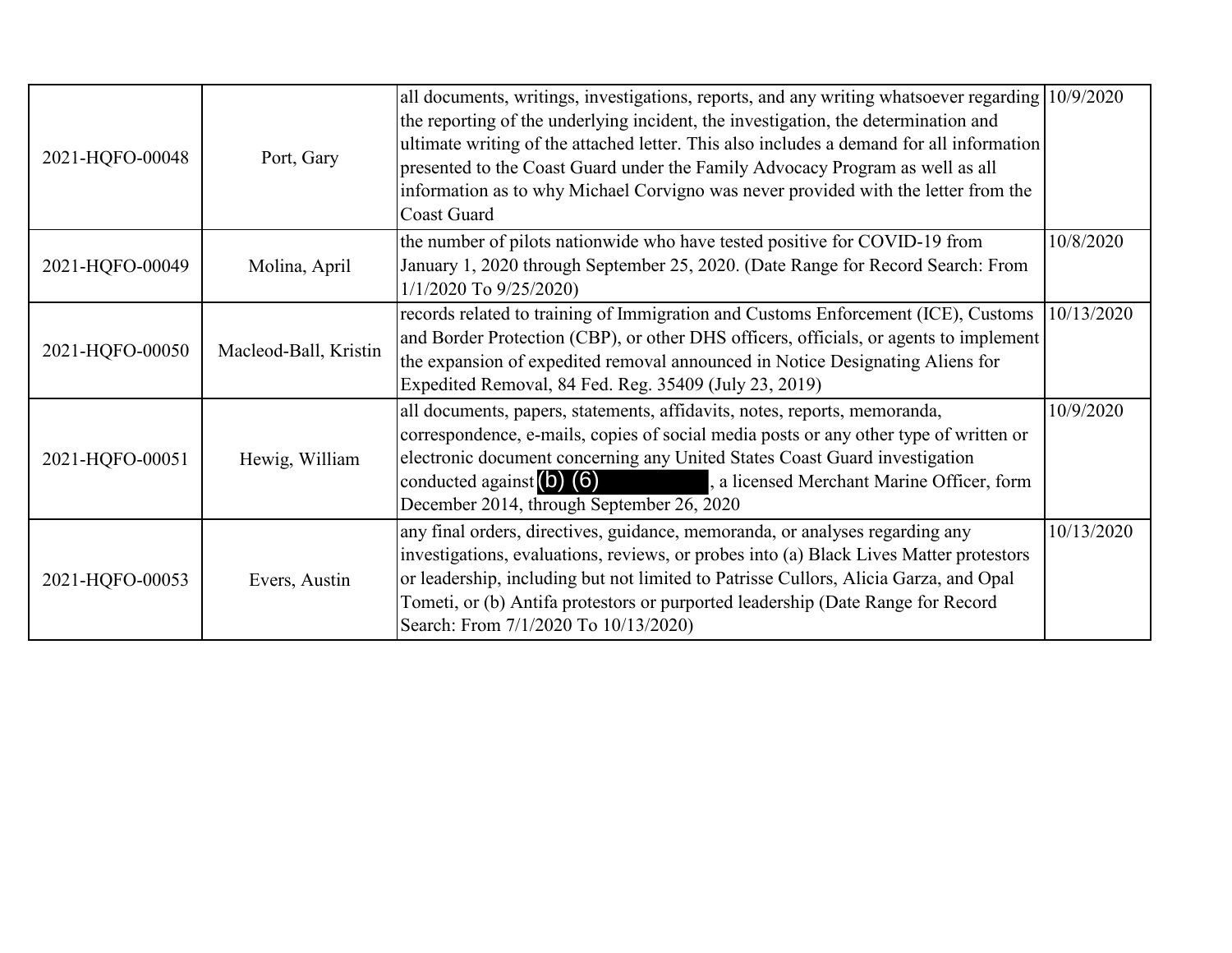|                 |               | All email communications (including emails, email attachments, complete email          | 10/13/2020 |
|-----------------|---------------|----------------------------------------------------------------------------------------|------------|
|                 |               | chains, and calendar invitations) sent by (a) the officials specified below or anyone  |            |
|                 |               | serving in the capacity of his or her chief of staff that contain any of the following |            |
|                 |               | specified terms. Specified DHS Officials: I. Chad Wolf, Acting Secretary of            |            |
|                 |               | Homeland Security II. John Gountanis, Acting Chief of Staff III. Ken Cuccinelli,       |            |
|                 |               | Senior Official Performing the Duties of the Deputy Secretary IV. Chad Mizelle,        |            |
| 2021-HQFO-00054 | Evers, Austin | Senior Official Performing the Duties of General Counsel V. Anyone serving as          |            |
|                 |               | Under Secretary for Intelligence and Analysis, including both former Under Secretary   |            |
|                 |               | Brian Murphy and Acting Under Secretary Joseph Maher Specified Terms: I. Antifa        |            |
|                 |               | II. Anti-fascist III. BLM IV. "Black Lives Matter" V. "Patrisse Cullors" VI. "Alicia   |            |
|                 |               | Garza" VII. "Opal Tometi" (Date Range for Record Search: From 7/1/2020 To              |            |
|                 |               | 10/13/2020                                                                             |            |
|                 |               | full copy of the FEMA memo detailing the number of people connected to the White       | 10/8/2020  |
|                 |               | House infected with COVID-19 (Wednesday 2nd September 2020) referenced in the          |            |
| 2021-HQFO-00055 | Lloyd, Joseph | news report below: https://abcnews.go.com/Politics/34-people-connected-white-          |            |
|                 |               | house-previously-infectedcoronavirus/story?id=73487381                                 |            |
|                 |               | All records provided to FOIA requester "American Oversight" in response to its June    | 10/9/2020  |
|                 |               | 25, 2020 FOIA request to FEMA for the "V.I.P. Update spreadsheet reportedly used       |            |
|                 |               | by FEMA officials and/or private sector volunteers working with the Supply Chain       |            |
|                 |               | Task Force to track 'tips from political allies and associates of President Trump" as  |            |
| 2021-HQFO-00056 | Bauer, Nick   | well as "records used to track, compile, or prioritize information provided by or on   |            |
|                 |               | behalf of associates, allies, or acquaintances of President Trump or Jared Kushner to  |            |
|                 |               | officials and/or volunteers, who have been involved in the cross-agency Supply Chain   |            |
|                 |               | Stabilization Task Force."                                                             |            |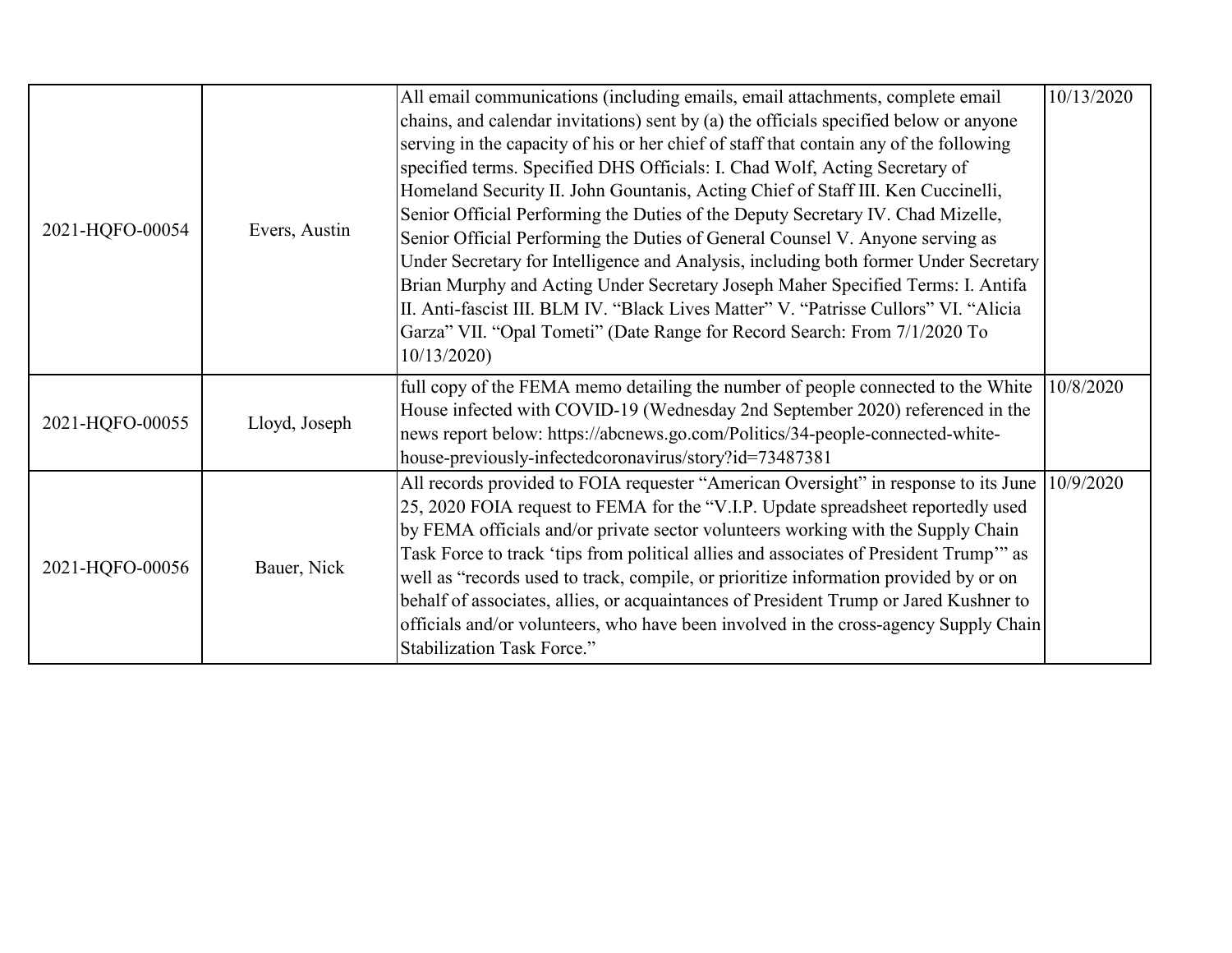| 2021-HQFO-00057 | Bauer, Nick                               | $(1)$ Any record, including – but not limited to – expense reports, reimbursement<br>records, invoices, expenditure records, receipts, and credit card or travel charge card<br>statements, that include a listing of all expenses incurred by, or on behalf of Secretary<br>Chad Wolf, or any expenditures where Secretary Wolf was listed as a recipient or<br>beneficiary of the expenditure. (2) Any record, including – but not limited to –<br>expense reports, reimbursement records, vouchers, invoices, expenditure records,<br>receipts, and credit card or travel charge card statements, that include a listing of all<br>expenses incurred by, or on behalf of, any individual who served as Chief of Staff of<br>the Department of Homeland Security or any expenditures where the Chief of Staff<br>was listed as a recipient or beneficiary of the expenditure. (Date Range for Record<br>Search: From 9/1/2020 To 10/1/2020) | 10/13/2020 |
|-----------------|-------------------------------------------|-----------------------------------------------------------------------------------------------------------------------------------------------------------------------------------------------------------------------------------------------------------------------------------------------------------------------------------------------------------------------------------------------------------------------------------------------------------------------------------------------------------------------------------------------------------------------------------------------------------------------------------------------------------------------------------------------------------------------------------------------------------------------------------------------------------------------------------------------------------------------------------------------------------------------------------------------|------------|
| 2021-HQFO-00058 | Bauer, Nick                               | all travel vouchers generated for all trips taken by Secretary Chad Wolf between<br>September 1, 2020 to October 1, 2020. This includes the vouchers for any individual<br>who accompanied Secretary Wolf on each trip. (Date Range for Record Search: From<br>9/1/2020 To 10/1/2020)                                                                                                                                                                                                                                                                                                                                                                                                                                                                                                                                                                                                                                                         | 10/13/2020 |
| 2021-HQFO-00059 | Robinette, 69622-097 C-<br>S, Christopher | a list of all government agencies and project participants (including the private and<br>nonprofit sector) in Project Vic/Operation Vic between the dates of 2003 to 2017<br>please also provide the dates and locations of Project Vic trainings with particular<br>attention to 2013 Also provide documents and communications between the DHS and<br>Microsoft Corp. regarding their participation in Project Vic/Operation Vic                                                                                                                                                                                                                                                                                                                                                                                                                                                                                                            | 10/9/2020  |
| 2021-HQFO-00060 | Ader, J                                   | all emails sent to/from $(b)$ $(6)$<br>from October 1st, 2020 to October 14th,<br>2020. Emails should include attachments (in their entirety) as well, when applicable.                                                                                                                                                                                                                                                                                                                                                                                                                                                                                                                                                                                                                                                                                                                                                                       | 10/14/2020 |
| 2021-HQFO-00061 | Tau, Byron                                | all proper use memorandum requests for domestic imagery submitted by the<br>Department of Homeland Security to the National Geospatial-Intelligence Agency on<br>behalf of itself or any subcomponents between May 25, 2020 and present.                                                                                                                                                                                                                                                                                                                                                                                                                                                                                                                                                                                                                                                                                                      | 10/14/2020 |
| 2021-HQFO-00062 | Peters, John                              | any and all records or communications by former Homeland Security secretaries John 10/14/2020<br>F. Kelly and Kirstjen Nielsen, as well as former acting secretaries Elaine Duke and<br>Kevin McAleenan and current acting Secretary Chad Wolf, to, from, or mentioning<br>Brad Parscale, who was previously campaign manager for President Donald Trump's<br>reelection campaign, from Jan. 20, 2017 to Oct. 14, 2020.                                                                                                                                                                                                                                                                                                                                                                                                                                                                                                                       |            |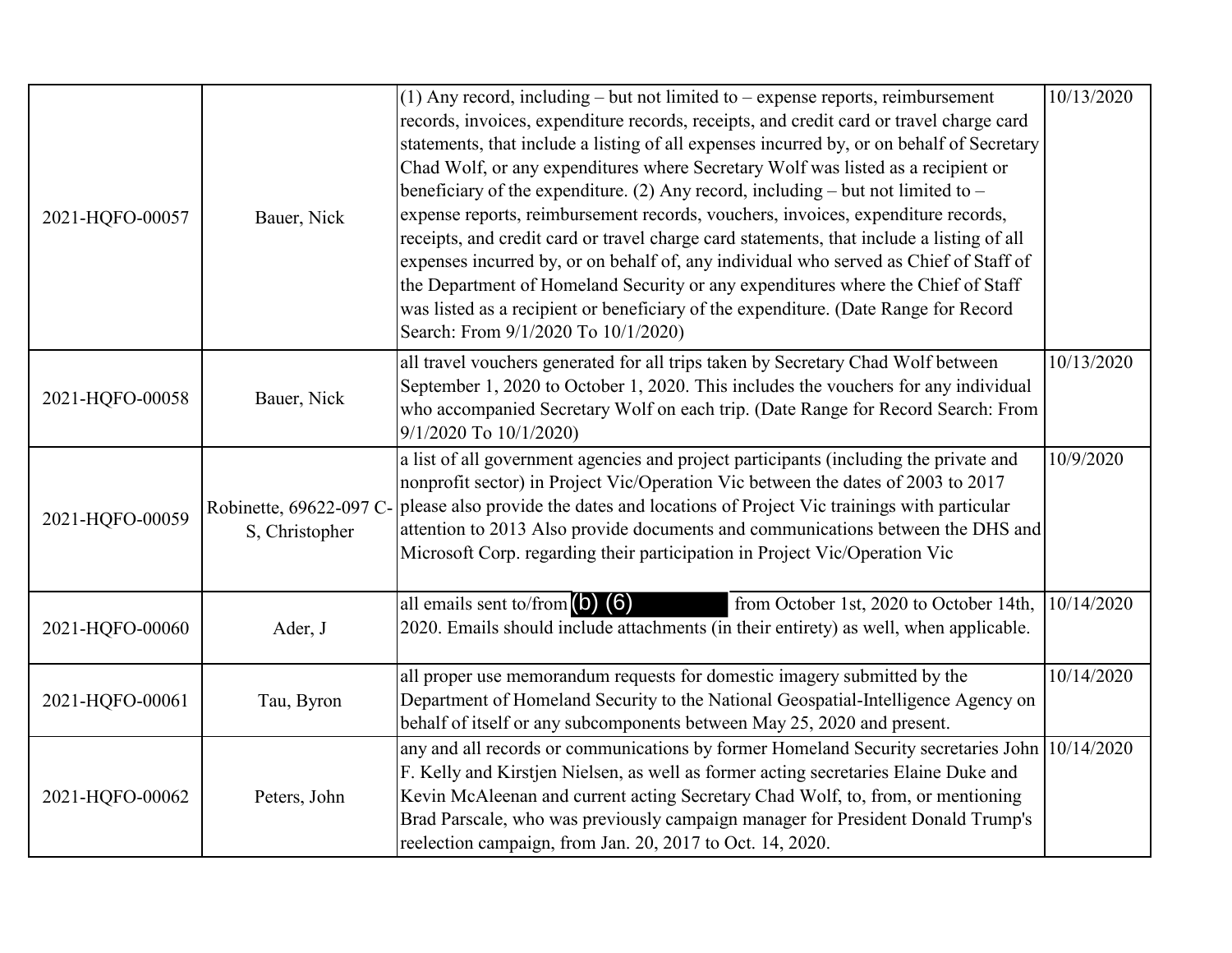| 2021-HQFO-00063 | Best, Emma    | documents, including but not limited to emails, memos, reports, assessments, letters<br>and summaries of meetings and/or phone calls, mentioning or generated in the<br>process of the fulfillment of and compliance with Executive Order 13587, "Structural<br>Reforms to Improve Sharing and Safeguarding of Classified Information on<br>Computer Networks." This request may be limited to materials generated between the<br>date of issue of the Executive Order and January 19, 2017 (EOD)                                                                                                    | 10/13/2020 |
|-----------------|---------------|------------------------------------------------------------------------------------------------------------------------------------------------------------------------------------------------------------------------------------------------------------------------------------------------------------------------------------------------------------------------------------------------------------------------------------------------------------------------------------------------------------------------------------------------------------------------------------------------------|------------|
| 2021-HQFO-00064 | Evers, Austin | 1) All records containing any charters, by-laws, or other formation documents,<br>policies, procedures, reports, or directives in the possession of (or created, utilized,<br>maintained, received, or distributed by) the Protecting American Communities Task<br>Force (PACT). 2) Records sufficient to identify members or participants in PACT. 3)<br>Any agendas, minutes, or meeting notes for any meetings held or planned by PACT.<br>4) All records containing training or resources provided to local authorities by PACT.<br>(Date Range for Record Search: From 6/26/2020 To 10/15/2020) | 10/15/2020 |
| 2021-HQFO-00067 | Luskin, Roark | the contract between FEMA and Panthera Worldwide LLC for N95 mask production.<br>Additionally, requesting documents regarding the cancellation of the contract. The<br>desired date range is from March 15, 2020 through June 30, 2020.                                                                                                                                                                                                                                                                                                                                                              | 10/13/2020 |
| 2021-HQFO-00068 | Davis, Lee    | 1. Records related to any funding or appropriations for construction, maintenance or<br>operation of temporary hospitals relating to the COVID-19 pandemic since December<br>1, 2019. 2. Records related to the construction of these temporary hospitals, including<br>location, number of beds, date the facility was opened, and current status. (Date<br>Range for Record Search: From 12/1/2019 To 10/15/2020)                                                                                                                                                                                  | 10/14/2020 |
| 2021-HQFO-00069 | Johnson, Mark | The Pandemic Crisis Action Plan from 2018                                                                                                                                                                                                                                                                                                                                                                                                                                                                                                                                                            | 10/15/2020 |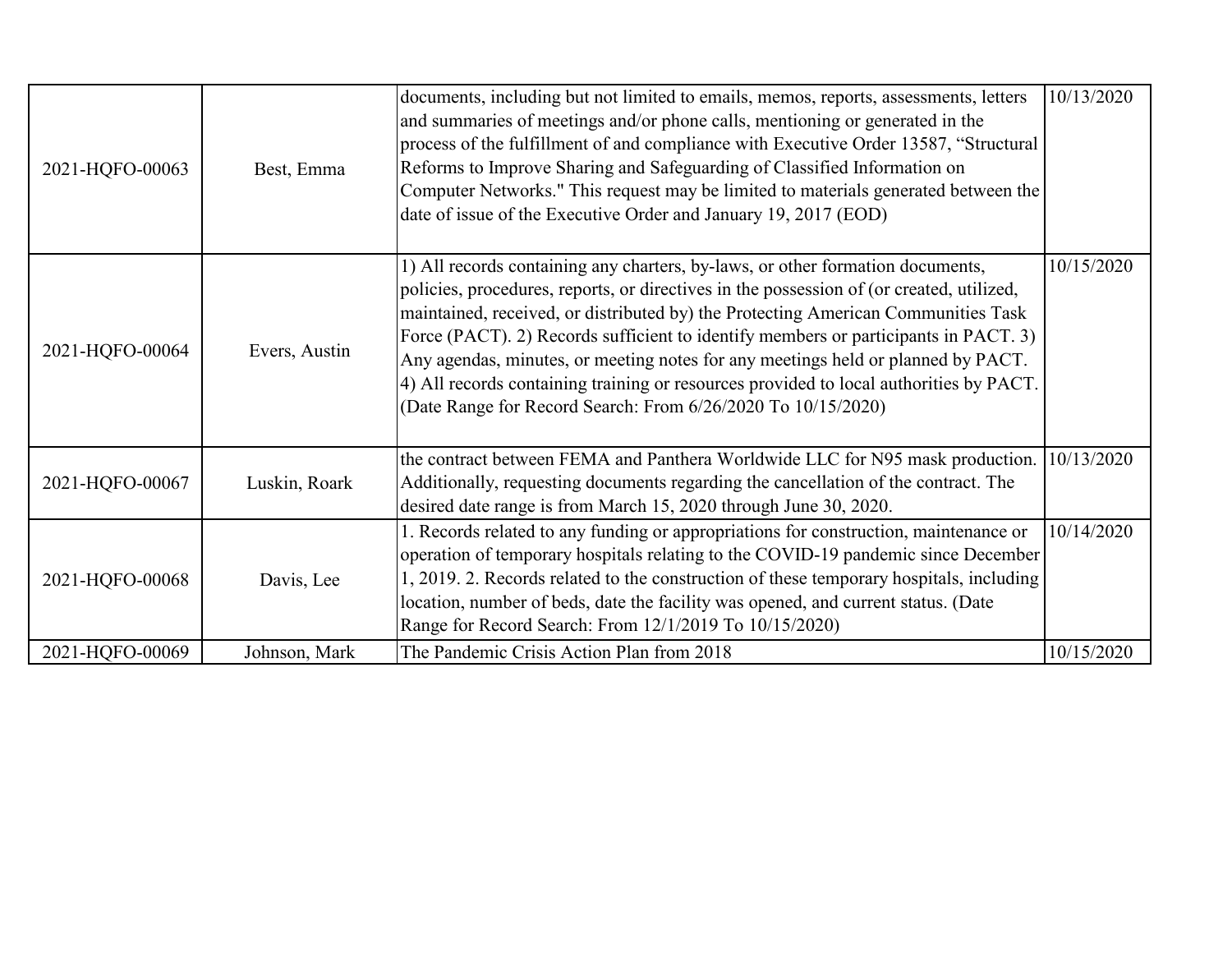|                 |                | Copies of the following documentation of certain contracts awarded to Thomas     | 10/15/2020 |
|-----------------|----------------|----------------------------------------------------------------------------------|------------|
|                 |                | Scientific, LLC, 1654 High Hill Rd, Swedesboro, NJ, 08085-1780: Contract number  |            |
|                 |                | 70FB7020D00000027 awarded on or about May 4, 2020, "Swab and Medical Media       |            |
|                 |                | IDIQ," and any amendments and modifications thereof. Order 70FB7020D00000106     |            |
|                 |                | awarded on or about May 7, 2020, "Task Order for Purchase of 5ml VTM and 10 ml   |            |
|                 |                | VTM Media in Support of COVID-19 Response," and any amendments and               |            |
|                 | Pinkney, Kevin | modifications thereof. Order 70FB7020D00000118 awarded on or about May 20,       |            |
| 2021-HQFO-00070 |                | 2020, "COVID-19 Media Requirement Four (4) Million, three (3) milliliter Sterile |            |
|                 |                | Saline and Transport Media," and any amendments and modifications thereof. Order |            |
|                 |                | 70FB7020D00000123 awarded on or about May 20, 2020, "COVID-19 TEST               |            |
|                 |                | SUPPLIES -450,000 SWABS," and any amendments and modifications thereof. Any      |            |
|                 |                | other task, delivery, or purchase orders issued pursuant to contract number      |            |
|                 |                | 70FB7020D00000027. The proposal, with all attachments, submitted by Thomas       |            |
|                 |                | Scientific in response to solicitation/notice ID number 70FB7020Q00000029.       |            |
|                 |                |                                                                                  |            |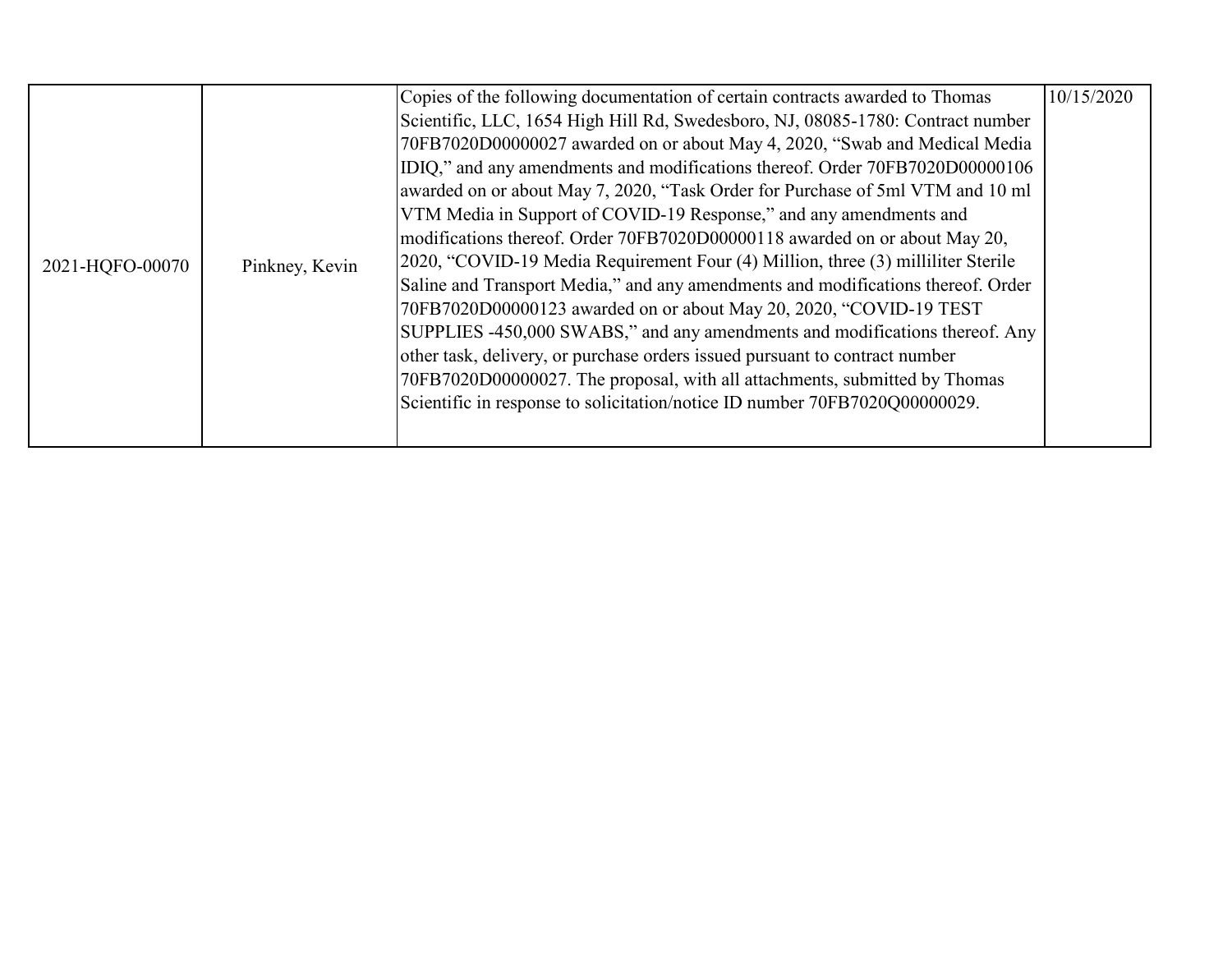|                 |               | the following records within twenty business days: 1. All email communications         | 10/15/2020 |
|-----------------|---------------|----------------------------------------------------------------------------------------|------------|
|                 |               | (including emails, email attachments, complete email chains, and calendar              |            |
|                 |               | invitations) sent by Cameron Quinn to any of the following individuals or entities: a. |            |
|                 |               | Anyone communicating from an email address ending in heritage.org b. Anyone            |            |
|                 |               | communicating from an email address ending in @publicinterestlegal.org or              |            |
|                 |               | @electionlawcenter.com c. Anyone communicating from an email address ending in         |            |
|                 |               | @truethevote.org 2. All email communications (including emails, email attachments,     |            |
|                 |               | complete email chains, and calendar invitations) sent by Cameron Quinn containing      |            |
|                 |               | any of the following key terms: a. "Election Integrity" b. "Ballot fraud" c. "Election |            |
| 2021-HQFO-00071 | Evers, Austin | fraud" d. "Voter fraud" e. "Voting fraud" f. "Vote fraud" g. "Mail fraud" h. "Ballot   |            |
|                 |               | integrity" i. Harvesting j. "Vote by mail" k. "Voted by mail" l. VBM m. "mail-in" n.   |            |
|                 |               | Absentee o. "Poll watching" p. "Poll watchers" q. "Consent decree" r. "Stolen          |            |
|                 |               | election" s. "Steal the election" t. "Heritage Foundation" u. "von Spakovsky" v.       |            |
|                 |               | POTUS w. VPOTUS In an effort to accommodate DHS and reduce the number of               |            |
|                 |               | potentially responsive records to be processed and produced, American Oversight has    |            |
|                 |               | limited its request to emails sent by Cameron Quinn. (Date Range for Record Search:    |            |
|                 |               | From 7/15/2020 To 10/19/2020)                                                          |            |
|                 |               |                                                                                        |            |
|                 |               | Copies of any SF-50 forms for Cameron Quinn reflecting any change in position or       | 10/15/2020 |
| 2021-HQFO-00072 | Evers, Austin | title, including when Ms. Quinn entered or left a position. (Date Range for Record     |            |
|                 |               | Search: From 7/15/2020 To 10/19/2020)                                                  |            |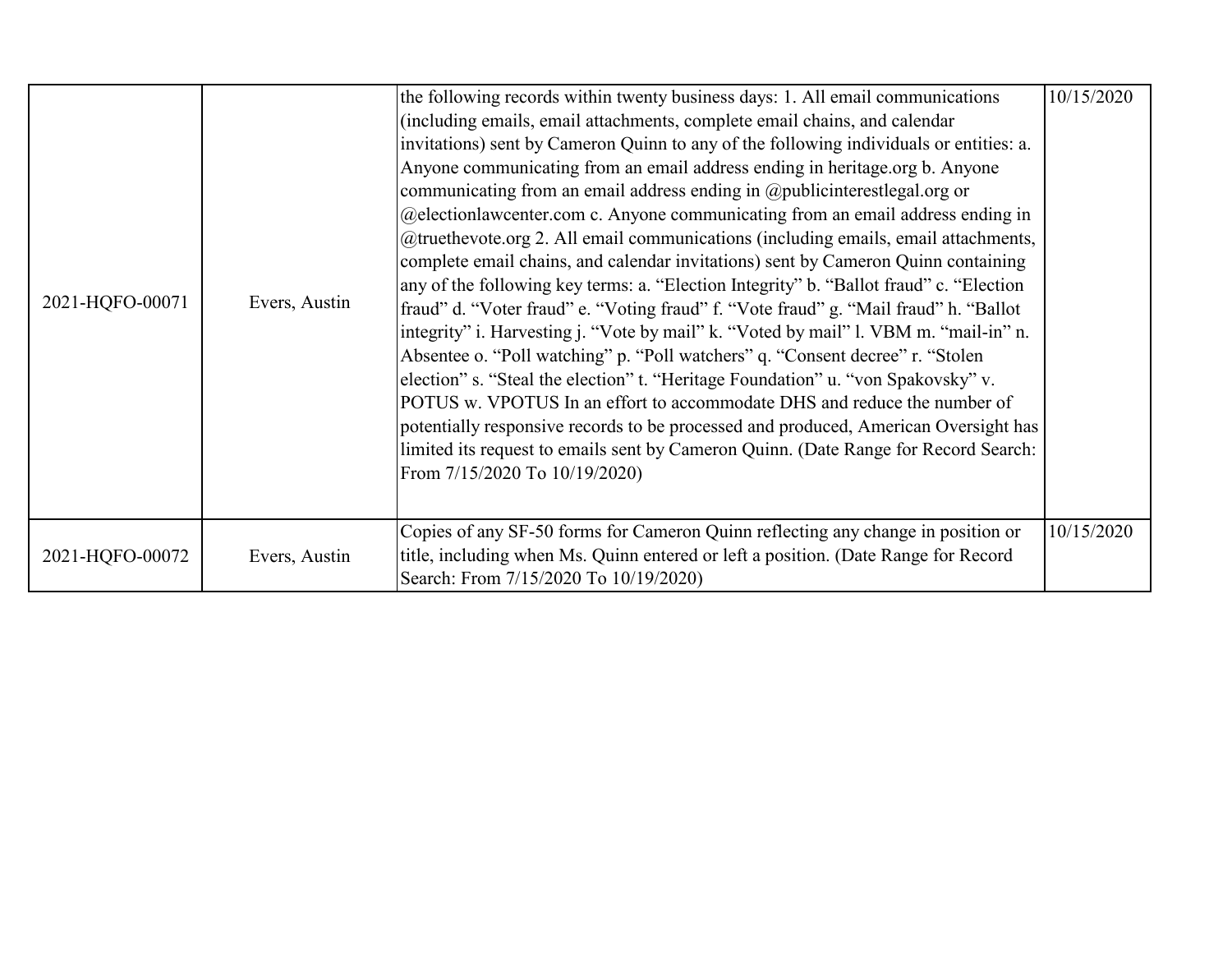|                 |                 | 1. Any statistical data relied on to draft the interim final rule. a. The response to this | 10/15/2020 |
|-----------------|-----------------|--------------------------------------------------------------------------------------------|------------|
|                 |                 | part of the request needs to include any data used in any of the tables (including tables  |            |
|                 |                 | creating future estimates), data used in determining which parts of the H-1B program       |            |
|                 |                 | to change, and any received by USCIS and relied on in the interim final rule. 2. The       |            |
|                 |                 | search terms used to run the data reports for any statistical data relied on by USCIS. a.  |            |
|                 |                 | The response to this part of the request needs to include the search terms entered in      |            |
|                 |                 | Claims 3 to find the statistical data in tables 3 through 5.3. Any records relating to     |            |
|                 |                 | creating estimates of future numbers, including, but not limited to, petitions that will   |            |
|                 |                 | be filed in the future, costs associated with the rule change, and time requirements in    |            |
|                 |                 | preparing or adjudicating petitions as a result of the rule change. Any memoranda,         |            |
|                 |                 | correspondence, guidance, findings, regarding DHS and USCIS's 4. authority to issue        |            |
|                 |                 | the rule as an interim final rule. a. The response to this part of the request needs to    |            |
|                 |                 | include any memoranda, correspondence, guidance, or findings related to why notice         |            |
| 2021-HQFO-00073 | Powell, Makenna | and comments are impracticable, unnecessary, or contrary to public interest and            |            |
|                 |                 | whether the delay would cause serious harm. 5. Any memoranda, correspondence,              |            |
|                 |                 | guidance, findings related to how this interim final rule ensures H-1B's are awarded       |            |
|                 |                 | to the most-skilled or highest paid petition beneficiaries. 6. Any memoranda,              |            |
|                 |                 | correspondence, guidance, findings related to how the H-1B program has been used           |            |
|                 |                 | to displace U.S. workers and has led to reduced wages in a number of industries in         |            |
|                 |                 | the U.S. labor market. 7. Any memoranda, correspondence, guidance, findings related        |            |
|                 |                 | to the unemployment rate of positions or career paths that qualify for an H-1B. 8. Any     |            |
|                 |                 | memoranda, correspondence, guidance, findings related to the wage growth in                |            |
|                 |                 | positions or career paths that qualify for an H-1B. 9. Any memoranda,                      |            |
|                 |                 | correspondence, guidance, findings related to how the Buy American, Hire American          |            |
|                 |                 | Executive Order applies to H-1B's. 10. Standard operating procedures, memoranda,           |            |
|                 |                 | correspondence, guidance, checklists, and training materials, created, circulated or       |            |
|                 |                 | discussed regarding the interim final rule.                                                |            |
|                 |                 | All guidelines, presentations, policy statements, memoranda, and briefs about,             | 10/15/2020 |
| 2021-HQFO-00074 | Cox, Joseph     | concerning or related to Operation Safe Cracking (Date Range for Record Search:            |            |
|                 |                 | From 1/1/2016 To 10/19/2020)                                                               |            |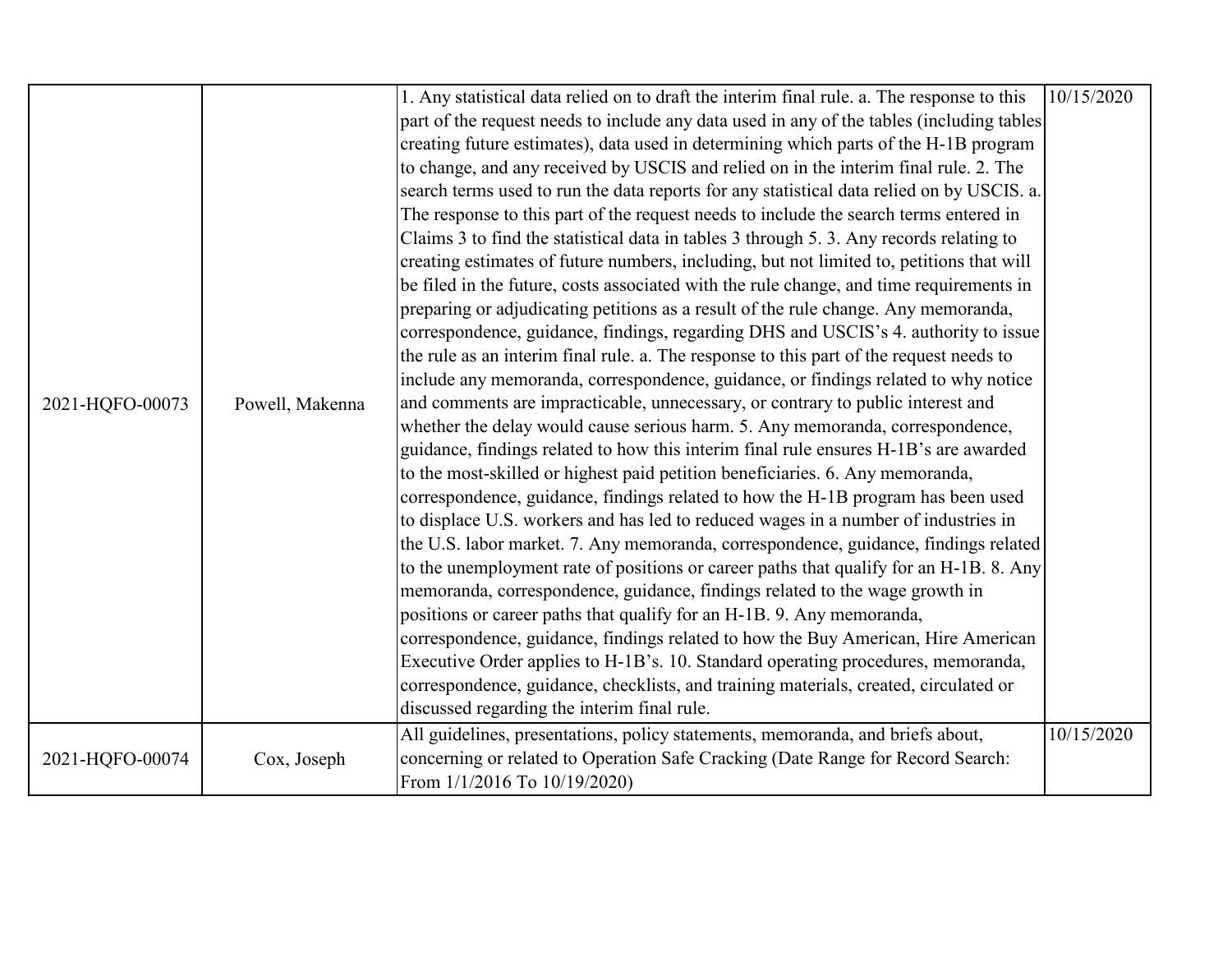| 2021-HQFO-00075 | McMillan, Abigail | a copy of the following documents identified to 47QTCK18D0003 Task Order<br>70RCSA20FR0000078: 1. Copy of the Task Order's title page (1st page only) and 2.<br>Copy of the Task Order's CURRENT Statement of Work/Performance Work<br>Statement (SOW/PWS)                                                                                                                                                                                                                                                                                                                                                                                                                                                                                                                                                                                                                                                                                                                                                                                                                                                                                                                                                                                            | 10/19/2020 |
|-----------------|-------------------|-------------------------------------------------------------------------------------------------------------------------------------------------------------------------------------------------------------------------------------------------------------------------------------------------------------------------------------------------------------------------------------------------------------------------------------------------------------------------------------------------------------------------------------------------------------------------------------------------------------------------------------------------------------------------------------------------------------------------------------------------------------------------------------------------------------------------------------------------------------------------------------------------------------------------------------------------------------------------------------------------------------------------------------------------------------------------------------------------------------------------------------------------------------------------------------------------------------------------------------------------------|------------|
| 2021-HQFO-00076 | Evers, Austin     | 1. All email communications (including emails, email attachments, complete email<br>chains, and calendar invitations) sent by any email address ending in $@d$ hs.gov<br>regarding the Kentucky Ballot Integrity Task Force. Suggest containing any of the<br>following search terms: a. "Ballot Integrity Task Force" b. "Voting Task Force" c.<br>"Election Task Force" 2. All records containing any agendas or minutes for any<br>meetings held or planned by Kentucky's Ballot Integrity Task Force. 3. All records<br>reflecting the time, date, and location of any meetings held or planned by Kentucky's<br>Ballot Integrity Task Force, including meeting notices (internal or public) and<br>calendar invitations and entries. With respect to calendar invitations or entries, to the<br>extent that this information is aggregated and maintained on a single calendar, we<br>would accept as responsive a printout from said calendar containing fields reflecting<br>the location, date, and time of each meeting. 4. All transcripts and audio or video<br>recordings of any meetings held by Kentucky's Ballot Integrity Task Force. Please<br>provide all responsive records from May 1, 2020, to the date the search is conducted. | 10/15/2020 |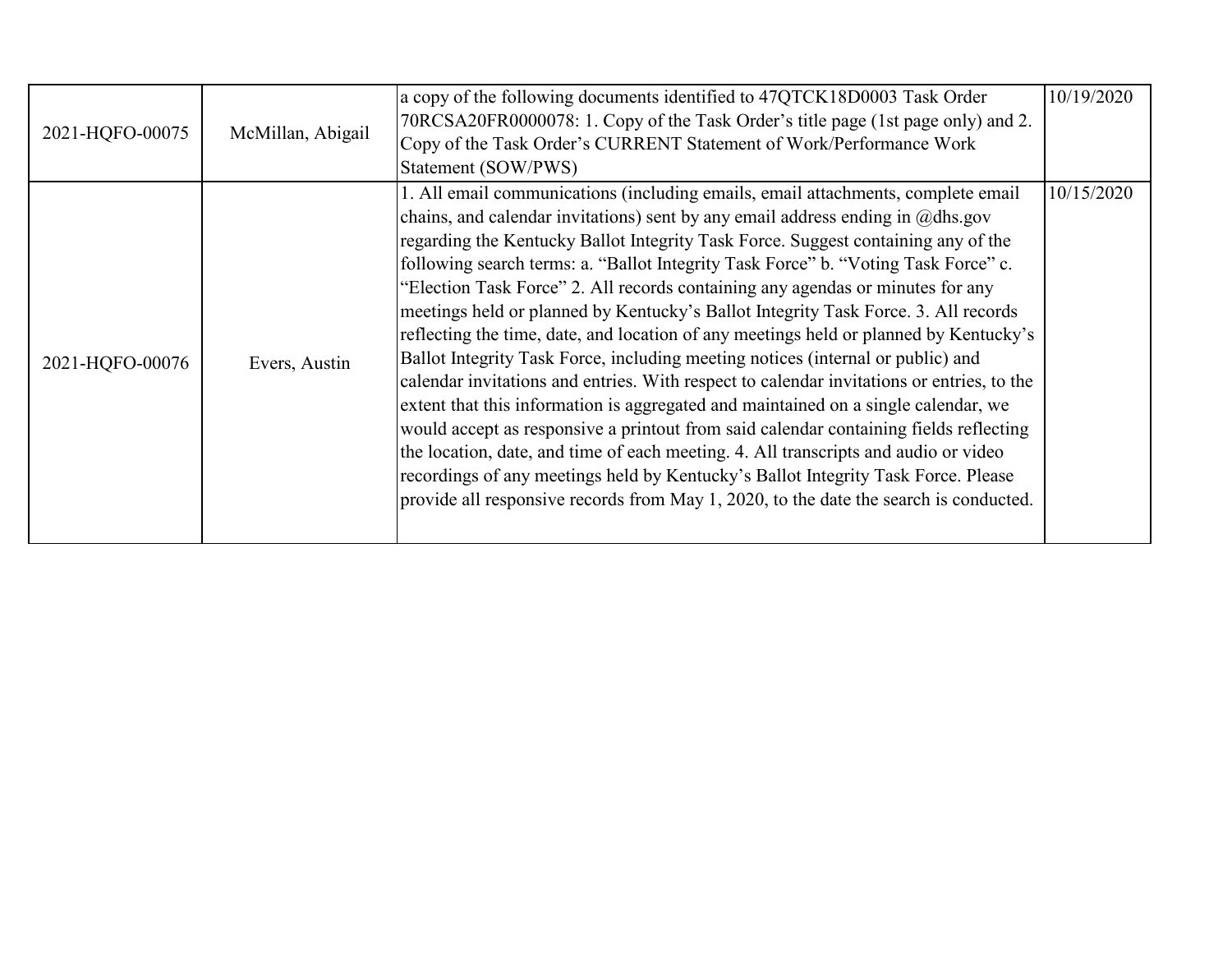| 2021-HQFO-00077 | Banks, Patricia | any and all records that were prepared, received, transmitted, collected, and/or<br>maintained by the Office for Civil Rights and Civil Liberties ("CRCL") that describe,<br>refer, or relate to the policies, guidelines, or procedures followed or used by the<br>Officer for Civil Rights and Civil Liberties (with all its component agencies,<br>collectively DHS) and the Department of Justice (with all its component agencies,<br>collectively DOJ) to address the processing and removal of Mr. Kaijage from United<br>States to Democratic Republic of Congo under section 8 U.S.C.§ 1231(b)(2)(D),<br>where the government of that country has refused and is not willing to accept him<br>into that country territory. See 8 U.S.C. § 1231(b)(2)(D)(ii). Requesters seek the above<br>records for period between September 2019 and the date of the final response to this<br>request. Please construe this as an ongoing FOIA request, so that until proper and<br>adequate search is conducted, any records that come within the possession of the<br>agency prior to the final response to this FOIA request be considered within the scope<br>of the request. We request that a copy of the following documents or documents<br>containing the following information be provided to me include but are not limited to<br>? (SEE ATTACHMENT FOR FULL DESCRIPTION) | 10/19/2020 |
|-----------------|-----------------|-----------------------------------------------------------------------------------------------------------------------------------------------------------------------------------------------------------------------------------------------------------------------------------------------------------------------------------------------------------------------------------------------------------------------------------------------------------------------------------------------------------------------------------------------------------------------------------------------------------------------------------------------------------------------------------------------------------------------------------------------------------------------------------------------------------------------------------------------------------------------------------------------------------------------------------------------------------------------------------------------------------------------------------------------------------------------------------------------------------------------------------------------------------------------------------------------------------------------------------------------------------------------------------------------------------------------------------------------------------------------------------|------------|
| 2021-HQFO-00078 | Driscoll, Jane  | This has been an ongoing investigation so exact dates of reports and records is not<br>known. I am requesting police reports, arrest warrant affidavits, statements authored/<br>/DHS; Detective $(b)$ $(6)$<br>taken by $(b)$ $(6)$<br>/Plainville Police<br>Department; Officer (b) (6) Plainville Police Department (Connecticut) from<br>March 2020-present. I am not requesting any photos or videos. The subject <sup>(b)</sup> (6)<br>has been arrested on $(5)$ $(6)$<br>and other related charges involving<br>members of the $(b)$ $(6)$<br>and unknowing minor victims<br>in his Plainville home. He has also been charged with producing and distributing<br>$(b)$ $(6)$                                                                                                                                                                                                                                                                                                                                                                                                                                                                                                                                                                                                                                                                                              | 10/19/2020 |
| 2021-HQFO-00079 | Forward, Graham | • Copy of TRM including vendors and products. • Search Terms: o Network Packet<br>Brokers, o Arista, o cPacket, o Gigamon, o Ixia, o NetScout. (Date Range for Record<br>Search: From 10/19/2019 To 10/19/2020)                                                                                                                                                                                                                                                                                                                                                                                                                                                                                                                                                                                                                                                                                                                                                                                                                                                                                                                                                                                                                                                                                                                                                                   | 10/16/2020 |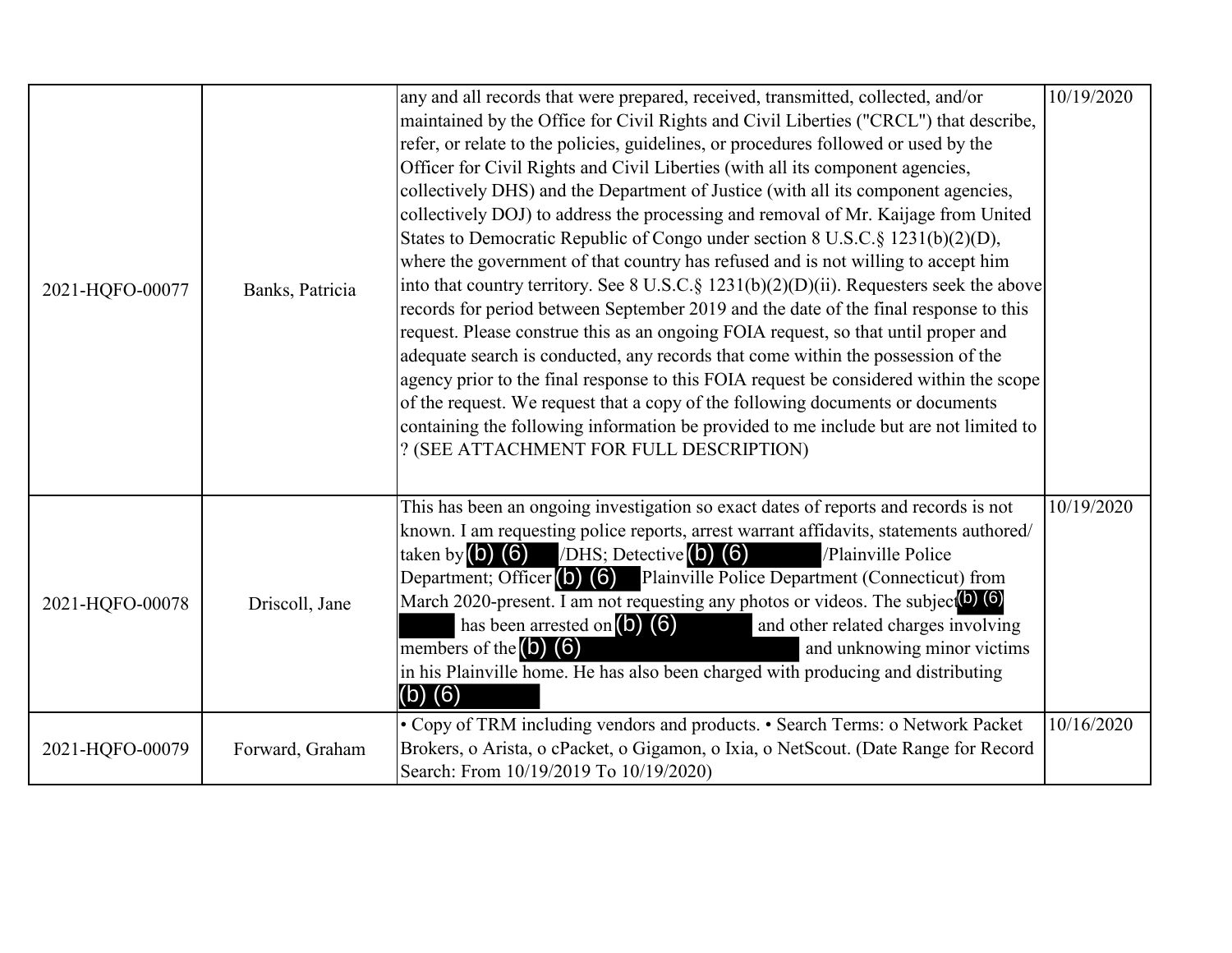|                 |                 | request for a copy of FEMA's RFF database Excel sheet that tracked the shipment of                                                     | 10/20/2020 |
|-----------------|-----------------|----------------------------------------------------------------------------------------------------------------------------------------|------------|
|                 |                 | medical equipment to providers across the U.S. during the COVID-19 pandemic,                                                           |            |
|                 |                 | from Dec. 1, 2019, to Oct. 20, 2020. a copy of FEMA's RFF database for                                                                 |            |
| 2021-HQFO-00080 | DeFraia, Daniel | AIRBRIDGE, FEMA's project to shorten the amount of time it takes for U.S.                                                              |            |
|                 |                 | medical supply distributors to bring personal protective equipment (PPE) and other                                                     |            |
|                 |                 | critical medical supplies into the U.S. during the COVID-19 pandemic response.                                                         |            |
|                 |                 | (Date Range for Record Search: From 12/1/2019 To 10/20/2020)                                                                           |            |
|                 |                 | 1) Any records, including emails, to or from DHS Center for Faith and Opportunity                                                      | 10/20/2020 |
|                 |                 | Initiatives Director, Kevin Smith, that contain the following search terms: a) "NSGP"                                                  |            |
|                 |                 | b) "Nonprofit Security Grant Program" c) "Security grant" 2) Any records, including                                                    |            |
| 2021-HQFO-00081 | Martens, Greta  | emails, to or from any other employees or representatives of the DHS Center for Faith                                                  |            |
|                 |                 | and Opportunity Initiatives that contain the following search terms: a) "NSGP" b)                                                      |            |
|                 |                 | "Nonprofit Security Grant Program" c) "Security Grant" (Date Range for Record                                                          |            |
|                 |                 | Search: From 1/1/2019 To 10/21/2020)                                                                                                   |            |
|                 |                 | a case-by-case listing of all FOIA requests received by the FOIA office from October                                                   | 10/19/2020 |
|                 |                 | 1, 2012 – September 30, 2020, with the following data fields: (a) Assigned request                                                     |            |
| 2021-HQFO-00082 | Long, Susan     | tracking number (b) Office (where multiple components) (c) Date of request (d) Date                                                    |            |
|                 |                 | request was received (e) Track assigned (f) Date closed (where closure has occurred                                                    |            |
|                 |                 | at the time you process this request)                                                                                                  |            |
|                 |                 | All documents from 01 January 2009 through 01 April 2009 including but not limited 10/21/2020                                          |            |
|                 |                 | to agenda, briefing papers, memos, memcons, notes, summaries of conclusions, and                                                       |            |
|                 |                 | talking points associated with or referring to February 2009 meetings of the Deputies                                                  |            |
| 2021-HQFO-00083 | Battle, Joyce   | Committee that included discussion of options regarding Iraq. According to Defense                                                     |            |
|                 |                 | Secretary Robert Gates' memoir "Duty", the principals and deputies committees met                                                      |            |
|                 |                 | to discuss Iraq several times during February 2009.                                                                                    |            |
|                 |                 |                                                                                                                                        |            |
| 2021-HQFO-00084 |                 | . UCC-DC Leadership <ucc-dcsleadership@uscis.dhs.gov<br>Assigned Case <math>\sharp</math> (b) (6)</ucc-dcsleadership@uscis.dhs.gov<br> | 10/22/2020 |
|                 |                 | $(b)$ (6)                                                                                                                              |            |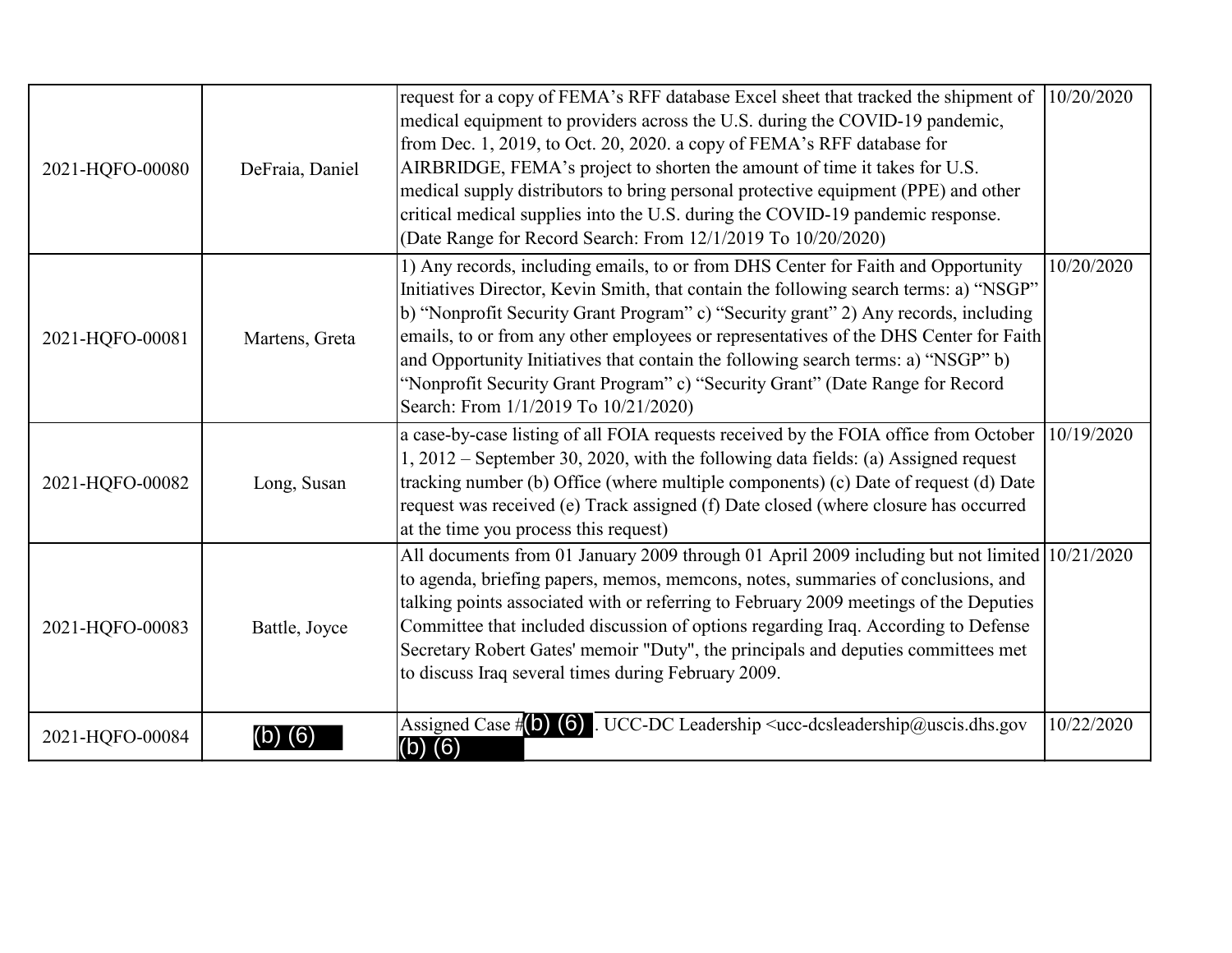|                 |                    | 1. All text messages (or similar messages sent on messaging applications such as    | 10/22/2020 |
|-----------------|--------------------|-------------------------------------------------------------------------------------|------------|
|                 |                    | Signal, WhatsApp or other platforms) concerning agency business sent or received by |            |
|                 |                    | the DHS officials specified below. 2. All email communications (including emails,   |            |
|                 |                    | complete email chains, and email attachments) concerning agency business sent by    |            |
| 2021-HQFO-00086 | Evers, Austin      | the DHS officials specified below. Specified Officials: 1. Acting Secretary Chad    |            |
|                 |                    | Wolf 2. Acting Chief of Staff John Gountanis 3. Senior Official Performing the      |            |
|                 |                    | Duties of General Counsel Chad Mizelle 4. Senior Official Performing the Duties of  |            |
|                 |                    | Deputy Secretary Ken Cuccinelli (Date Range for Record Search: From 10/13/2019      |            |
|                 |                    | To 10/22/2020)                                                                      |            |
|                 | (6)                | 1. subject-matter: explosion occurring at $(6)$ $(6)$                               | 10/22/2020 |
| 2021-HQFO-00088 |                    | ; 2. information pertaining to myself, including but not limited to:                |            |
|                 |                    | a. incident reports; b. complaint and/or warrants;                                  |            |
|                 | Ravnitzky, Michael | a spreadsheet listing a summary of the transfer forms (SF-135's) documenting DHS    | 10/22/2020 |
|                 |                    | Headquarters Office records transferred to the National Archives and Records        |            |
| 2021-HQFO-00089 |                    | Administration, from 2019 through 2020, for the non-classified and permanent        |            |
|                 |                    | records. (Date Range for Record Search: From 1/1/2019 To 10/26/2020)                |            |
|                 |                    |                                                                                     |            |
|                 |                    | MDR for the table of contents only for the Continuity Security Classification Guide | 10/22/2020 |
| 2021-HQFO-00090 | Ravnitzky, Michael | (SCG) at FEMA, at the National Continuity Section (CON5O).                          |            |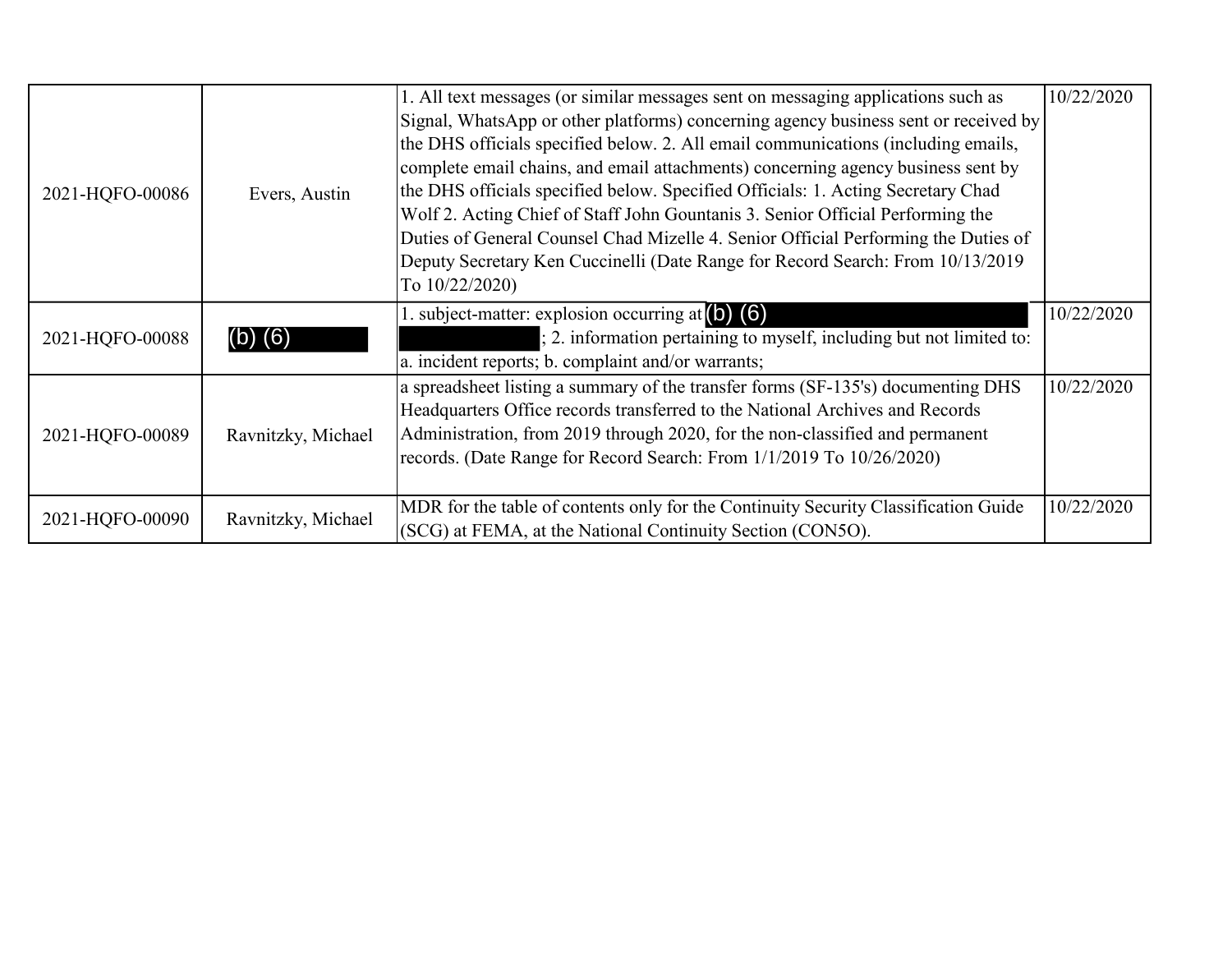|                 |                 | 1. The purchase order or contract entered into between ICE and Clearview AI under          | 10/20/2020 |
|-----------------|-----------------|--------------------------------------------------------------------------------------------|------------|
|                 |                 | Contract Award ID 70CMSD20P00000130 (the "Contract"), along with any purchase              |            |
|                 |                 | records, purchase orders, invoices, sole source letters or justifications, budget request, |            |
|                 |                 | and grant applications. 2. All requests for quotations or proposals issued by ICE that     |            |
|                 |                 | led to the award of the Contract. 3. All records identifying the companies, individuals,   |            |
|                 |                 | or vendors that submitted quotations, proposals, or submissions in connection with         |            |
|                 |                 | the Contract. 4. All records identifying the list(s) of facial recognition technology      |            |
|                 |                 | vendors approved for acquisition and/or use by DHS and any of its offices,                 |            |
|                 |                 | components and/or directorates, including but not limited to all Facial Recognition        |            |
|                 |                 | Services ("FRS") used by ICE as specified in Privacy Impact Assessment                     |            |
|                 |                 | DHS/ICE/PIA-054 (May 2020).13 This includes FRS classified under several types,            |            |
|                 |                 | namely: "State and Local Facial Recognition Services," "Regional and subject matter-       |            |
|                 |                 | specific intelligence fusion centers," "Federal Agency Facial Recognition Services,"       |            |
| 2021-HQFO-00091 | Jones, Jennifer | and "Commercial Vendors," the last of which includes Clearview AI facial                   |            |
|                 |                 | recognition technology. 5. Purchase records related to Clearview AI facial recognition     |            |
|                 |                 | technology, including but not limited to requests for proposal, purchase orders,           |            |
|                 |                 | invoices, sole source letters or justifications, budget requests, and grant applications,  |            |
|                 |                 | that were created or operative on or after September 1, 2017. 6. Draft or finalized        |            |
|                 |                 | agreements related to Clearview AI facial recognition software and the above               |            |
|                 |                 | transactions, including but not limited to e-mail negotiations, contracts, memoranda       |            |
|                 |                 | of understanding, terms of service, and master services agreements, that were created      |            |
|                 |                 | or operative on or after September 1, 2017. 7. Correspondence among or between             |            |
|                 |                 | DHS, CBP and ICE personnel and/or an individual or agency acting on behalf of              |            |
|                 |                 | DHS, CBP, and ICE, regarding Clearview AI facial recognition technology, including         |            |
|                 |                 | but not limited to e-mails, internal reports or dossiers, and instant messages14, that     |            |
|                 |                 | were created on or after September 1, 2017. 8. Correspondence between DHS, CBP             |            |
|                 |                 | and ICE personnel and/or an individual or agency acting on behalf of DHS, CBP, and         |            |
| 2021-HQFO-00092 | (b) (6)         | seeking the full Department of Homeland Security files (if any) on your client             | 10/22/2020 |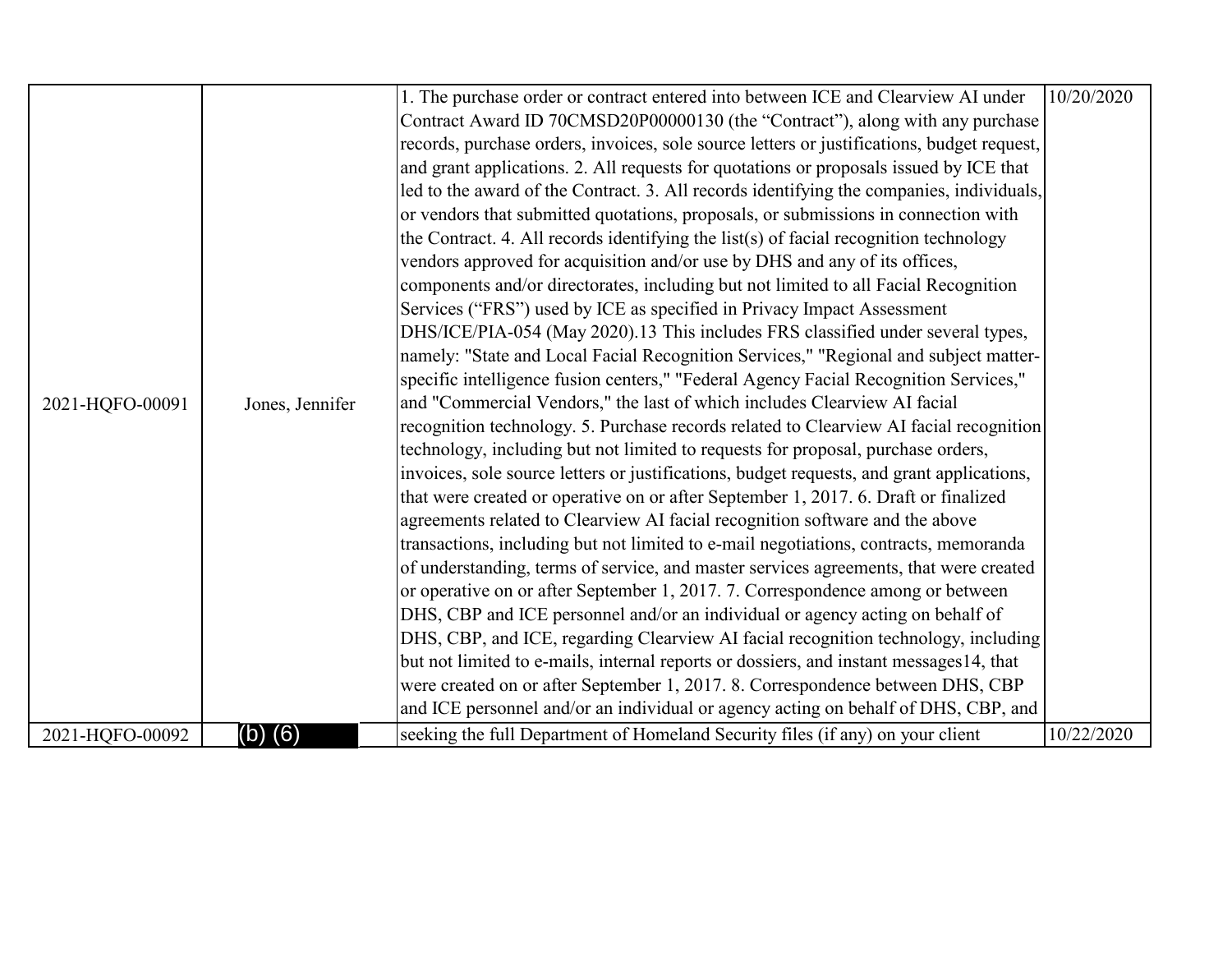|                 |               | I. All directives, orders, training materials, memoranda, guidance, briefings,                                                                                                                                                                                                                                                                                                                                                                                                                                                                                                                                                                                                                                                                                                          | 10/21/2020 |
|-----------------|---------------|-----------------------------------------------------------------------------------------------------------------------------------------------------------------------------------------------------------------------------------------------------------------------------------------------------------------------------------------------------------------------------------------------------------------------------------------------------------------------------------------------------------------------------------------------------------------------------------------------------------------------------------------------------------------------------------------------------------------------------------------------------------------------------------------|------------|
|                 |               | instructions, policies, procedures, rules, regulations, e-mail, other electronic                                                                                                                                                                                                                                                                                                                                                                                                                                                                                                                                                                                                                                                                                                        |            |
|                 |               |                                                                                                                                                                                                                                                                                                                                                                                                                                                                                                                                                                                                                                                                                                                                                                                         |            |
|                 |               | communications and/or any other communications, whether issued verbally or in                                                                                                                                                                                                                                                                                                                                                                                                                                                                                                                                                                                                                                                                                                           |            |
|                 |               | writing, regarding DHS's, ICE's, and CBP's implementation of the Nationwide                                                                                                                                                                                                                                                                                                                                                                                                                                                                                                                                                                                                                                                                                                             |            |
|                 |               | Policy and the National Qualified Representative Program, including the following: a.                                                                                                                                                                                                                                                                                                                                                                                                                                                                                                                                                                                                                                                                                                   |            |
|                 |               | Implementation of procedures put into place in accordance with the April 22, 2013                                                                                                                                                                                                                                                                                                                                                                                                                                                                                                                                                                                                                                                                                                       |            |
|                 |               | memorandum from ICE Director John Morton. b. Implementation of procedures put                                                                                                                                                                                                                                                                                                                                                                                                                                                                                                                                                                                                                                                                                                           |            |
|                 |               | into place in accordance with the May 7, 2014 memorandum from ICE Executive                                                                                                                                                                                                                                                                                                                                                                                                                                                                                                                                                                                                                                                                                                             |            |
|                 |               | Associate Director Thomas Homan. c. Implementation of identification and                                                                                                                                                                                                                                                                                                                                                                                                                                                                                                                                                                                                                                                                                                                |            |
|                 |               | assessment procedures at facilities that are staffed by the ICE Health Service Corps                                                                                                                                                                                                                                                                                                                                                                                                                                                                                                                                                                                                                                                                                                    |            |
|                 |               | ("IHSC") to ensure that "all immigration detainees will be initially screened when                                                                                                                                                                                                                                                                                                                                                                                                                                                                                                                                                                                                                                                                                                      |            |
|                 |               | they enter the facility and will receive a more thorough medical and mental health                                                                                                                                                                                                                                                                                                                                                                                                                                                                                                                                                                                                                                                                                                      |            |
|                 |               | assessment within 14 days of their admission." d. Implementation of identification                                                                                                                                                                                                                                                                                                                                                                                                                                                                                                                                                                                                                                                                                                      |            |
| 2021-HQFO-00093 | Ahmed, Sameer | and assessment procedures at facilities that are not staffed by IHSC personnel to                                                                                                                                                                                                                                                                                                                                                                                                                                                                                                                                                                                                                                                                                                       |            |
|                 |               | "identify detainees with serious mental disorders or conditions that may impact their                                                                                                                                                                                                                                                                                                                                                                                                                                                                                                                                                                                                                                                                                                   |            |
|                 |               | ability to participate in their removal proceedings, including through use of a national                                                                                                                                                                                                                                                                                                                                                                                                                                                                                                                                                                                                                                                                                                |            |
|                 |               | telephone hotline for detainees and family members to report and provide information                                                                                                                                                                                                                                                                                                                                                                                                                                                                                                                                                                                                                                                                                                    |            |
|                 |               | regarding detainees." e. Implementation of procedures that "provide that if a detainee                                                                                                                                                                                                                                                                                                                                                                                                                                                                                                                                                                                                                                                                                                  |            |
|                 |               |                                                                                                                                                                                                                                                                                                                                                                                                                                                                                                                                                                                                                                                                                                                                                                                         |            |
|                 |               |                                                                                                                                                                                                                                                                                                                                                                                                                                                                                                                                                                                                                                                                                                                                                                                         |            |
|                 |               |                                                                                                                                                                                                                                                                                                                                                                                                                                                                                                                                                                                                                                                                                                                                                                                         |            |
|                 |               |                                                                                                                                                                                                                                                                                                                                                                                                                                                                                                                                                                                                                                                                                                                                                                                         |            |
|                 |               |                                                                                                                                                                                                                                                                                                                                                                                                                                                                                                                                                                                                                                                                                                                                                                                         |            |
|                 |               |                                                                                                                                                                                                                                                                                                                                                                                                                                                                                                                                                                                                                                                                                                                                                                                         |            |
|                 |               |                                                                                                                                                                                                                                                                                                                                                                                                                                                                                                                                                                                                                                                                                                                                                                                         |            |
|                 |               |                                                                                                                                                                                                                                                                                                                                                                                                                                                                                                                                                                                                                                                                                                                                                                                         |            |
|                 |               |                                                                                                                                                                                                                                                                                                                                                                                                                                                                                                                                                                                                                                                                                                                                                                                         |            |
|                 |               | is identified as having serious mental disorders or conditions, ICE will request that<br>either a qualified mental health provider complete a mental health review report or<br>the facility provide the detainee's medical records within the facility's possession to<br>ICE for further review." f. Implementation of information-sharing procedures to<br>'ensure that documents related to an unrepresented detainee's mental competency,<br>including a mental health review report and mental health records in ICE's<br>possession, are provided to the applicable Office of Chief Counsel (OCC)." g.<br>Implementation of the ICE Office of Chief Counsel's procedures "to ensure that<br>relevant information in its possession that would inform the immigration court about |            |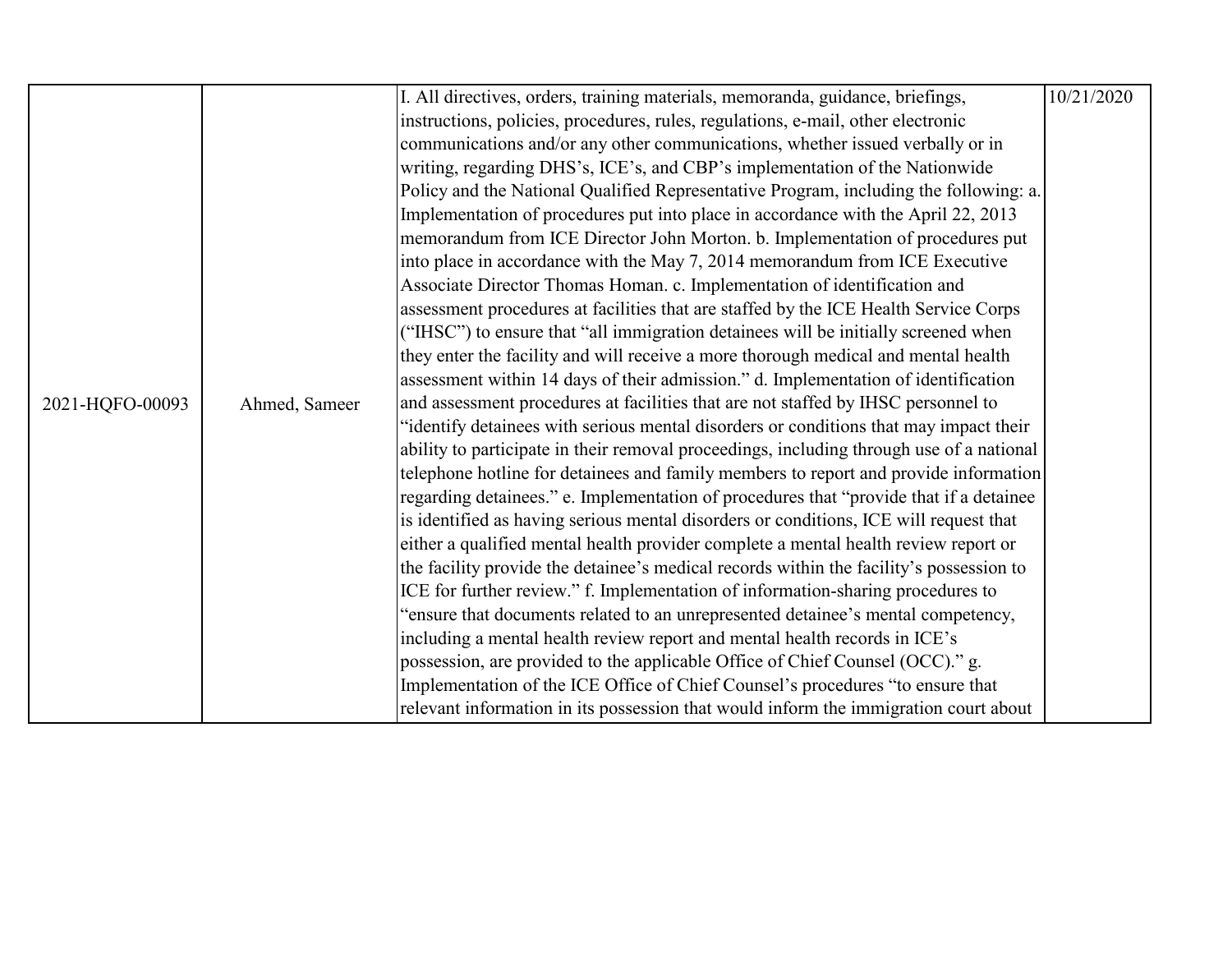|                 |                 | all materials submitted by each of the following 28 entities in response to NOFO     | 10/21/2020 |
|-----------------|-----------------|--------------------------------------------------------------------------------------|------------|
|                 |                 | DHS-20-TTP-132-00-01 for FY2020 Targeted Violence and Terrorism Prevention           |            |
|                 |                 | (TVTP) grants, including but not limited to the needs assessment, program design,    |            |
|                 |                 | organization & key personnel, sustainability, budget detail & narrative,             |            |
|                 |                 | implementation & measurement plan (IMP), resumes/CVs of key personnel,               |            |
|                 |                 | documentation of commitment & support, and letters of recommendation for each        |            |
|                 |                 | grant application (grant application packages): - Boston Children's Hospital - Bay   |            |
|                 |                 | Area Urban Area Security Initiative - Chatham County, GA - County of Bexar, TX -     |            |
|                 |                 | Hawaii Department of Defense - Kentucky Office of Homeland Security -                |            |
|                 |                 | Pennsylvania Commission on Crime and Delinquency - Simon Wiesenthal Center -         |            |
|                 |                 | The Citizens Crime Commission on New York City - University of Denver Graduate       |            |
|                 |                 | School of Professional Psychology - University of Central Oklahoma - Utah            |            |
| 2021-HQFO-00094 | Harte, Julia    | Department of Public Safety - Case Western Reserve University - District of          |            |
|                 |                 | Columbia Homeland Security and Emergency Management Agency - Florida                 |            |
|                 |                 | International University Police Department - Greenlight Project, Inc. - The Counter  |            |
|                 |                 | Extremism Project - Muscogee (Creek) Nation Lighthorse Police Department - New       |            |
|                 |                 | York Presbyterian Hospital - New York State Division of Homeland Security and        |            |
|                 |                 | Emergency Services - Operation250: Prevention Through Education - Philadelphia       |            |
|                 |                 | Police Department - The National Governors Association's Center for Best Practices   |            |
|                 |                 | Twenty-Nine Palms Band of Mission Indians - Xavier University - American             |            |
|                 |                 | University - Arizona State University - Life After Hate Inc. - Muflehun (NOTE:       |            |
|                 |                 | Muflehun received two FY2020 TVTP grants; I would like to receive copies of the      |            |
|                 |                 | entire application packages that Muflehun submitted for both grant-funded projects.) |            |
|                 |                 |                                                                                      |            |
|                 |                 | 1. Rules of Engagement Document or Conduct Guide for the Department of               | 10/19/2020 |
|                 |                 | Homeland Security, Immigration and Customs Enforcement, or Customs and Border        |            |
| 2021-HQFO-00095 |                 | Patrol as relates to Operation Diligent Valor 2. Rules of Engagement Document or     |            |
|                 | Reisman, Andrew | Conduct Guide for the Department of Homeland Security, Immigration and Customs       |            |
|                 |                 | Enforcement, or Customs and Border Patrol as relates to Operation Legend             |            |
|                 |                 |                                                                                      |            |
| 2021-HQFO-00096 | Litton, Ashley  | a copy of contract 70Z03820PA0000358                                                 | 10/26/2020 |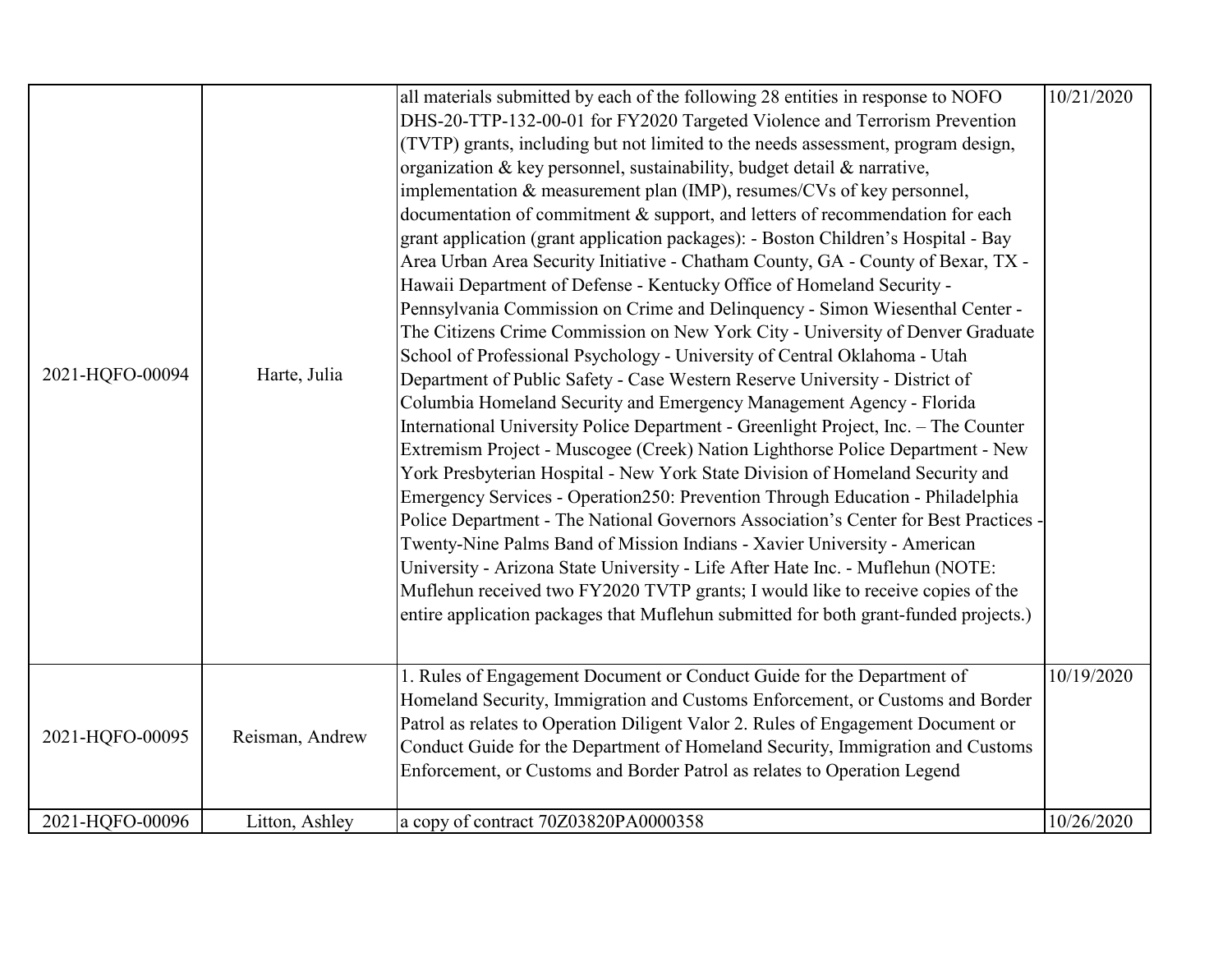|                 |                | All records and communications created, contributed to, and/or received by the<br>Federal Protective Service (FPS) Agencies regarding the scope of deployment and/or | 10/26/2020 |
|-----------------|----------------|----------------------------------------------------------------------------------------------------------------------------------------------------------------------|------------|
|                 |                | rules of engagement for FPS personnel or contractors working on behalf of FPS in                                                                                     |            |
|                 |                | Minneapolis, Minnesota or Portland, Oregon. These records should include but not be                                                                                  |            |
| 2021-HQFO-00097 | Hing, Geoff    | limited to: - Deployment orders - Memorandums of understanding with other                                                                                            |            |
|                 |                | agencies - Use of force policies - Requests for proposals (RFP) for security services -                                                                              |            |
|                 |                | Contracts with vendors for security services (Date Range for Record Search: From                                                                                     |            |
|                 |                | 5/26/2020 To 10/26/2020)                                                                                                                                             |            |
| 2021-HQFO-00099 | Cahan, Eli     | ICE's payments to LaSalle Corrections in 2018, 2019, and 2020 (Date Range for                                                                                        | 10/26/2020 |
|                 |                | Record Search: From 1/1/2018 To 10/26/2020)                                                                                                                          |            |
|                 |                | copies of any and all records held by The Department of Homeland Security (DHS)                                                                                      | 10/23/2020 |
|                 |                | Science and Technology Directorate (S&T), Office of Biometric Identity                                                                                               |            |
|                 | Skroupa, James | Management, U.S. Customs and Border Protection (CBP), U.S. Immigration and                                                                                           |            |
|                 |                | Customs Enforcement (ICE), the General Services Administration, Maryland DPSCS,                                                                                      |            |
|                 |                | Maryland DGS, Maryland Office of the Attorney General pertaining to myself the                                                                                       |            |
|                 |                | subject of record and the Privacy Act requestor for ALL investigation records,                                                                                       |            |
| 2021-HQFO-00100 |                | investigation records for a security clearance, security clearance records, screening                                                                                |            |
|                 |                | records, all records surrounding any type of investigation, sponsorship and or                                                                                       |            |
|                 |                | program, facility access, CAC (common access card), HS-12, pre-employment                                                                                            |            |
|                 |                | screening, facility access investigation records, investigation records complete or                                                                                  |            |
|                 |                | incomplete, any and all documentation or records December 1, 2010 to current                                                                                         |            |
|                 |                | October 23, 2020 for the below facilities: (SEE ATTACHED REQUEST FOR LIST)                                                                                           |            |
|                 |                |                                                                                                                                                                      |            |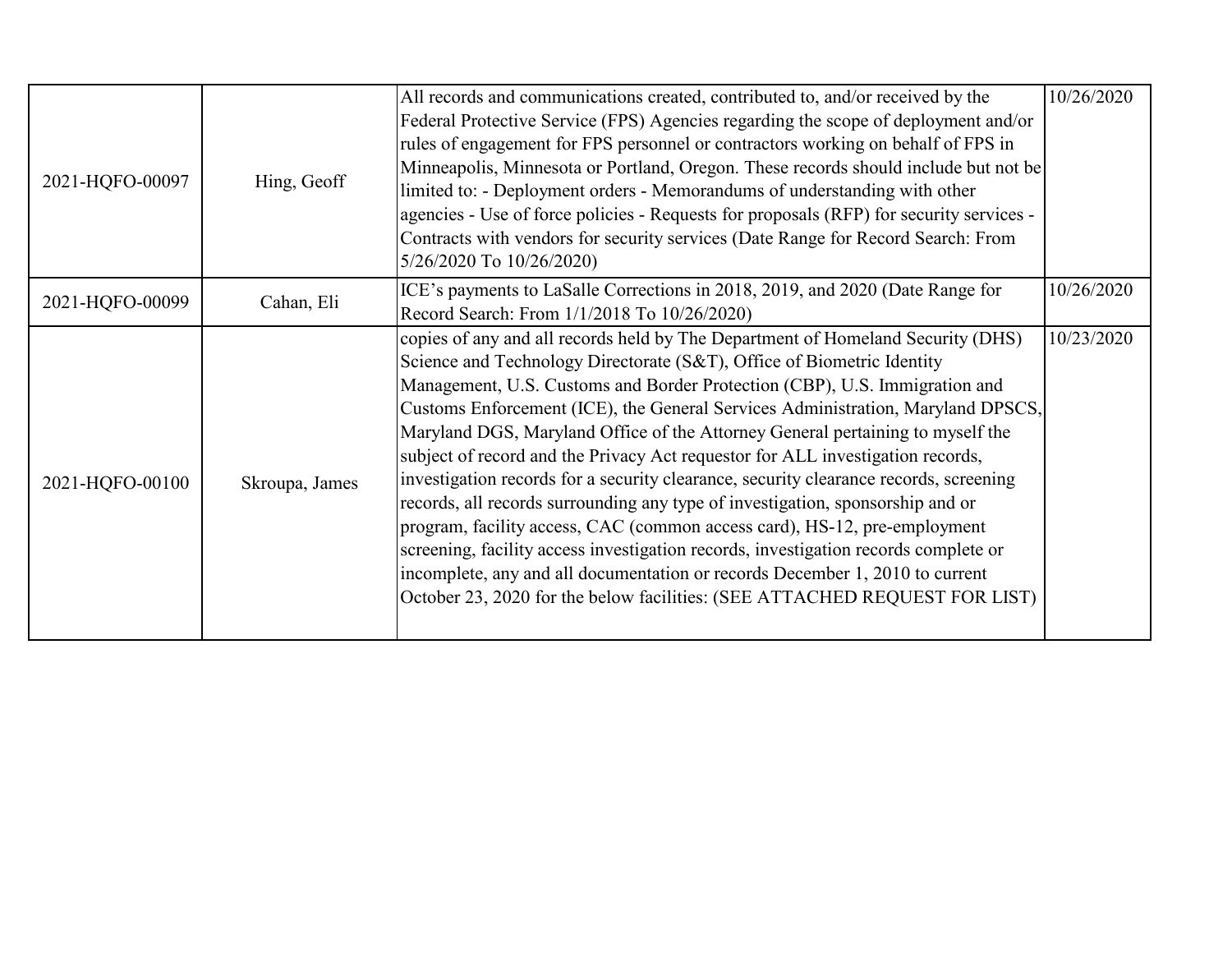| 2021-HQFO-00101 | Pluchinsky, Dennis | Request for a mandatory declassification review, under the terms of Executive Order<br>12958, as amended, of the following: 1. USSS Lead advance agent Craig Ulmer's<br>final survey report on the November 23-25, 1996 visit by President William Clinton<br>to Manila, Philippines. 2. Protective Intelligence Division trip file for the above noted<br>trip. 3. Any situation and technical reports and photos of the explosive device found<br>on or about November 23, 1996 on a Manila bridge just outside the Manila<br>international airport during President William Clinton's official visit to Manila. 4.<br>Any reports, interviews, memorandums concerning the surveillance by terrorist<br>Ramzi Yousef of President William Clinton's visit to Manila, Philippines on or about<br>November 13, 1994. 5. U.S. Secret Service Agent Brian G. Parr's notes on<br>discussions with terrorist Ramzi Yousef on or about February 7, 1995 concerning<br>Ramzi Yousef' surveillance of President Clinton's visit to the Philippines on or about<br>November 13, 1994. | 10/8/2020  |
|-----------------|--------------------|-------------------------------------------------------------------------------------------------------------------------------------------------------------------------------------------------------------------------------------------------------------------------------------------------------------------------------------------------------------------------------------------------------------------------------------------------------------------------------------------------------------------------------------------------------------------------------------------------------------------------------------------------------------------------------------------------------------------------------------------------------------------------------------------------------------------------------------------------------------------------------------------------------------------------------------------------------------------------------------------------------------------------------------------------------------------------------|------------|
| 2021-HQFO-00102 | Evers, Austin      | all email communications (including emails, complete email chains, calendar<br>invitations, and attachments thereto) sent by CBRN Director Sean Crawford<br>regarding transitioning federal Community-Based Testing Sites to state or local<br>management. (Date Range for Record Search: From 4/1/2020 To 7/31/2020)                                                                                                                                                                                                                                                                                                                                                                                                                                                                                                                                                                                                                                                                                                                                                         | 10/26/2020 |
| 2021-HQFO-00103 | Evers, Austin      | All orders, directives, or guidance provided to FEMA by the White House regarding<br>transitioning control over community-based testing sites from the federal government<br>to state and local authorities. (Date Range for Record Search: From 4/1/2020 To<br>7/31/2020                                                                                                                                                                                                                                                                                                                                                                                                                                                                                                                                                                                                                                                                                                                                                                                                     | 10/26/2020 |
| 2021-HQFO-00104 | Evers, Austin      | Any final assessments, analyses (including but not limited to cost-benefit analyses),<br>models, or projections produced by or provided to your agency that evaluate the<br>impact of transitioning control over Community-Based Testing Sites from the federal<br>government to state and local authorities. (Date Range for Record Search: From<br>4/1/2020 To 7/31/2020)                                                                                                                                                                                                                                                                                                                                                                                                                                                                                                                                                                                                                                                                                                   | 10/26/2020 |
| 2021-HQFO-00105 | Jayne, Ryan        | 1) Any records listing all recipients of FY 2020 Nonprofit Security Grant Program<br>(NSGP) grants; 2) All records to or from the Wisconsin Department of Military<br>Affairs (DMA) regarding NSGP grants; and 3) All records to or from Wisconsin<br>Emergency Management (WEM) regarding NSGP grants. (Date Range for Record<br>Search: From 1/1/2020 To 10/27/2020)                                                                                                                                                                                                                                                                                                                                                                                                                                                                                                                                                                                                                                                                                                        | 10/20/2020 |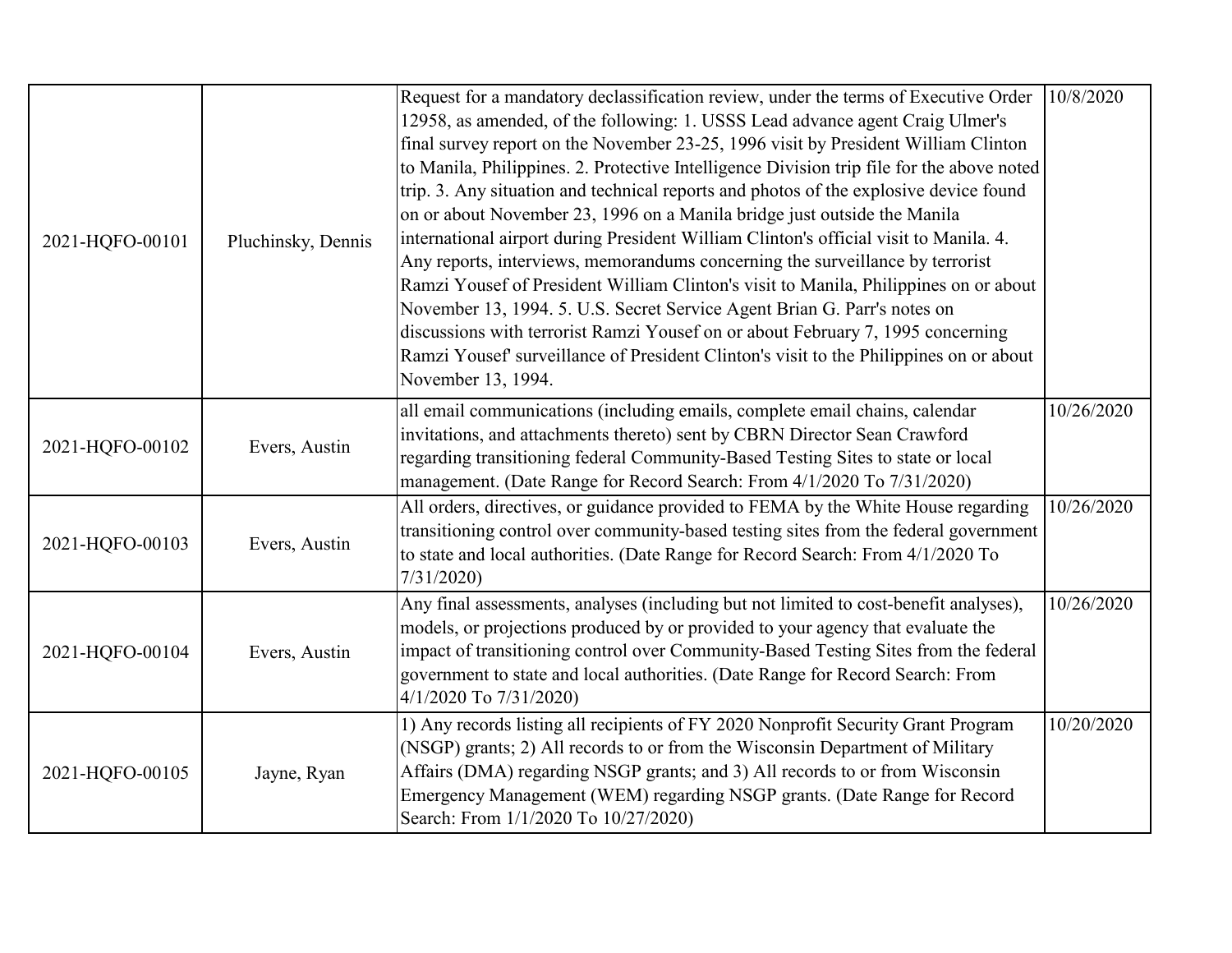| 2021-HQFO-00106 | Kiyonaga, Paul        | a copy of the investigation file in DHS Office of Inspector General Case Number <sup>(076)</sup> 10/21/2020<br>including but not limited to, all interview notes, witness statements,<br>evidence, memoranda, email/text communications, findings, recommendations and/or<br>reports that relate to this investigation                                                                                                                                                                                                                                                                                                                                                                                                                                                                                                                                                                                                                                        |            |
|-----------------|-----------------------|---------------------------------------------------------------------------------------------------------------------------------------------------------------------------------------------------------------------------------------------------------------------------------------------------------------------------------------------------------------------------------------------------------------------------------------------------------------------------------------------------------------------------------------------------------------------------------------------------------------------------------------------------------------------------------------------------------------------------------------------------------------------------------------------------------------------------------------------------------------------------------------------------------------------------------------------------------------|------------|
| 2021-HQFO-00107 | Jayasinghe, Dharshani | ALL the PUBLIC COMMENTS that members of the public have submitted on the<br>new proposed rule by the Department of Homeland Security. The new proposed rule<br>is "Establishing a Fixed Time Period of Admission and an Extension of Stay<br>Procedure for Nonimmigrant Academic Students, Exchange Visitors, and<br>Representatives of Foreign Information Media". Agency/Docket Number: DHS<br>Docket No. ICEB-2019-0006 Docket RIN: 1653-AA78<br>https://www.federalregister.gov/documents/2020/09/25/2020-20845/establishing-a-<br>fixed-time-period-of-admission-and-an-extension-of-stay-procedure-for-<br>nonimmigrant                                                                                                                                                                                                                                                                                                                                 | 10/23/2020 |
| 2021-HQFO-00111 | Corchado, Linda       | seeks records related to the allegations and the investigation and records related to<br>compliance of DHS and contractor employees at EPPC with the federal Prison Rape<br>Elimination Act (PREA). (Date Range for Record Search: From 1/1/2017 To<br>10/28/2020)                                                                                                                                                                                                                                                                                                                                                                                                                                                                                                                                                                                                                                                                                            | 10/28/2020 |
| 2021-HQFO-00112 | Free, Robert          | (3) The following agency records regarding medical grievances filed by detained<br>immigrants at Irwin County Detention Center (ICDC) in Ocilla, Georgia for the<br>period beginning January 20, 2017, and continuing through the date of the agency's<br>adequate search in response to this request: 3.a The total number of medical<br>grievances filed by detained immigrants. 3.b The total number of medical grievances<br>filed by detained immigrants that involved complaints relating to Dr. Amin,<br>gynecological care or surgery. 3.c The total number of medical grievances filed by<br>detained immigrants that were processed within 24 hours. 3.d The total number of<br>medical grievances filed by detained immigrants using an electronic tablet. 3.e The<br>total number of medical grievances filed by detained immigrants using a paper<br>request. 3.f The total number of medical grievances filed by detained immigrants<br>orally. | 10/28/2020 |
| 2021-HQFO-00113 | Hernandez, Sergio     | 1. Your agency's FOIA request log for the year-to-date.                                                                                                                                                                                                                                                                                                                                                                                                                                                                                                                                                                                                                                                                                                                                                                                                                                                                                                       | 10/28/2020 |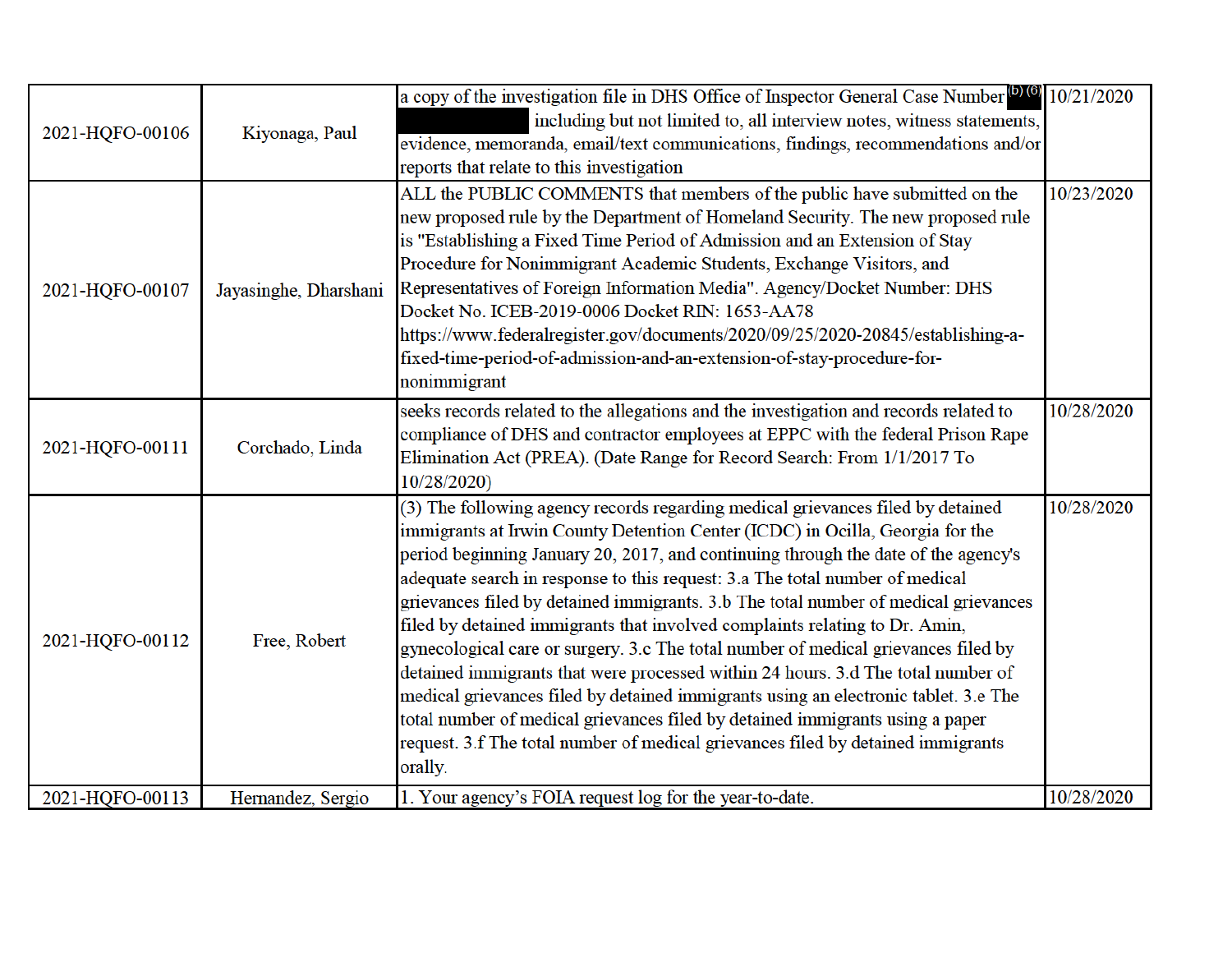| 2021-HQFO-00114 | Tobias, Jimmy   | 1) Any and all emails, including email attachments, sent or received by David<br>Bernhardt, Katharine MacGregor, Todd Willens, Daniel Jorjani, Douglas Domenech,<br>Lori Mashburn, Susan Combs and/or James Cason that mention or refer to the<br>Coronavirus, also known as COVID-19 or COVID19. 2) All policy and legal<br>guidance, any and all internal letters and memos, and any and all drafts and final<br>talking points produced by the Office of the Secretary and/or the Office of the<br>Solicitor that referred to the virus. (Date Range for Record Search: From 2/1/2020 To<br>10/28/2020 | 10/28/2020 |
|-----------------|-----------------|-----------------------------------------------------------------------------------------------------------------------------------------------------------------------------------------------------------------------------------------------------------------------------------------------------------------------------------------------------------------------------------------------------------------------------------------------------------------------------------------------------------------------------------------------------------------------------------------------------------|------------|
| 2021-HQFO-00115 | Galindo, Bianca | 1. All accident and/or incident reports involving $(b)$ $(6)$<br>on date of accident, $10/29/2020$<br>October 9, 2019; 2. Any and all records/documents relating to said accident; 3.<br>Copies of all video of her accident on October 9, 2019. Location as follows: JOHN F.<br>KENNEDY INTERNATIONAL AIRPORT, TERMINAL 5 - JETBLUE AIRLINE,<br>IN FRONT OF THE ENTRANCE TO THE TSA CHECKPOINT<br>AT/NEAR/ADJACENT TO THE ENTRANCE/EXIT DOOR FOR "KNOWN<br>CREW MEMBERS" LOCATED ACROSS FROM THE JETBLUE SPECIAL<br>SERVICES COUNTER, IN THE CITY AND STATE OF NEW YORK, COUNTY<br>OF QUEENS             |            |
| 2021-HQFO-00116 |                 | I am requesting an update on my I-94 admission record to reflect that I did not leave<br>the U.S. on March 25,2020                                                                                                                                                                                                                                                                                                                                                                                                                                                                                        | 10/29/2020 |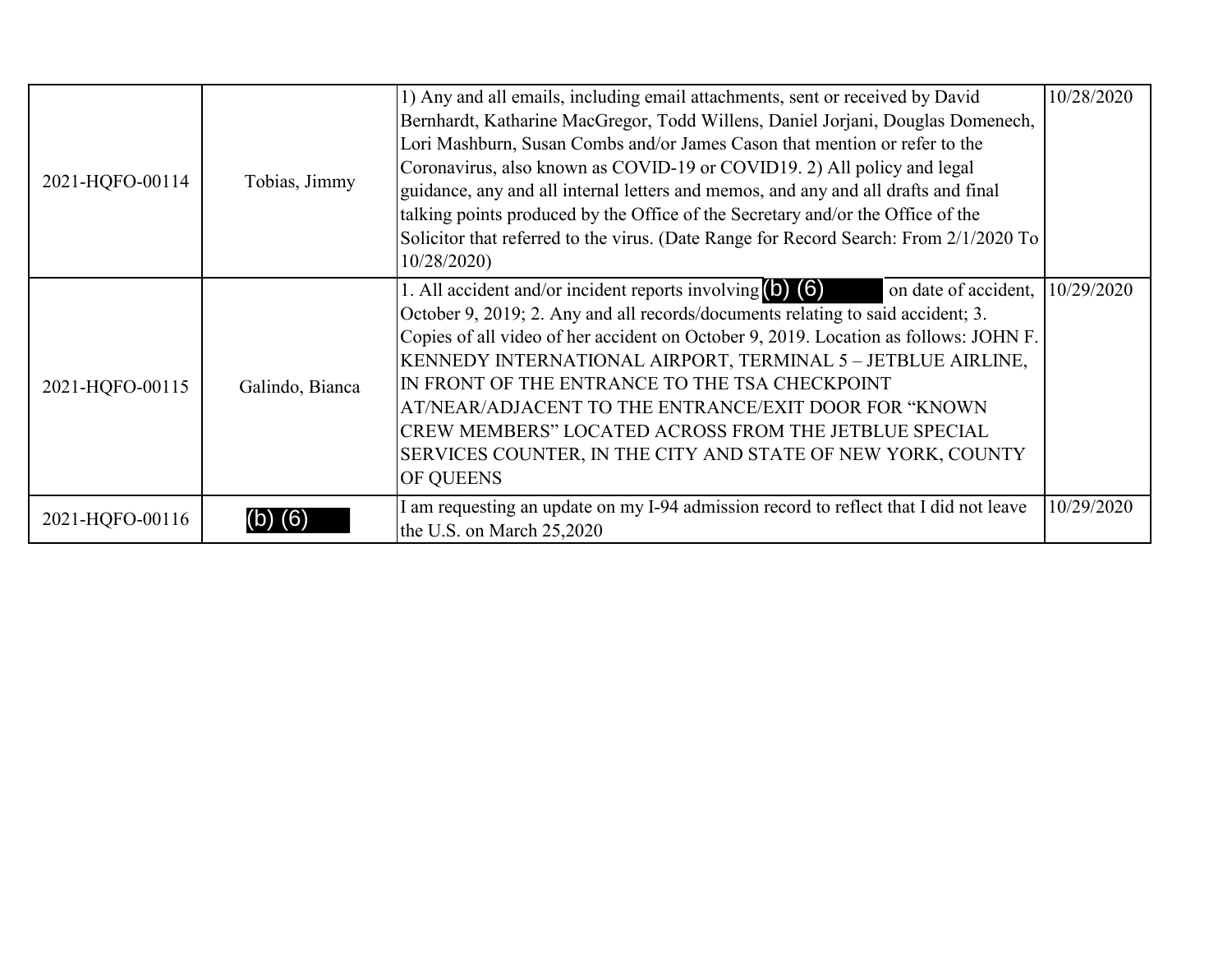|                 |                   | Any guidance issued to immigration judges since March 1, 2019 regarding                 | 10/29/2020 |
|-----------------|-------------------|-----------------------------------------------------------------------------------------|------------|
|                 |                   | adjudication of cases under the "Migrant Protection Protocol" or MPP. Specifically,     |            |
|                 |                   | some Immigration Judges hearing MPP cases along the border have described               |            |
|                 |                   | guidance they have received from "headquarters" urging the IJs to complete cases at     |            |
|                 |                   | the first setting and discouraging them from terminating cases at all. This might be in |            |
|                 |                   | the form of formal memoranda. To that extent we are requesting any formal               |            |
|                 |                   | memoranda or actual guidance issued to Immigration Judges on how to handle MPP          |            |
|                 |                   | cases. It may also be in the form of E-mail or Skype Instant Messages from someone      |            |
|                 |                   | at EOIR headquarters or an ACIJ only to specific Immigration Judges who are tasked      |            |
|                 |                   | with handling MPP cases. If such messages are responsive to this request, this request  |            |
|                 |                   | includes both the responsive messages and any record attached to those responsive e-    |            |
| 2021-HQFO-00117 | Hoppock, Matthew  | mail messages. In addition to requesting such guidance generally, I am also             |            |
|                 |                   | requesting the following records: 1. The messages between ACIJ Clay Martin to IJ        |            |
|                 |                   | Margaret Burkhart in September, 2019 with the subject line "Termination" and any        |            |
|                 |                   | attachments to those messages. 2. All versions of the document called "MPP Tips"        |            |
|                 |                   | prepared by IJ Nate Herbert with "tips for handling MPP cases" 3. The Office of         |            |
|                 |                   | General Counsel guidance mentioned in the September 18, 2019 e-mail sent by Clay        |            |
|                 |                   | Martin at 2:46 PM to Hoi Y. Baxter and others with the subject line "MPP follow up"     |            |
|                 |                   | and which purportedly guides IJs on whether and when to terminate MPP cases for         |            |
|                 |                   | issues "such as lack of jurisdiction or not checking the box on the NTA." (Date Range   |            |
|                 |                   | for Record Search: From 3/1/2019 To 10/30/2020)                                         |            |
|                 |                   |                                                                                         |            |
|                 |                   | a copy of the following documents be provided to me: all communications between         | 10/30/2020 |
| 2021-HQFO-00118 |                   | the Department of Homeland Security Office of the Secretary and then-Rep. Mark          |            |
|                 | Fitzpatrick, Jack | Meadows between Jan. 1, 2018 and March 30,2020, regarding funding for border            |            |
|                 |                   | wall barriers on the U.S.-Mexico border. (Date Range for Record Search: From            |            |
|                 |                   | 1/1/2018 To 3/30/2020)                                                                  |            |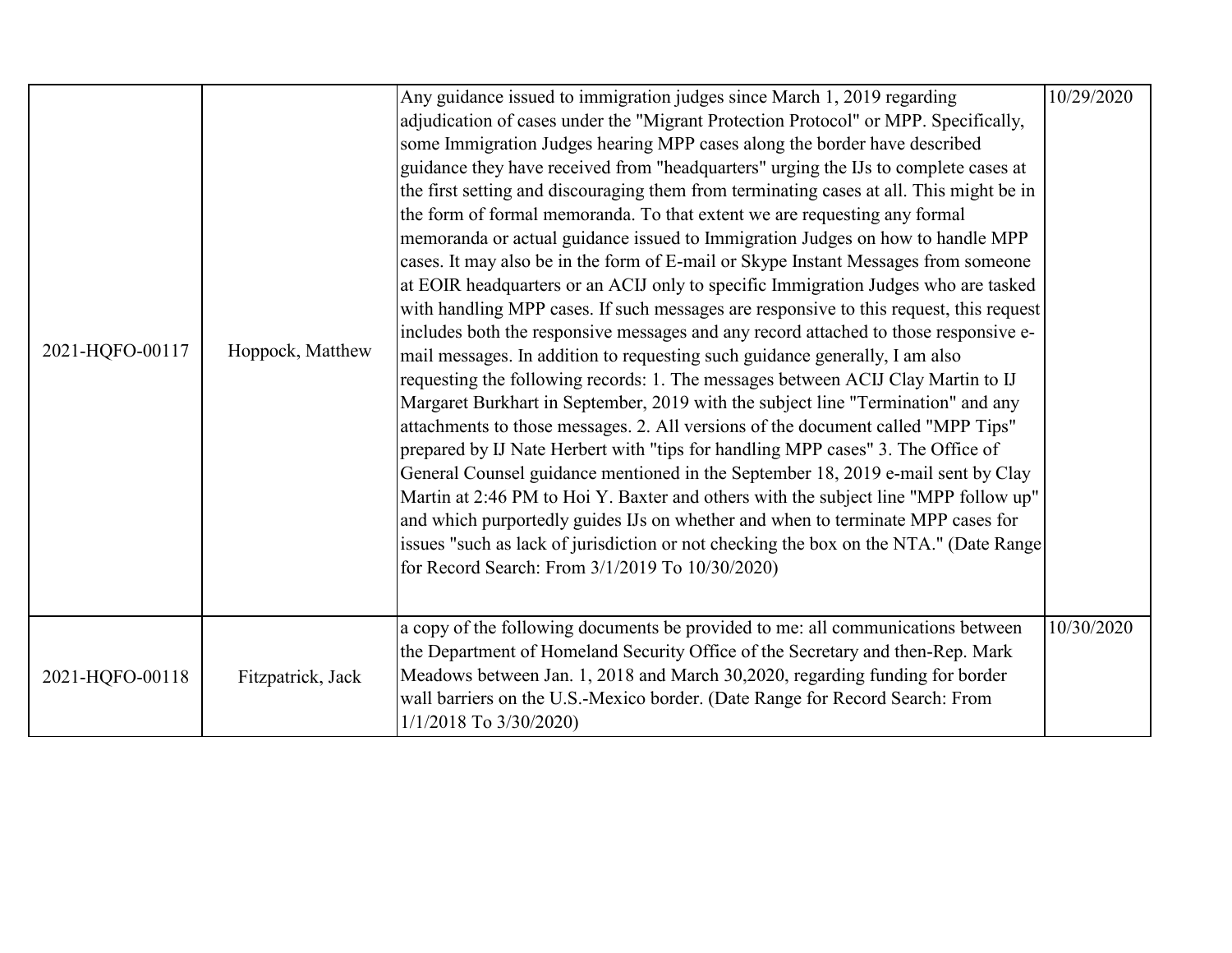| 2021-HQFO-00121 | (6)     | Any and all records, including from contractors, pertaining to myself the subject of<br>record and the Privacy Act requestor for ALL investigation records, investigation<br>records for a security clearance, security clearance records, screening records, all<br>records surrounding any type of investigation, sponsorship and or program, facility<br>access, CAC (common access card), HS-12, pre-employment screening, facility<br>access investigation records, investigation records complete or incomplete, any and<br>all documentation or records pertaining to myself January 2016 to current October 30,<br>2020. (Date Range for Record Search: From 01/01/2016 To 10/30/2020) | 10/30/2020 |
|-----------------|---------|------------------------------------------------------------------------------------------------------------------------------------------------------------------------------------------------------------------------------------------------------------------------------------------------------------------------------------------------------------------------------------------------------------------------------------------------------------------------------------------------------------------------------------------------------------------------------------------------------------------------------------------------------------------------------------------------|------------|
| 2021-HQFO-00125 | (b) (6) | Any and all records, including from contractors, pertaining to myself the subject of<br>record and the Privacy Act requestor for ALL investigation records, investigation<br>records for a security clearance, security clearance records, screening records, all<br>records surrounding any type of investigation, sponsorship and or program, facility<br>access, CAC (common access card), HS-12, pre-employment screening, facility<br>access investigation records, investigation records complete or incomplete, any and<br>all documentation or records pertaining to myself January 2016 to current October 30,<br>2020. (Date Range for Record Search: From 01/01/2016 To 10/30/2020) | 10/30/2020 |
| 2021-HQFO-00129 |         | Any and all records, including from contractors, pertaining to myself the subject of<br>record and the Privacy Act requestor for ALL investigation records, investigation<br>records for a security clearance, security clearance records, screening records, all<br>records surrounding any type of investigation, sponsorship and or program, facility<br>access, CAC (common access card), HS-12, pre-employment screening, facility<br>access investigation records, investigation records complete or incomplete, any and<br>all documentation or records pertaining to myself January 2016 to current October 30,<br>2020. (Date Range for Record Search: From 01/01/2016 To 10/30/2020) | 10/30/2020 |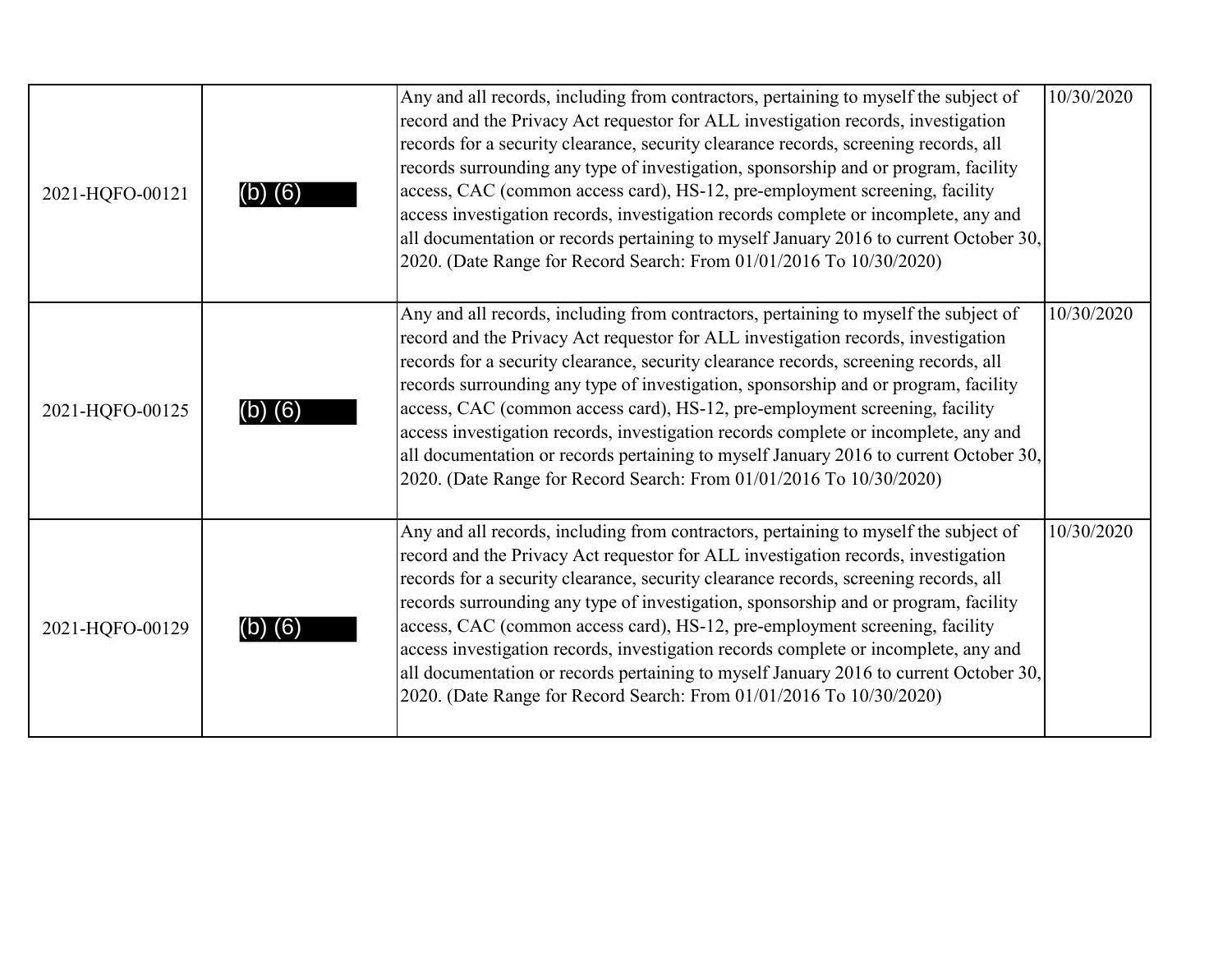|                 |              | (remanded appeal) Any and all communications between CISA leadership and/or              | 10/30/2020 |
|-----------------|--------------|------------------------------------------------------------------------------------------|------------|
|                 |              | employees related to the sudden addition of gun dealers on the list of critical          |            |
|                 |              | infrastructures during the coronavirus outbreak; Any and all communications between      |            |
|                 |              | CISA leaders and/or employees and employees and/or leadership of other federal           |            |
|                 |              | agencies related to the sudden addition of the firearms and ammunition industry on       |            |
|                 |              | the list of critical infrastructures during the coronavirus outbreak. This request       |            |
|                 |              | specifically includes, but is not limited to, communications within the Department of    |            |
|                 |              | Homeland Security, which oversees the country's National Infrastructure Protection       |            |
|                 |              | Plan; Any and all communications regarding how the decision to designate or not          |            |
|                 |              | designate firearms businesses as critical infrastructure could affect President Donald   |            |
|                 |              | Trump's re-election efforts or politics; All other documents, including drafts, related  |            |
|                 |              | to the decision to designate the gun industry as a national critical infrastructure      |            |
|                 |              | industry during the coronavirus outbreak; and Any and all documents,                     |            |
| 2021-HQFO-00130 | Fardon, Tess | communications, and materials analyzing whether firearms and ammunition industry         |            |
|                 |              | business closings were unconstitutional; Any and all communications between CISA         |            |
|                 |              | leadership and/or employees and non-government employees related to the critical         |            |
|                 |              | infrastructures list and the firearms and ammunition industry. This request              |            |
|                 |              | specifically includes any and all communications with representatives or employees       |            |
|                 |              | of the gun industry or gun rights organizations, including but not limited to            |            |
|                 |              | representatives from the following organizations and/or their affiliates: the National   |            |
|                 |              | Rifle Association, the National Shooting Sports Foundation, the Gun Owners of            |            |
|                 |              | America, Mark Barnes & Associates, and any firearms manufacturers, importers,            |            |
|                 |              | distributors, or dealers; Any and all communications between CISA leadership and/or      |            |
|                 |              | employees and non-government employees related to the decision to include the            |            |
|                 |              | firearms and ammunition industry in the critical infrastructures list with public health |            |
|                 |              | professionals and officials; Any and all materials regarding the analysis that led CISA  |            |
|                 |              | to designate guns and ammunition as a "National Critical Infrastructure Industry"        |            |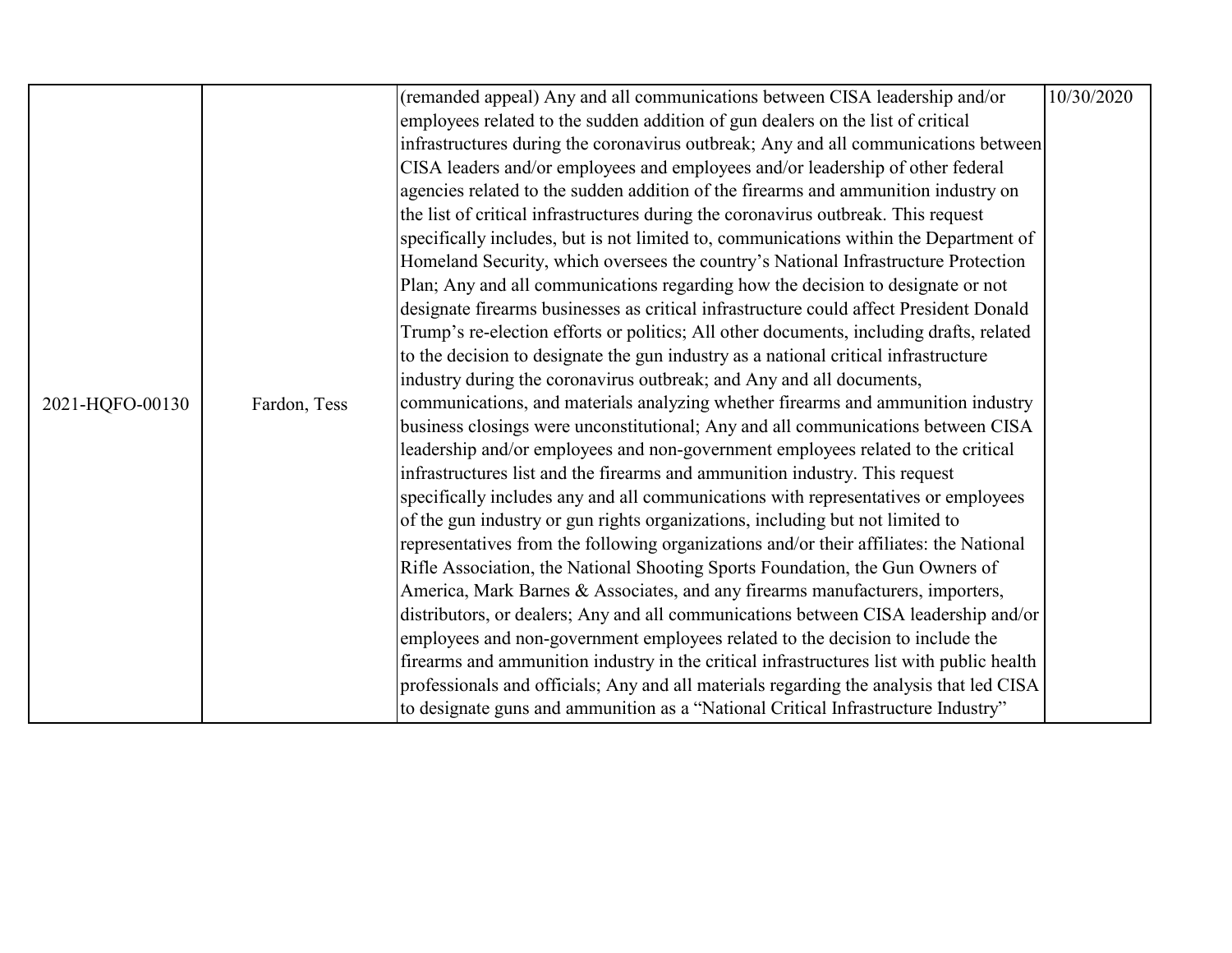| 2021-HQFO-00131 | (b) (6)          | I need to establish past employment at DHS. My exact dates of employment with the<br>Department of Homeland Security were: February 22, 2004 to June 26, 2004. I was a<br>FTE. GS-14. I worked in the Budget Division of the Chief Financial Officer under the<br>Management Directorate. The last four of my social are 2017. I now work at the<br>Millennium Challenge Corporation (MCC) which is a small US development agency<br>and my Federal Time from DHS are not in my eOPF. The MCC HR has not found the<br>records. (Date Range for Record Search: From 02/01/2004 To 07/31/2004) | 11/2/2020  |
|-----------------|------------------|----------------------------------------------------------------------------------------------------------------------------------------------------------------------------------------------------------------------------------------------------------------------------------------------------------------------------------------------------------------------------------------------------------------------------------------------------------------------------------------------------------------------------------------------------------------------------------------------|------------|
| 2021-HQFO-00132 | (6)              | $Jose(D)$ (6)<br>(Date Range for Record Search: From<br>01/01/2003 To 11/01/2020)                                                                                                                                                                                                                                                                                                                                                                                                                                                                                                            | 11/2/2020  |
| 2021-HQFO-00133 | Sledge, Lynette  | a copy of the Norfolk Field Office, Application Support Center (ASC) federal<br>presence exemption request, pertaining to COVID-19                                                                                                                                                                                                                                                                                                                                                                                                                                                           | 11/2/2020  |
| 2021-HQFO-00135 | Paletta, Damian  | 1) A copy of Ken Cucinelli's daily schedule from Jan. 1, 2020 through July 26, 2020.<br>2) A copy of any email correspondence to or from Ken Cucinelli from Jan. 1, 2020<br>through July 26, 2020 related to coronavirus. (Date Range for Record Search: From<br>$1/1/2020$ To $7/26/2020$                                                                                                                                                                                                                                                                                                   | 11/2/2020  |
| 2021-HQFO-00136 | Gledhill, Carter | the log of all Freedom of Information Act Requests received by the U.S. Department<br>of Homeland Security from January 1st, 2020, to September 1st, 2020. This includes<br>the date of said requests, the person/organization making the requests, what material<br>was requested, the disposition of the requests, and any other information your<br>department keeps in regard to FOI requests. I would like to receive the information in<br>either a Word or PDF file. If this is managed electronically, please send the file by<br>email to $(b)$ $(6)$                               | 10/30/2020 |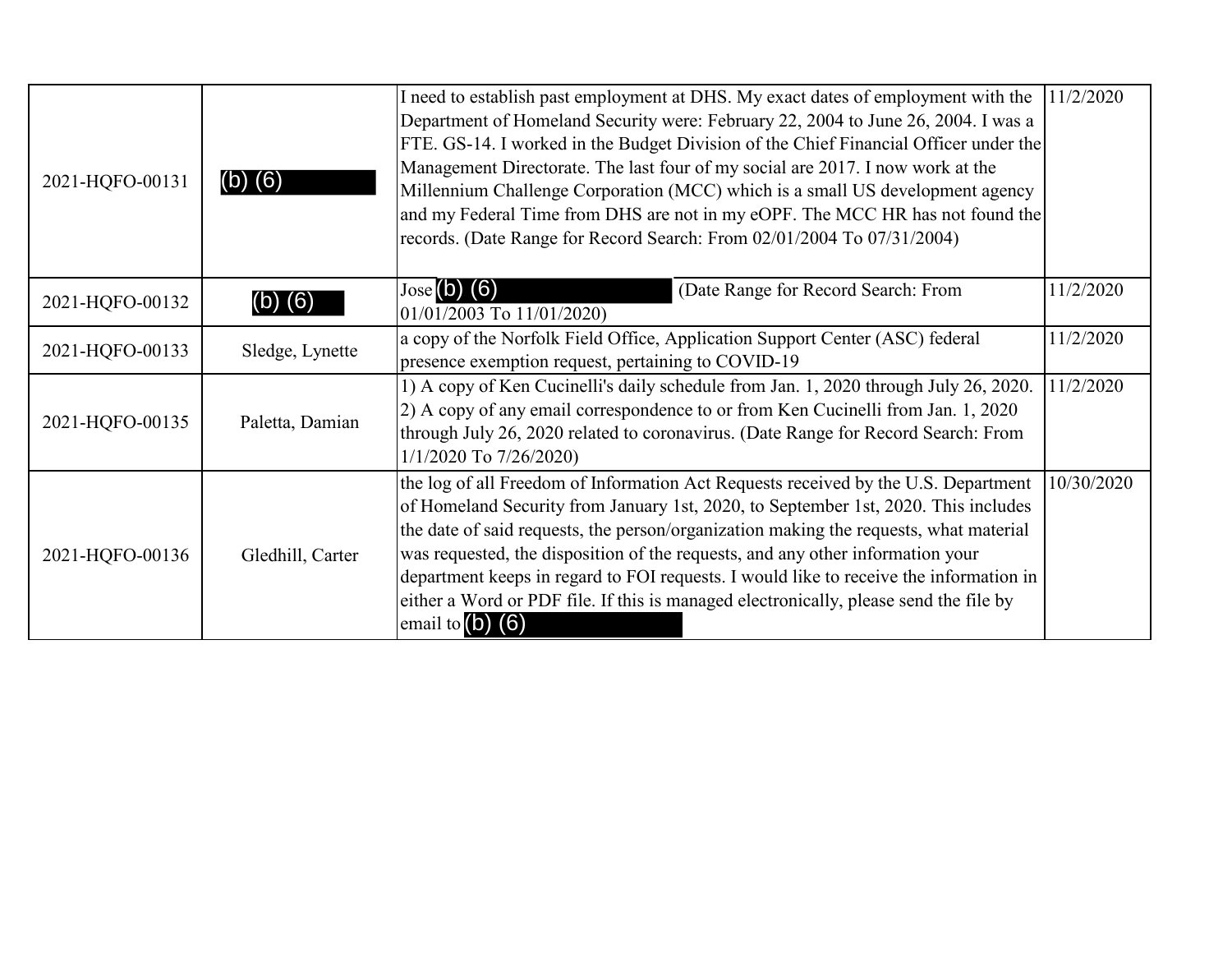|                 |                 | any and all records prepared, received, transmitted, collected, and/or maintained by     | 11/2/2020 |
|-----------------|-----------------|------------------------------------------------------------------------------------------|-----------|
|                 |                 | USCIS, or sub-offices thereof, from the time period of February 1, 2020 to the           |           |
|                 |                 | present ("relevant time period"), that reflect the following: 1. Operational guidance,   |           |
|                 |                 | policy documents, instructions, manuals, training materials, and any other instructions  |           |
|                 |                 | or other similar records to USCIS employees, including contractors, regarding a          |           |
|                 |                 | suspension, hold, or pause of any stage of processing and/or adjudication of             |           |
|                 |                 | applications for adjustment of status, including but not limited to a cessation of       |           |
|                 |                 | sending new adjustment of status cases to adjudicators for processing, that were or      |           |
|                 |                 | remain in effect during the relevant time period; and 2. Operational guidance, policy    |           |
|                 |                 | documents, instructions, manuals, training materials, and any other instructions or      |           |
|                 |                 | similar records to USCIS employees, including contractors, regarding exceptions or       |           |
| 2021-HQFO-00137 | Keaney, Melissa | exemptions to a suspension, hold, or pause of any stage of processing and/or             |           |
|                 |                 | adjudication of applications for adjus1ment of status that were or remain in effect      |           |
|                 |                 | during the relevant time period; and 3. Any public affairs statements or guidance        |           |
|                 |                 | related to a suspension, hold, or pause of any stage of processing of applications for   |           |
|                 |                 | adjustment of status created or disseminated during the relevant time period; and 4.     |           |
|                 |                 | All records produced subject to any other FOIA requests by other requesters related to   |           |
|                 |                 | any suspension, pause or hold of processing and/or adjudication of applications for      |           |
|                 |                 | adjustment of status, including but not limited to a cessation of sending new            |           |
|                 |                 | adjustment of status cases to adjudicators for processing; and 5. All records related to |           |
|                 |                 | the processing of this Request. See 22 C.F.R. § 171.11 (j). (Date Range for Record       |           |
|                 |                 | Search: From 2/1/2020 To 11/2/2020)                                                      |           |
|                 |                 |                                                                                          |           |
|                 | $(b)$ $(6)$     | Obtain information for USCIS application                                                 | 11/2/2020 |
| 2021-HQFO-00138 |                 |                                                                                          |           |
|                 |                 | request my full immigration records, including the records that shows when i was         | 11/2/2020 |
| 2021-HQFO-00139 | $(b)$ $(6)$     | deported and how many years is my deportation status. (Date Range for Record             |           |
|                 |                 | Search: From 1/1/2009 To 10/31/2020)                                                     |           |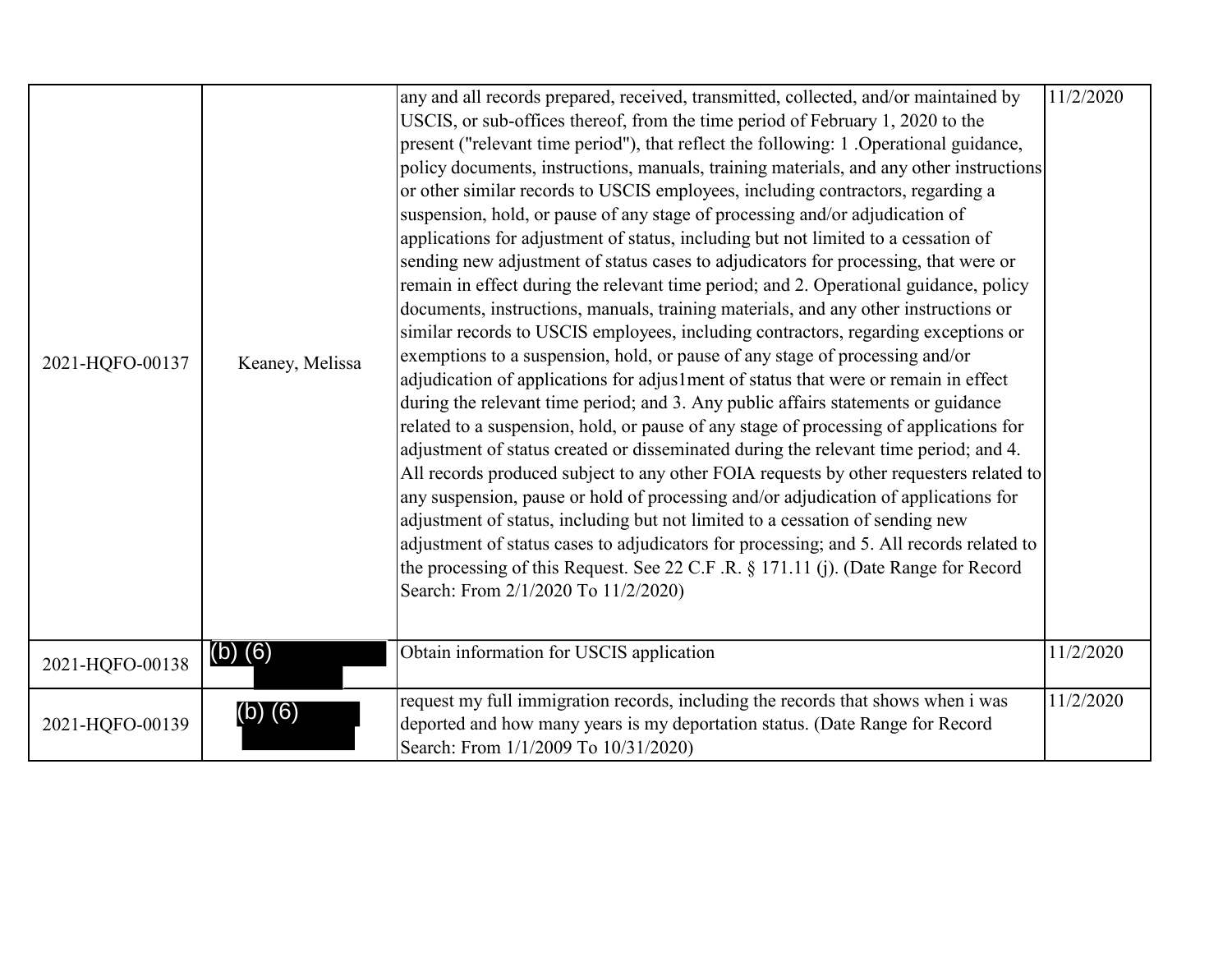| 2021-HQFO-00140 | Ameir, Nadir       | communications, correspondence, reports or emails related to the purchase and<br>transfer of used cooking oil from Waste Oil Trade to System Ecologica, also known<br>as Sistem Ecologica, using the following terms: 1. Waste Oil Trade and CBP 2.<br>Waste Oil Trade and Customs and Border Protection 3. Waste Oil Trade and "export<br>audit" 4. Waste Oil Trade and "Encore Forwarding" 5. Waste Oil Trade and "customs<br>audit" 6. Waste Oil Trade and biodiesel (Date Range for Record Search: From<br>$1/1/2015$ To $11/3/2020$ ) | 10/28/2020 |
|-----------------|--------------------|--------------------------------------------------------------------------------------------------------------------------------------------------------------------------------------------------------------------------------------------------------------------------------------------------------------------------------------------------------------------------------------------------------------------------------------------------------------------------------------------------------------------------------------------|------------|
| 2021-HQFO-00141 | Barrett, Alice     | all records of conversations - including meeting notes, transcriptions, phone call<br>recordings, photographs, and/or video recordings – between $(6)$ (6)<br>and<br>DHS officials while he was being held at the $(6)$ $(6)$<br>between January 2018 and April<br>2020. Specifically, these conversations were pertaining to investigations and/or<br>prosecutions of drug trafficking, for which $(6)$ (6) was providing the government<br>with information.                                                                             | 11/3/2020  |
| 2021-HQFO-00142 | <b>BIDDLE, SAM</b> | all documents, including but not limited to email correspondene, that discusses the<br>creation of a February 15th, 2018 DHS press release titled "We Must Secure The<br>Border And Build The Wall To Make America Safe Again."                                                                                                                                                                                                                                                                                                            | 10/30/2020 |
| 2021-HQFO-00143 | Evers, Austin      | All records reflecting any directive, order, decision, protocols, or guidance<br>implementing the Presidential Proclamation Suspending Entry of Aliens Who Present<br>a Risk to the U.S. Labor Market Following the Coronavirus Outbreak, published at<br>Presidential Proclamation No. 10052, 85 Fed. Reg. 38263 (June 22, 2020). (Date<br>Range for Record Search: From 3/15/2020 To 11/3/2020)                                                                                                                                          | 11/2/2020  |
| 2021-HQFO-00144 | McMillan, Abigail  | copies of Task Order HSHQDC06D00024 title page and Statement of<br>Work/Performance Work Statement (SOW/PWS)                                                                                                                                                                                                                                                                                                                                                                                                                               | 11/2/2020  |
| 2021-HQFO-00145 | (6)                | I am requesting records to see if I am on a Persons of Interest List, Terrorist Watch<br>List or Non-Investigative Subject List.                                                                                                                                                                                                                                                                                                                                                                                                           | 11/3/2020  |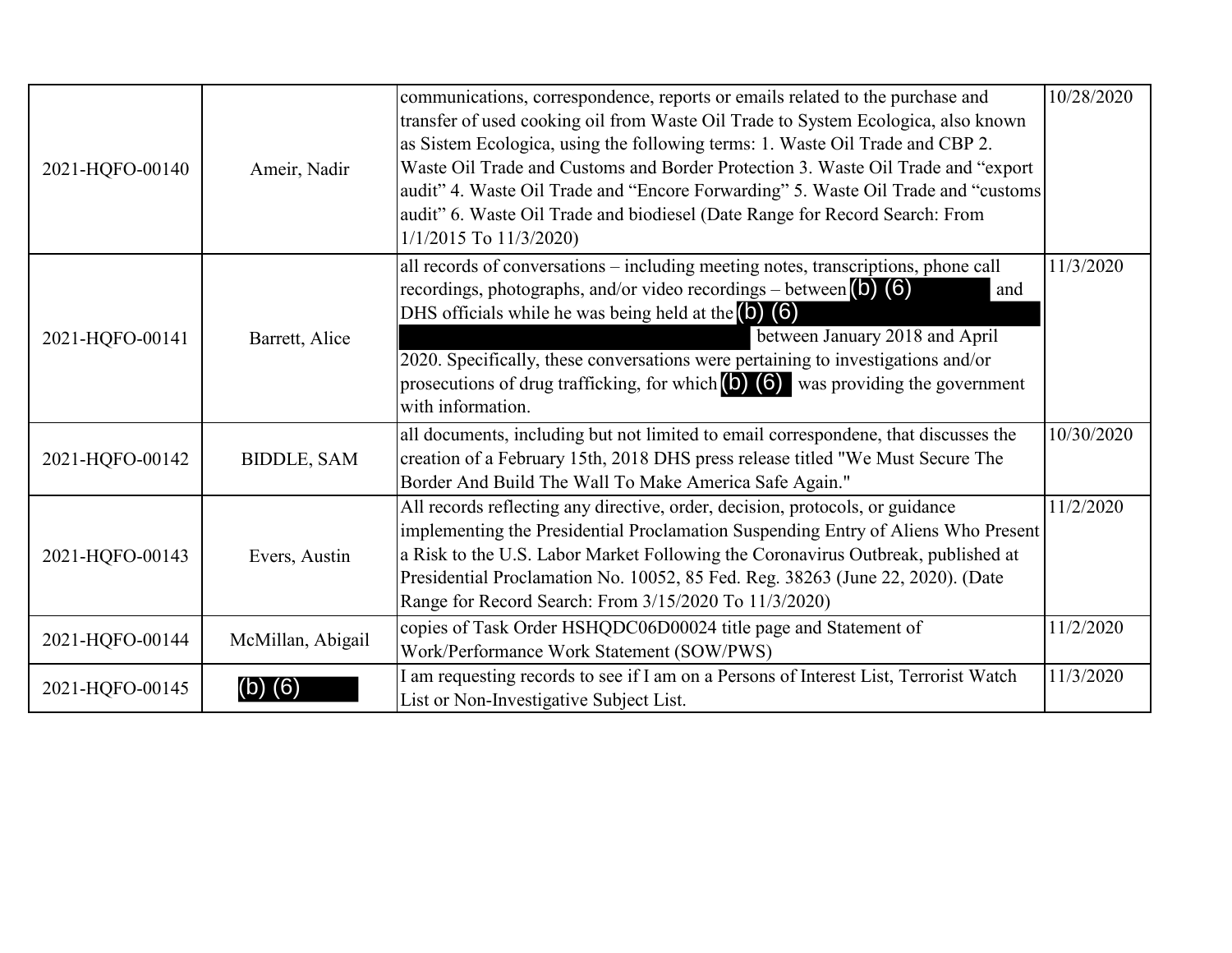| 2021-HQFO-00146 | Vastine, Michael            | complete immigration history pertaining to the subject of records including any and<br>all records, including but not limited to intake physicals, notes and treatment<br>decisions by medical personnel, medical complaint forms, ongoing treatments at the<br>Krome, Glades, Baker County detention centers, and any other unnamed detention<br>locations and during any transportation between any named or unnamed detention<br>locations. Also, requested are any and all records of hospitalization, records of<br>incidents requiring medical intervention and/or medical treatment by DHS/PHS<br>medical staff and any referred treating providers, whether on an emergency or non-<br>emergency basis. Records should include any and all recorded patient health<br>complaints and all medical professionals' observations, treatments before, during, and<br>subsequent to a traumatic incident, requiring outside hospitalization in June or July<br>2019. | 10/30/2020 |
|-----------------|-----------------------------|------------------------------------------------------------------------------------------------------------------------------------------------------------------------------------------------------------------------------------------------------------------------------------------------------------------------------------------------------------------------------------------------------------------------------------------------------------------------------------------------------------------------------------------------------------------------------------------------------------------------------------------------------------------------------------------------------------------------------------------------------------------------------------------------------------------------------------------------------------------------------------------------------------------------------------------------------------------------|------------|
| 2021-HQFO-00147 | MACFARLANE,<br><b>SCOTT</b> | a copy of each Secretary's Decision Paper between 1/1/20 and present day from a<br>search of the DHS Intranet Quorum document management system in the Executive<br>Secretariat                                                                                                                                                                                                                                                                                                                                                                                                                                                                                                                                                                                                                                                                                                                                                                                        | 11/3/2020  |
| 2021-HQFO-00148 | Santos, Rose                | I hereby request a copy of the following documents identified to<br>HSHQDC13DE2014: 1. Copy of the agency award evaluation scoring matrix and<br>supporting memorandum 2. Copy of the complete and original Solicitation/RFP with<br>all attachments and amendments 3. Copt of the winning proposal                                                                                                                                                                                                                                                                                                                                                                                                                                                                                                                                                                                                                                                                    | 11/4/2020  |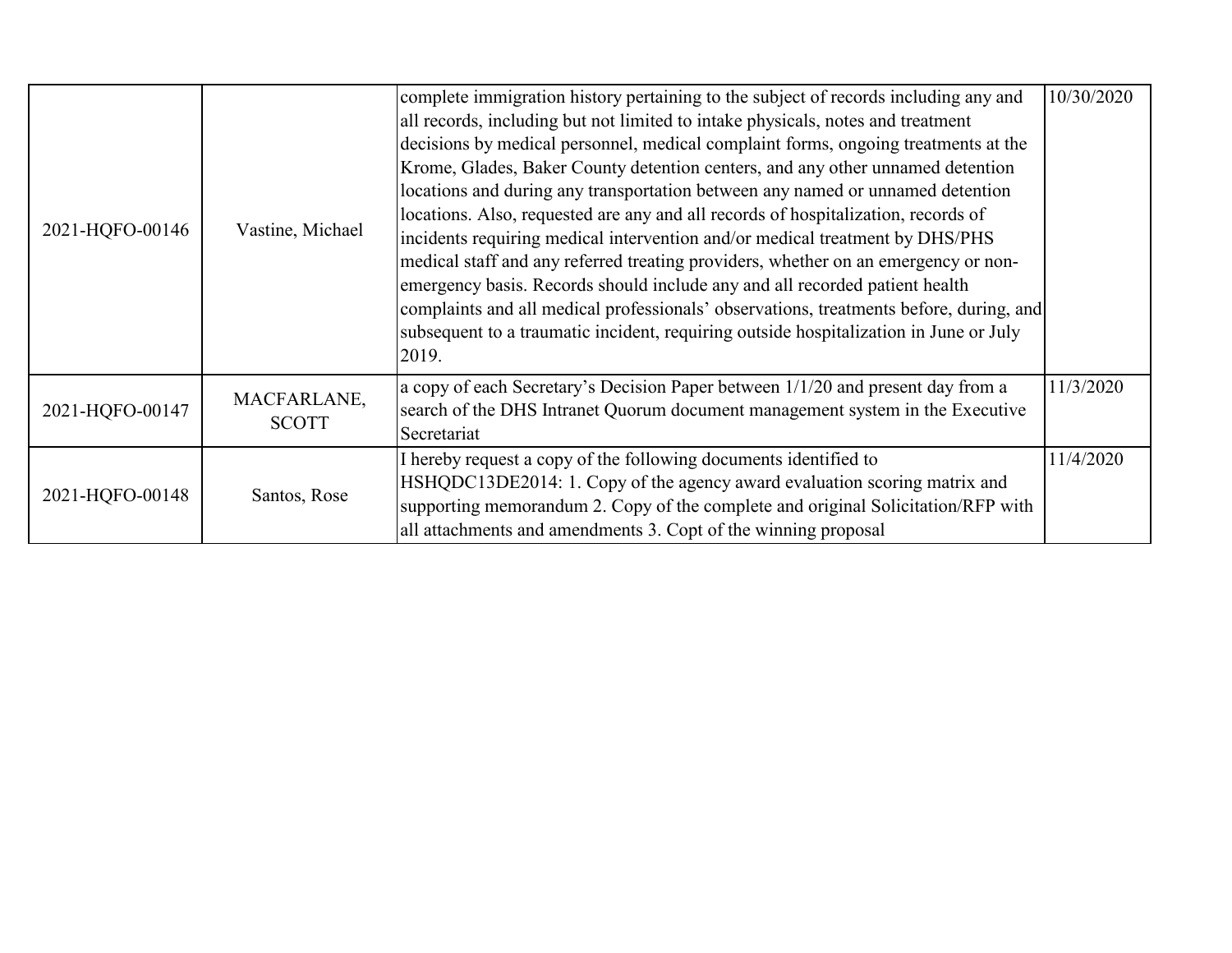| 2021-HQFO-00149 | Gelb, Bernard    | I am requesting a CD copy of all - Unpresented Checks not submitted for payment -<br>stale-dated check lists, which may also be known as Limited Payability Cancellation<br>Report, specifically, businesses and vendors checks payable that are still not cashed<br>after one year. These include undelivered checks and undelivered electronic<br>payments. My Request Is For Three Years Your agency is required per FOIA law to<br>search your agencies: (1) 2017, 2018, 2019 outstanding check files; and (2) the<br>cancelled check files for 20017, 2018, $& 2019$ for records per my FIOA Request. [i] [i]<br>I am flexible and will cooperate with all reasonable requests. If it is convenient, you<br>can email the file to me. Please eliminate from this list any checks or electronic<br>payments that have been actually paid; and (2) any checks or electronic payments that<br>have been reissued. Please include any Electronic Fund Transfer (EFT) payments that<br>were made or were attempted and failed. To simplify this request, you can eliminate<br>all items less than $$100,000.00$ in value. If it is easier and cost effective – you can<br>send me the entire report. Please include in the report for each Unpresented Stale-<br>Dated Check: 1. Document or Check Number 2. Payment Date 3. Payment Amount 4.<br>Businesses, Vendor or Suppliers Name and address 5. All relevant identification<br>numbers (Date Range for Record Search: From 1/1/2017 To 12/31/2019) | 11/4/2020 |
|-----------------|------------------|----------------------------------------------------------------------------------------------------------------------------------------------------------------------------------------------------------------------------------------------------------------------------------------------------------------------------------------------------------------------------------------------------------------------------------------------------------------------------------------------------------------------------------------------------------------------------------------------------------------------------------------------------------------------------------------------------------------------------------------------------------------------------------------------------------------------------------------------------------------------------------------------------------------------------------------------------------------------------------------------------------------------------------------------------------------------------------------------------------------------------------------------------------------------------------------------------------------------------------------------------------------------------------------------------------------------------------------------------------------------------------------------------------------------------------------------------------------------------------------------------------|-----------|
| 2021-HQFO-00151 | Heeren, Geoffrey | any and all documents related to the Government's policies pertaining to section (3)<br>of President Trump's January 27, 2017, Executive Order that may effect the<br>adjudication of any and all-visas and-other immigration benefits including but not<br>limited to naturalization, immigrant and nonimmigrant visas, and employment<br>authorization.                                                                                                                                                                                                                                                                                                                                                                                                                                                                                                                                                                                                                                                                                                                                                                                                                                                                                                                                                                                                                                                                                                                                                | 11/5/2020 |
| 2021-HQFO-00152 | Bartlett, Cara   | Requesting the Yearbook of Immigration Statistics for FY18 (fiscal year 2018). As of 11/5/2020<br>today, 12/05/2019, this is not listed on your website.                                                                                                                                                                                                                                                                                                                                                                                                                                                                                                                                                                                                                                                                                                                                                                                                                                                                                                                                                                                                                                                                                                                                                                                                                                                                                                                                                 |           |
| 2021-HQFO-00153 | Miranda, Anna    | Requesting to know the total number of allegations of civil rights or civil liberties<br>abuse by a USCIS employee per year over the last 20 years.                                                                                                                                                                                                                                                                                                                                                                                                                                                                                                                                                                                                                                                                                                                                                                                                                                                                                                                                                                                                                                                                                                                                                                                                                                                                                                                                                      | 11/5/2020 |
| 2021-HQFO-00154 | Santos, Rose     | I hereby request a copy of the following documents identified to USCIS<br>HSSCCG15C00002: I. Copy of contract HSSCCG 1 5C00002, with SOW / PWS and<br>all modifications. 2. Copy of all task orders with SOW /PWS.                                                                                                                                                                                                                                                                                                                                                                                                                                                                                                                                                                                                                                                                                                                                                                                                                                                                                                                                                                                                                                                                                                                                                                                                                                                                                       | 11/5/2020 |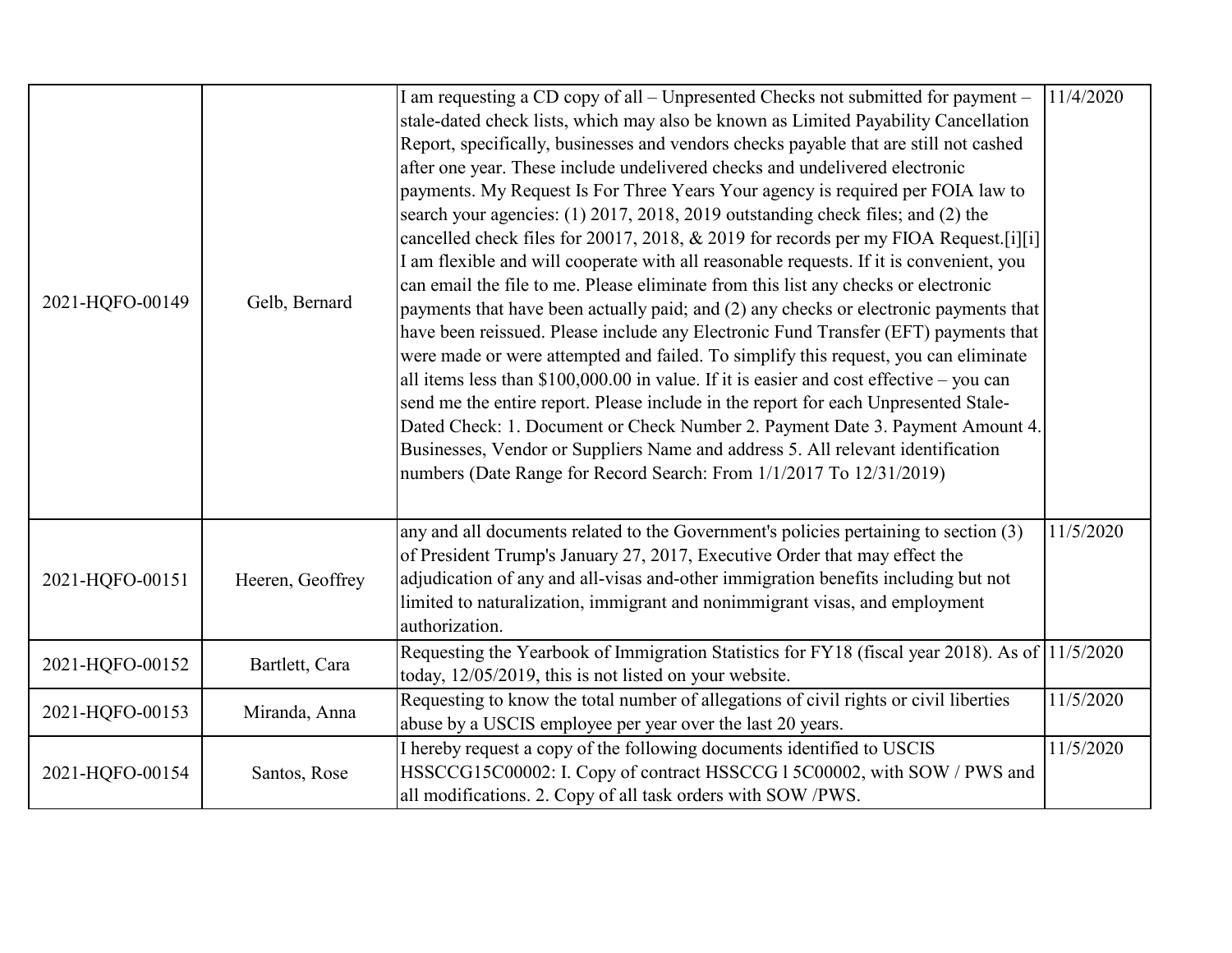| 2021-HQFO-00155 | Lamb, Krystle   | requesting the full investigative file, including all pictures, maps, videos, witness<br>statements, dispatch call notes, and/or other documentation related to the incident<br>which occurred on October 25, 2019 regarding $\left(\bullet\right)$ (6)<br>while he was aboard<br>the M/V Little Joseph. (Date Range for Record Search: From 10/25/2019 To<br>10/25/2019                                                                                                                             | 11/5/2020 |
|-----------------|-----------------|------------------------------------------------------------------------------------------------------------------------------------------------------------------------------------------------------------------------------------------------------------------------------------------------------------------------------------------------------------------------------------------------------------------------------------------------------------------------------------------------------|-----------|
| 2021-HQFO-00156 | Randazzo, Susan | We are requesting a written report of the maritime accident investigation that<br>occurred on August 30, 2018 as follows: Accident Date/Time: August 30, 2018 Boat<br>Involved: TAYLOR MARIE Vessel Official Number: 561892 Location: Lower<br>Mississippi River/MM 145.9 OMB No.: 1625-0001 We have a copy of the form CG-<br>[2692 prepared by Ronnie P. Dupuy on September 4, 2018. We are requesting copy of<br>the investigation report that was prepared in this matter by the US Coast Guard. | 11/6/2020 |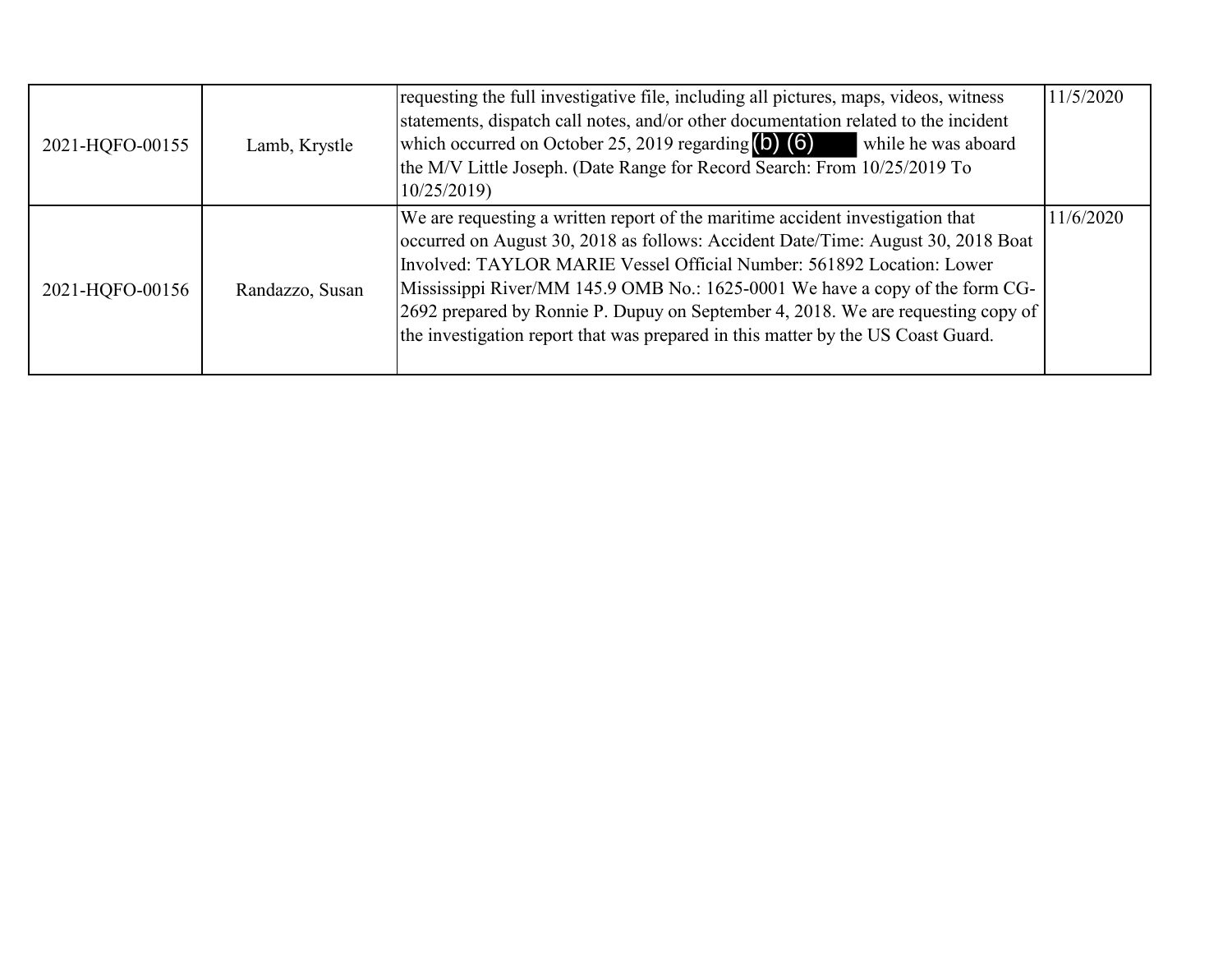| 2021-HQFO-00157 | Evers, Austin | All email communications (including email messages. complete email chains, email<br>attachments, calendar invitations) sent by the government officials specified below<br>containing any of the following key terms: U.S. Department of Homeland Security<br>(DHS): 1. Chad Wolf, Acting Secretary 2. Ken Cuccinelli, Senior Official Performing<br>the Duties of the Deputy Secretary 3. John Gountanis, Chief of Staff 4. Chad Mizelle,<br>Senior Official Performing the Duties of the General Counsel 5. Cameron Quinn,<br>Officer for Civil Rights and Civil Liberties 6. Anyone serving in the role of White<br>House Liaison, including in an acting capacity U.S. Citizenship and Immigration<br>Services (USCIS): 1. Anyone serving as Director, including Ken Cucdnelli, and<br>anyone in an acting capacity, or performing the duties of the Director 2. Joseph<br>Edlow, Deputy Director for Policy 3. Kathy Nuebel Kovarik, Chief of Staff 4. Ann<br>Marie Highsmith, Chief Counsel 5. Robe1t Law, Chief, Office of Policy and Strategy<br>6. Anyone serving in the role of White House Liaison, including in an acting capacity<br>Immigration and Customs Enforcement (ICE): 1. Matthew Albence, Senior Official<br>Performing the Duties of the Director 2. Derek Benner, Senior Official Performing<br>the Duties of the Deputy Director 3. Chris Kelly, Acting Chief of Staff 4. Henry<br>Lucero, Executive Associate Dire<:tor, Enforcement and Removal Operations 5. Tae<br>Johnson, Assistant Director for Cm, 1:ody Management 6. Tony Pham, Principal<br>Legal Advisor 7. Jon Feere, Senior Advisor 8. Anyone serving in the role of White<br>House Liaison, including in an acting capacity (Date Range for Record Search: From<br>1/1/2020 To 8/10/2020) | 11/9/2020 |
|-----------------|---------------|------------------------------------------------------------------------------------------------------------------------------------------------------------------------------------------------------------------------------------------------------------------------------------------------------------------------------------------------------------------------------------------------------------------------------------------------------------------------------------------------------------------------------------------------------------------------------------------------------------------------------------------------------------------------------------------------------------------------------------------------------------------------------------------------------------------------------------------------------------------------------------------------------------------------------------------------------------------------------------------------------------------------------------------------------------------------------------------------------------------------------------------------------------------------------------------------------------------------------------------------------------------------------------------------------------------------------------------------------------------------------------------------------------------------------------------------------------------------------------------------------------------------------------------------------------------------------------------------------------------------------------------------------------------------------------------------------------------------------------------------------------------------------------|-----------|
| 2021-HQFO-00159 | Walker, Mark  | 1) All email communications (including email messages, calendar invitations, and<br>attachment thereto, and including complete email chain(s) from October 1, 2019,<br>through the date of the search sent by L. Francis Cissna containing any one of the<br>following keywords: evacuation, coronavirus, wuhan, international emergency, virus,<br>international emergency, virus, hubei province, quarantine, outbreak, china,<br>biohazard, infection, pneumonia, global health emergency. (Date Range for Record<br>Search: From 10/1/2019 To 2/18/2020)                                                                                                                                                                                                                                                                                                                                                                                                                                                                                                                                                                                                                                                                                                                                                                                                                                                                                                                                                                                                                                                                                                                                                                                                                       | 11/6/2020 |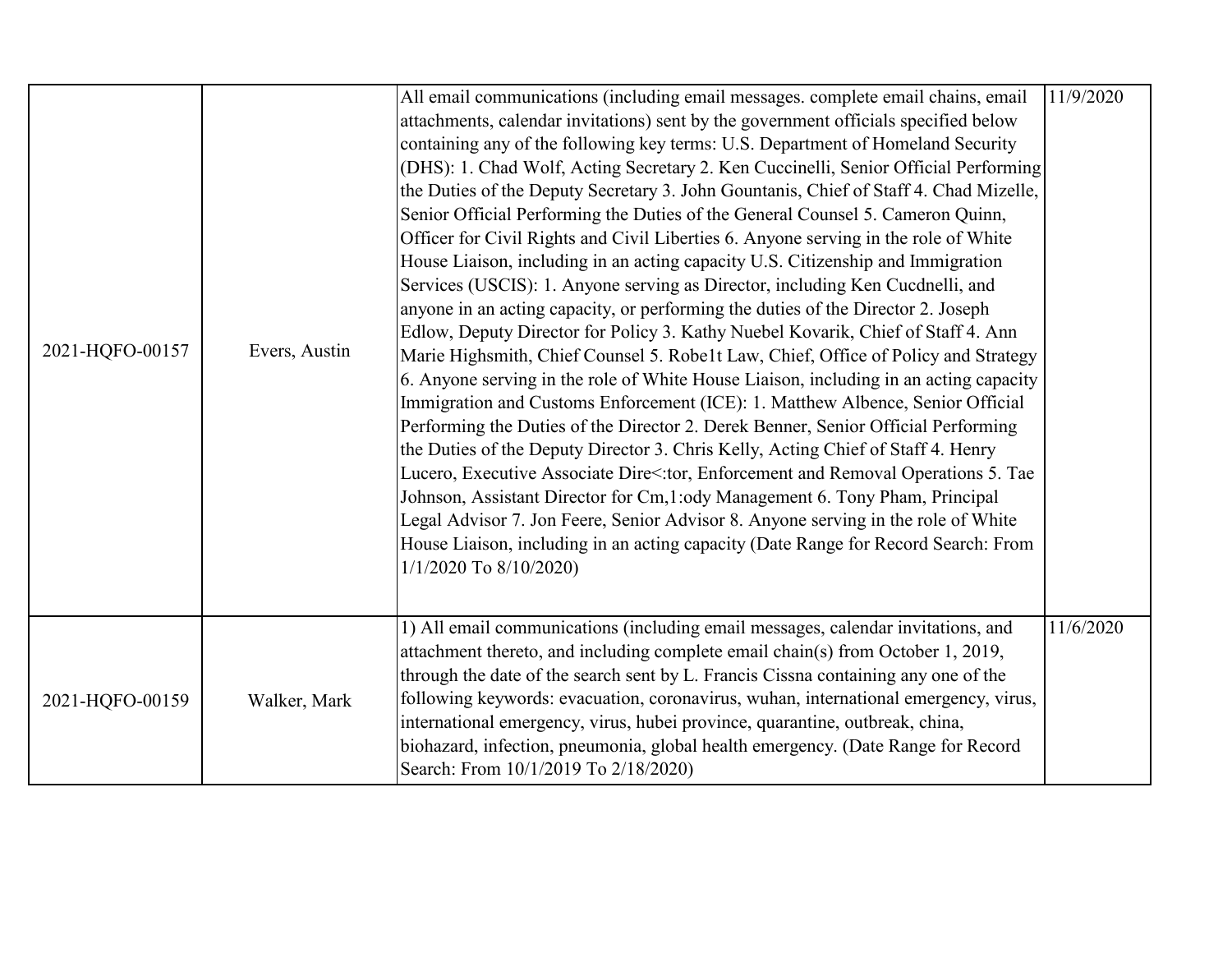| 2021-HQFO-00163 | Korda, Matt | the national order issued by DHS to CBP to "report" and detain anyone with Iranian<br>heritage entering the country who is deemed potentially suspicious or "adversarial,"<br>"regardless of citizenship status" -- as referenced in the following tweet:<br>https://twitter.com/KatieNicholson/status/1213896186354184195. You also<br>requested any related information on the number of individuals detailed pursuant to<br>the aforementioned national order (Date Range for Record Search: From 12/30/2019<br>To $1/5/2020$ )                                                                                                                                                                                                                                                                                                                                                                                                                                                                                                                                                                                                                    | 11/5/2020 |
|-----------------|-------------|-------------------------------------------------------------------------------------------------------------------------------------------------------------------------------------------------------------------------------------------------------------------------------------------------------------------------------------------------------------------------------------------------------------------------------------------------------------------------------------------------------------------------------------------------------------------------------------------------------------------------------------------------------------------------------------------------------------------------------------------------------------------------------------------------------------------------------------------------------------------------------------------------------------------------------------------------------------------------------------------------------------------------------------------------------------------------------------------------------------------------------------------------------|-----------|
| 2021-HQFO-00164 | Hing, Geoff | regarding Records related to the contract opportunity with Notice ID<br>70RFP419RE5000002 for "PSO Services throughout the states of Minnesota and<br>Wisconsin" described at<br>https://beta.sam.gov/opp/0cb73c9a7520351b67b18a23497fdd83/view Responsive<br>records should include any details of the RFP and contracts related to the<br>opportunity. Records should include but not be limited to the following electronic files<br>included on the grant page: 70RFP419RE5000002 Conformed.pdf - Attachment 10<br>PSO Seniority List.xlsx - Attachment 8 - Field Level Supervision Exhibit.xls -<br>Attachment 6 - Price Element Breakdown.xlsx -<br>Exhibit 10 CPE Limited NWDTP MN-WI UPDATED.pdf - Attachment 4 -<br>Past Performance Questionaire.doc - Attachment 10 -<br>PSO Seniority List UPDATED.xlsx - Exhibit 11A MN-WI HSHQE5-14-D-<br>00004.pdf - Attachment 2 - Post Exhibit UPDATED.xlsx - Attachment 3 -<br>Past Project Form.doc - 70RFP419RE5000002 Q&A.docx - Attachment 2 -<br>Post Exhibit.xlsx - Exhibit 10 CPE Limited NWDTP MN-WI.pdf - MN-WI Pre-<br>Proposal Conference Presentation.ppt - 70RFP419RE5000002 00001.pdf | 11/9/2020 |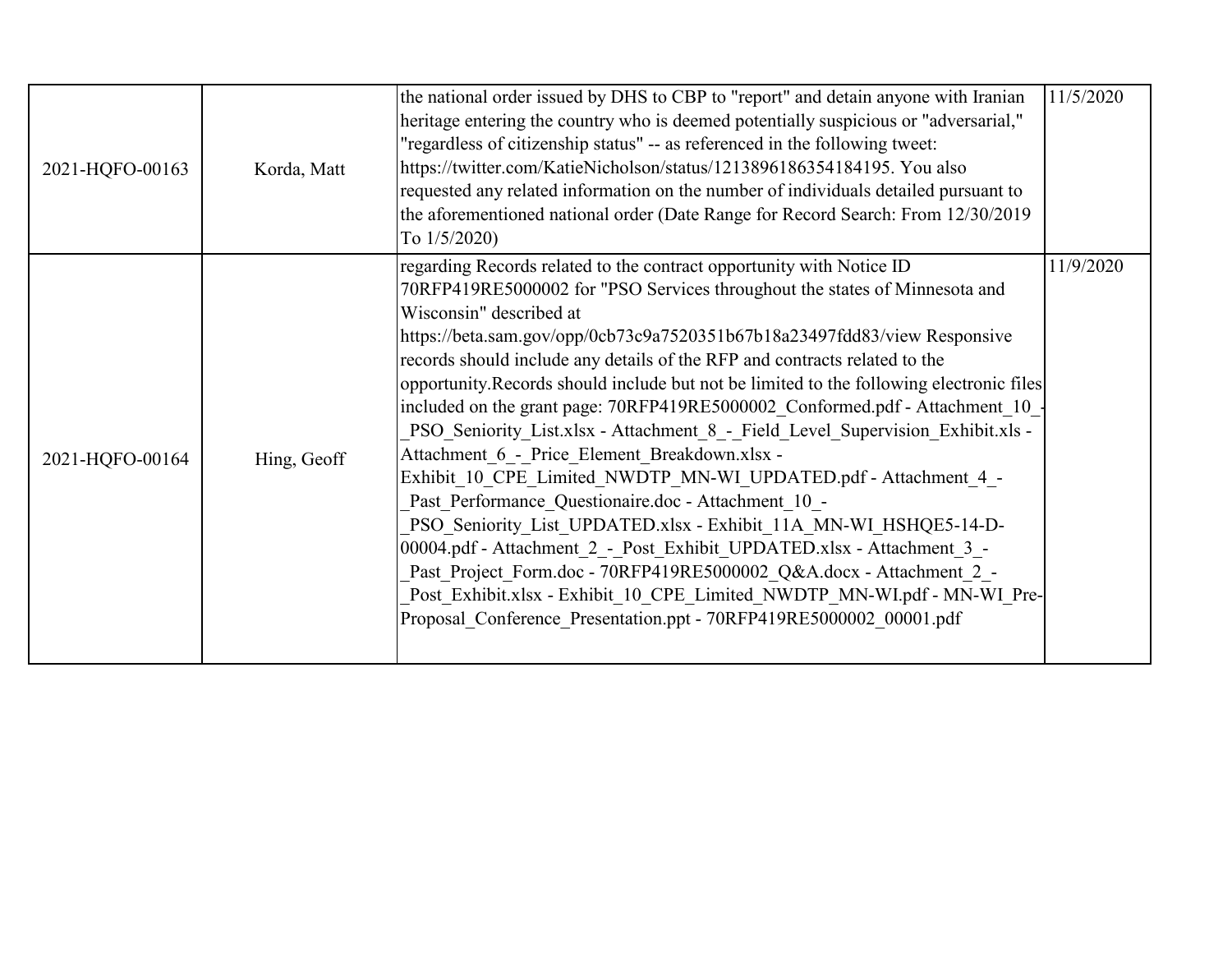|                 |                  | any and all records in the possession of U.S. Citizenship and Immigration Services       | 11/5/2020  |
|-----------------|------------------|------------------------------------------------------------------------------------------|------------|
|                 |                  |                                                                                          |            |
|                 |                  | (USCIS) related to any proposed, discussed, or actual changes in the rules, guidance,    |            |
|                 |                  | processes, procedures, policies, training, staffing, and/or supervision concerning       |            |
|                 |                  | credible and/or reasonable fear interviews conducted as part of Expedited Removal        |            |
|                 |                  | that occurred on or after March 1, 2019, including at the South Texas Family             |            |
|                 |                  | Residential Center in Dilley, Texas, including but not limited to: 1. correspondence     |            |
|                 |                  | to, from, or between any then employees of USCIS and any other employee of DHS           |            |
|                 |                  | or its component agencies regarding Expedited Removal and/or the credible fear           |            |
|                 |                  | screening process (for both credible fear and reasonable fear interviews); 2.            |            |
|                 |                  | correspondence between any then employee of USCIS and any White House                    |            |
|                 |                  | employee(s), whether or not from an official government address, regarding               |            |
|                 |                  | Expedited Removal and/or the credible fear screening process (for both credible fear     |            |
|                 |                  | and reasonable fear interviews); 3. all records of any instruction provided to           |            |
| 2021-HQFO-00165 | Maldonado, Amy   | interpreters used in credible fear and/or reasonable fear interviews; 4. training dates, |            |
|                 |                  | trainees, and training materials or manuals used in training any CBP Officers to         |            |
|                 |                  | conduct credible fear or reasonable fear interviews, whether or not such officers were   |            |
|                 |                  | designated or re-designated as USCIS "Asylum Officers"; 5. records concerning any        |            |
|                 |                  |                                                                                          |            |
|                 |                  | assessments, evaluations, testing, or results from the training noted in category 4      |            |
|                 |                  | above; 6. records related to credible fear and/or reasonable fear interviews conducted   |            |
|                 |                  | by CBP Officers; 7. records (any and all) containing data, tabulations, estimates,       |            |
|                 |                  | calculations, assessments or evaluations of the results of credible fear and/or          |            |
|                 |                  | reasonable fear interviews conducted from July 2019 onward, including without            |            |
|                 |                  | limitations as compared to any earlier period; 8. records discussed to related to any    |            |
|                 |                  | actual, proposed, or potential goal, target, or objective related to expedited Removal   |            |
|                 |                  | and/or the credible fear interview and evaluations process (for both credible fear and   |            |
|                 |                  | reasonable fear interviews); 9. all memoranda, manuals, guidelines or guidance,          |            |
|                 |                  | policies, protocols, procedures, rules, suggestions, recommendations, or directive       |            |
|                 |                  | I am looking for the USCIS fee schedules that were in effect on 12/28/2005. The          | 11/9/2020  |
| 2021-HQFO-00167 | Constant, Joseph | information should contain the fee schedule for N400 on 12/28/2005.                      |            |
|                 |                  | I would like to submit a request for the FY 2021-2025 Real Property Efficiency Plan      | 11/10/2020 |
| 2021-HQFO-00168 | Anic, Monika     | including all attachments that are associated with the document.                         |            |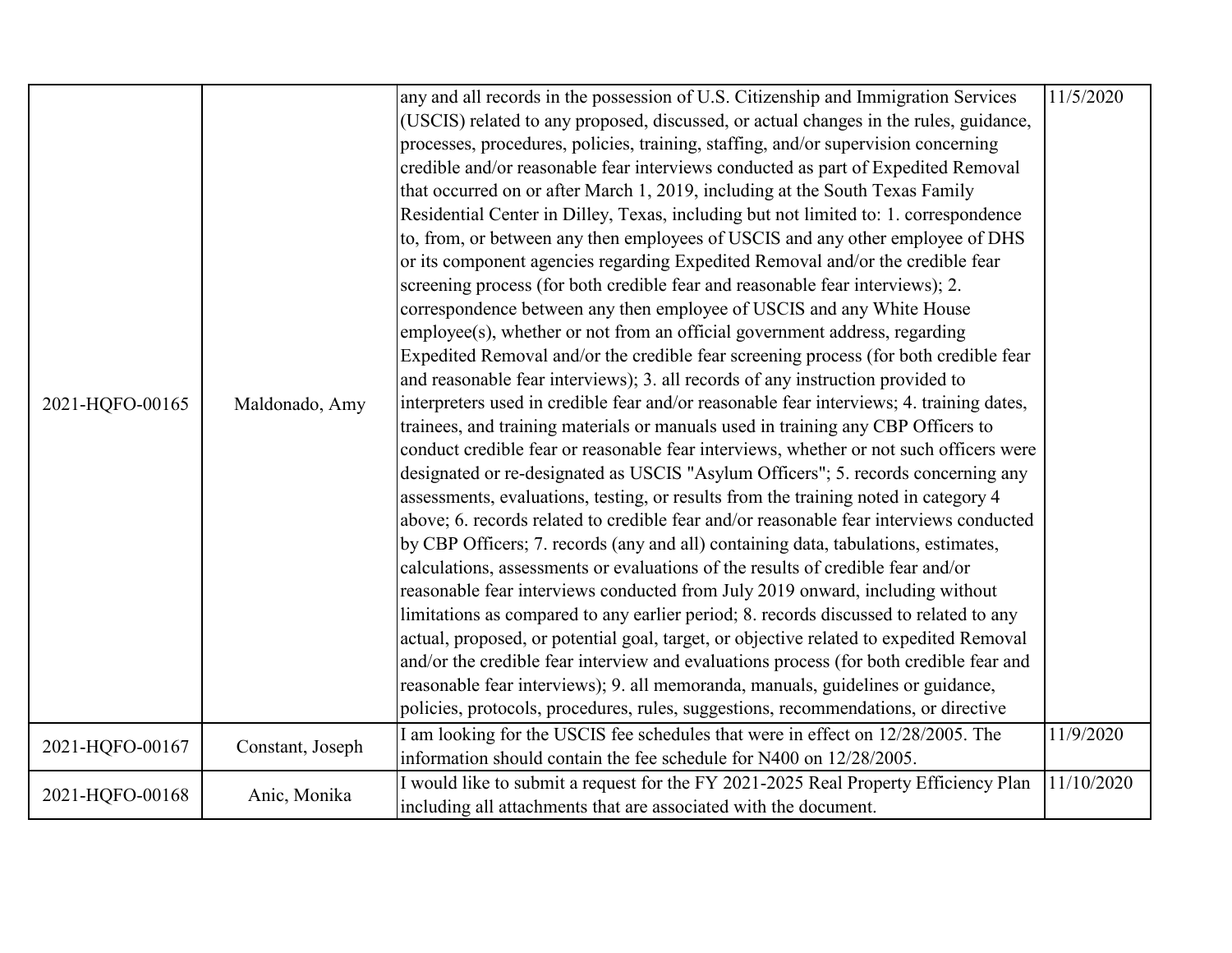| 2021-HQFO-00169 | $(b)$ $(6)$         | Requesting my Global Entry application that was approved on October 28, 2020, then 11/10/2020<br>on November 4, 2020 revoked. (Date Range for Record Search: From 10/2/2020 To<br>11/4/2020                                                                                                                                                                                                                                                                                                              |            |
|-----------------|---------------------|----------------------------------------------------------------------------------------------------------------------------------------------------------------------------------------------------------------------------------------------------------------------------------------------------------------------------------------------------------------------------------------------------------------------------------------------------------------------------------------------------------|------------|
| 2021-HQFO-00170 | Joyce, Andrew       | any deliberative discussions, communications, documents, or correspondences<br>concerning the sharing of information collected as part of the Deferred Action for<br>Childhood Arrivals (DACA) program with Immigration and Customs Enforcement<br>(Date Range for Record Search: From 1/20/2017 To 9/7/2017)                                                                                                                                                                                            | 11/5/2020  |
| 2021-HQFO-00171 | Taylor, Matthew     | schedule, calendars, and appointment listings for USCIS Ombudsman Julie Kirchner<br>(Date Range for Record Search: From 5/2/2017 To 11/30/2019)                                                                                                                                                                                                                                                                                                                                                          | 11/5/2020  |
| 2021-HQFO-00172 | Minor, Micheal      | video from Nov. 7th 2020 between 4-5 pm from outside the F. Edward Herbert<br>Federal Building in New Orleans, LA, 70130 between the streets of Girod and Camp.<br>Specifically seeking footage of a car accident between two vehicles at the intersection<br>of Girod and Camp. (Date Range for Record Search: From 11/7/2020 To 11/7/2020)                                                                                                                                                             | 11/10/2020 |
| 2021-HQFO-00174 | Miller, Monica      | Requesting a copy of the incident report that involved $(6)$ $(6)$<br>on January<br>27, 2019 around 6:45pm at the Southwest Florida International Airport, Fort Myers,<br>Florida - inside the Departure terminal. (Date Range for Record Search: From<br>1/27/2019 To 1/27/2019)                                                                                                                                                                                                                        | 11/12/2020 |
| 2021-HQFO-00175 | $(b)$ $(6)$         | I am requesting for you to please search your records to see if I am on a Persons of<br>Interest List, Terrorist Watch List or Non-Investigative Subject List.                                                                                                                                                                                                                                                                                                                                           | 11/12/2020 |
| 2021-HQFO-00176 | <b>Black, Scott</b> | complete copy of investigative file pertaining to the death of Rodney Jenkins -- which 11/6/2020<br>occurred while participating in a snorkeling trip aboard the M/V Encounter near Key<br>Largo, Florida, on or about November 8, 2018 -- including but not limited to any and<br>all incident reports, supplemental reports, photographs, witness statements,<br>recordings and/or videos, emails, correspondence or communication of any kind, and<br>all subsequent occurrences associated therewith |            |
| 2021-HQFO-00179 | Marchman, Tim       | I request the following records: Emails, calendar meetings, PowerPoint slides, and<br>other records documenting a meeting between Homeland Security Investigations staff<br>and an organization called Operation Underground Railroad in Colombia in 2014.                                                                                                                                                                                                                                               | 11/12/2020 |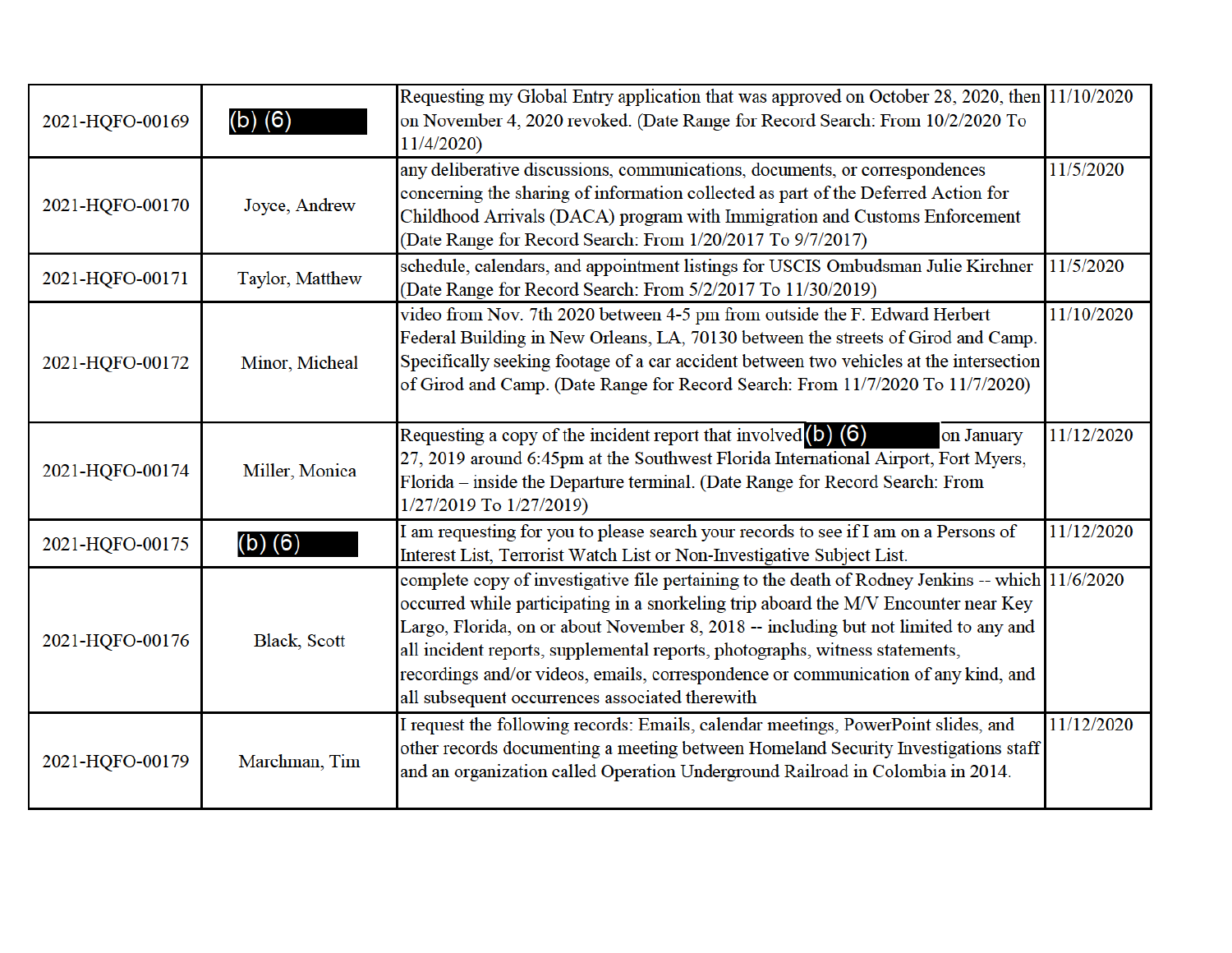| 2021-HQFO-00180 | Marchman, Tim    | I request the following records: Emails, PowerPoint slides, contracts, MOUs,<br>calendar entries and memoranda generated between Jan. 1 2014 and the time this<br>request is processed mentioning "Operation Underground Railroad" or "Tim Ballard."<br>(Date Range for Record Search: From 1/1/2014 To 11/13/2020)                                                                                                                                                                | 11/12/2020 |
|-----------------|------------------|------------------------------------------------------------------------------------------------------------------------------------------------------------------------------------------------------------------------------------------------------------------------------------------------------------------------------------------------------------------------------------------------------------------------------------------------------------------------------------|------------|
| 2021-HQFO-00181 | Griffin, Gillian | Requesting a certified copy of the investigative file for $\left( \frac{1}{2} \right)$ (6)<br>including any<br>telephonic or in-person recordings of meetings and/or interviews with any witnesses.<br>In certifying these materials, we ask that you state (i) that the documents (or<br>audiotapes, videotapes, etc.) are true and correct copies of the investigative file<br>prepared or maintained by DHS, and (ii) that the documents form an official<br>government record. | 11/9/2020  |
| 2021-HQFO-00183 | Akhmetov, Albert | The Presidential Proclamations 10014/10052 "Family Ban", President designated<br>authority to provide National Interest Waiver exemptions to Secretory of State, and<br>Secretary of Homeland Security.                                                                                                                                                                                                                                                                            | 11/5/2020  |
| 2021-HQFO-00185 | Moroz, Tim       | the Department of Homeland Security's Real Property Efficiency plan for FY2021-<br>FY2025 and the two supporting excel/pdf sheets produced by this report, as follows:<br>1) Owned and Leased Warehouse and Office Assets Planned for Disposal/Reduction<br>2) Consolidations projected by the Department of Homeland Security                                                                                                                                                     | 11/10/2020 |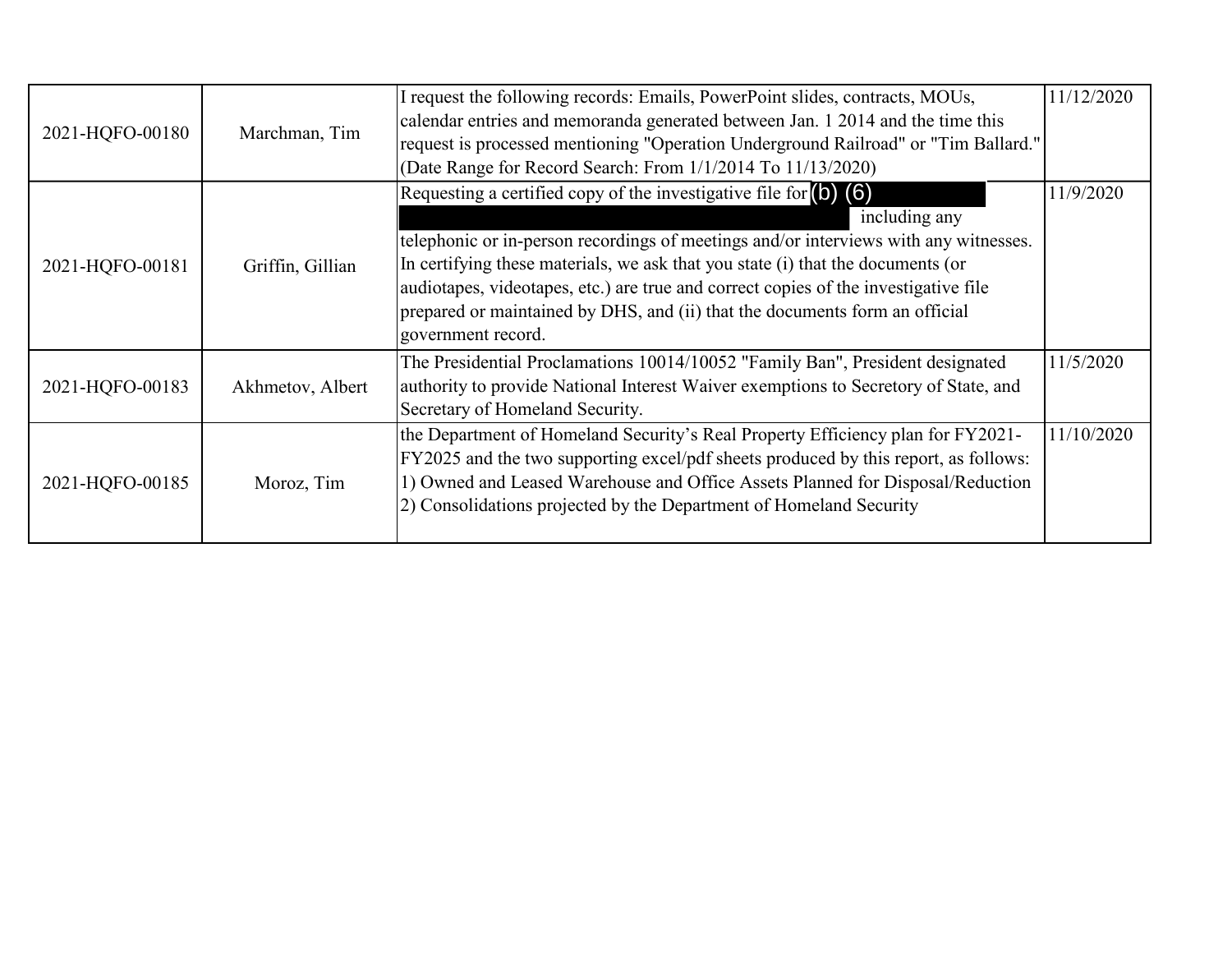| 2021-HQFO-00186 | Collier, Kevin | the report that the Secretary of Homeland Security or person acting in that role was<br>scheduled to submit by February 1, 2021, concerning whether any foreign<br>government or agent of a foreign government had attempted to interfere in the Nov 3,<br>2020 federal elections. The assessment report in question was created in accordance<br>with Section 1. (b) of Executive Order 13848 of September 12, 2018, which makes<br>the following order: "the Secretary of Homeland Security [] shall deliver to the<br>President, the Secretary of State, the Secretary of the Treasury, and the Secretary of<br>Defense a report evaluating, with respect to the United States election that is the<br>subject of the assessment described in section $1(a)$ : (i) the extent to which any foreign<br>interference that targeted election infrastructure materially affected the security or<br>integrity of that infrastructure, the tabulation of votes, or the timely transmission of<br>election results; and (ii) if any foreign interference involved activities targeting the<br>infrastructure of, or pertaining to, a political organization, campaign, or candidate, the<br>extent to which such activities materially affected the security or integrity of that<br>infrastructure, including by unauthorized access to, disclosure or threatened<br>disclosure of, or alteration or falsification of, information or data." | 11/12/2020 |
|-----------------|----------------|--------------------------------------------------------------------------------------------------------------------------------------------------------------------------------------------------------------------------------------------------------------------------------------------------------------------------------------------------------------------------------------------------------------------------------------------------------------------------------------------------------------------------------------------------------------------------------------------------------------------------------------------------------------------------------------------------------------------------------------------------------------------------------------------------------------------------------------------------------------------------------------------------------------------------------------------------------------------------------------------------------------------------------------------------------------------------------------------------------------------------------------------------------------------------------------------------------------------------------------------------------------------------------------------------------------------------------------------------------------------------------------------------------------------------------------------|------------|
| 2021-HQFO-00187 | Cahan, Eli     | • The number of encounters and charges of noncitizens through CAP and its<br>subsidiary programs (including but not limited to Secure Communities, 287(g), Rapid<br>REPAT, VCAS, LESC, and CAPSET). • The number of charges that have resulted in<br>expulsions during the pandemic. • Demographic details of those encountered and<br>charged through the program during this time. • Geographic details demonstrating<br>where these individuals were (a) encountered (b) detained (c) charged (d) transferred<br>prior to expulsion. • The number of expulsions that were to destinations other than<br>country of origin (ie, of Central Americans to Mexico). • The number of encounters,<br>charges, and expulsions of minors younger than 21 years old.                                                                                                                                                                                                                                                                                                                                                                                                                                                                                                                                                                                                                                                                             | 11/9/2020  |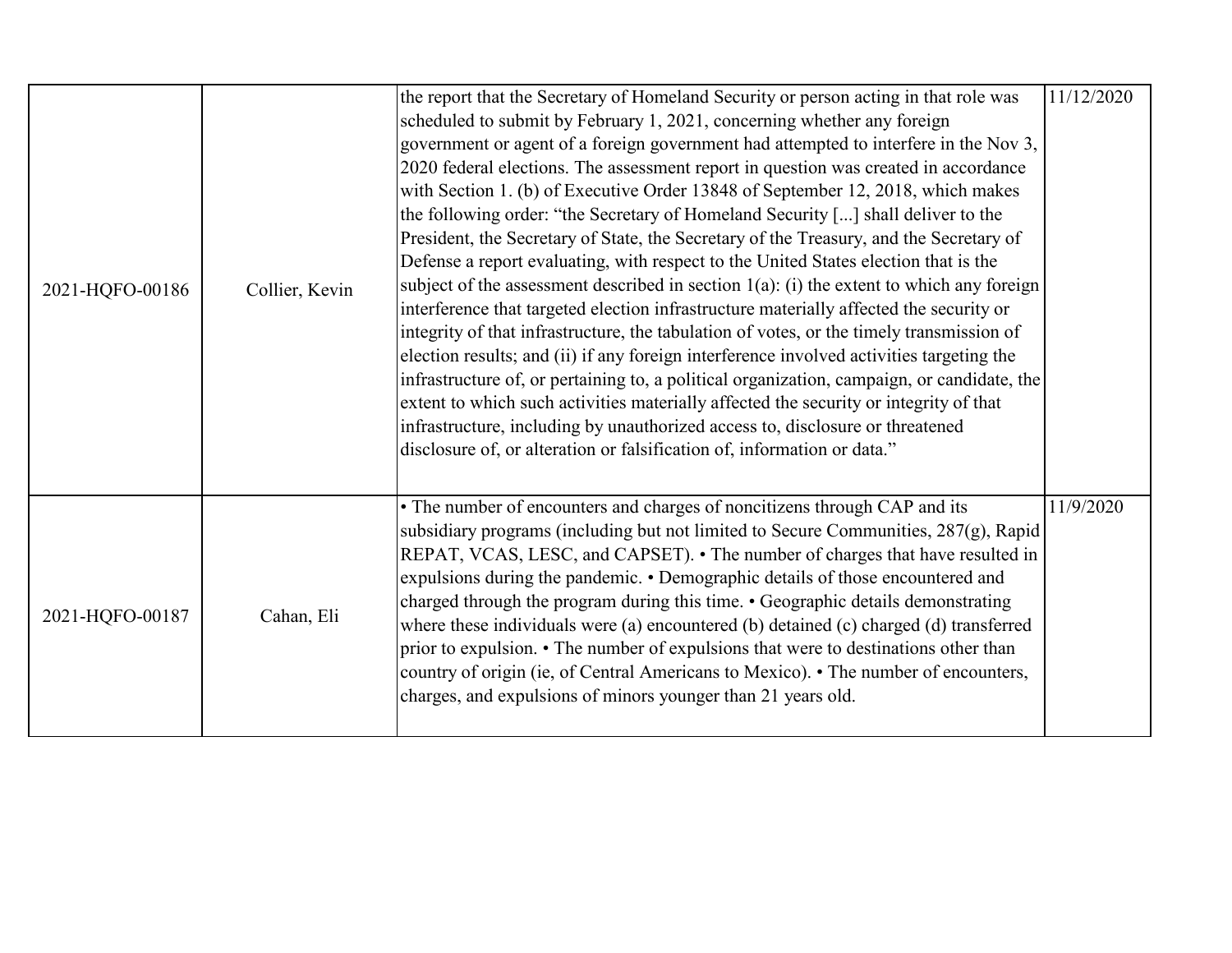| 2021-HQFO-00188 | Leopold, Jason     | 1. Copies of any and all Department of Homeland Security transition materials that<br>were prepared by component officials for President-Elect Joseph Biden and Vice<br>President-Elect Kamala Harris and their administration. 2. Any and all records of<br>correspondence, such as emails, letters, memos, directives, talking points, relating or<br>referring to decisions to turn over or withhold transition materials to President-Elect<br>Joseph Biden and Vice President-Elect Kamala Harris and their administration. 3. All<br>communications between the DHS component heads and their immediate aides listed<br>here and the White House and the General Services Administration mentioning or<br>referring to decisions to turn over or withhold transition related materials to President-<br>Elect Joseph Biden and Vice President-Elect Kamala Harris and their administration | 11/12/2020 |
|-----------------|--------------------|--------------------------------------------------------------------------------------------------------------------------------------------------------------------------------------------------------------------------------------------------------------------------------------------------------------------------------------------------------------------------------------------------------------------------------------------------------------------------------------------------------------------------------------------------------------------------------------------------------------------------------------------------------------------------------------------------------------------------------------------------------------------------------------------------------------------------------------------------------------------------------------------------|------------|
| 2021-HQFO-00189 | Verma, Amit        | This is a followup to a previous request $#2020$ -HQFO-01860. I have attached the<br>response to this previous request that I received from you. I want to confirm if there<br>are additional Leidos whitepapers and/or proposals submitted to the same solicitation<br>as referenced in the previous request. If there are additional whitepapers or proposals,<br>please send same redacted information for each additional document. The<br>information you sent previously was for one specific whitepaper and proposal<br>pairbut there could be additional and different whitepapers and/or proposals. Can<br>you please check and confirm that you have provided ALL the cover pages submitted<br>by Leidos and not just the first one that you happened to locate for the solicitation<br>70RSAT20RB0000003. Thank you. (Date Range for Record Search: From<br>07/01/2020 To 11/01/2020) | 11/16/2020 |
| 2021-HQFO-00190 | Williams, Jonathan | I request access to or copies of the following records from your agency: Any and all<br>Applications to Extend/Change Nonimmigrant Status (Form 1-539 and 1-539<br>Derivatives) data maintained by the Department of Homeland Security/U.S.<br>Citizenship and Immigration Services for the dates of: Feb. 24, 2020 to Present. I also<br>request copies of any reports or documents generated by USCIS detailing the number<br>of I-539 applicants (and its derivatives), their country of origin and outcome of their<br>applications since Feb. 24, 2020. (Date Range for Record Search: From 2/24/2020 To<br>11/16/2020                                                                                                                                                                                                                                                                      | 11/5/2020  |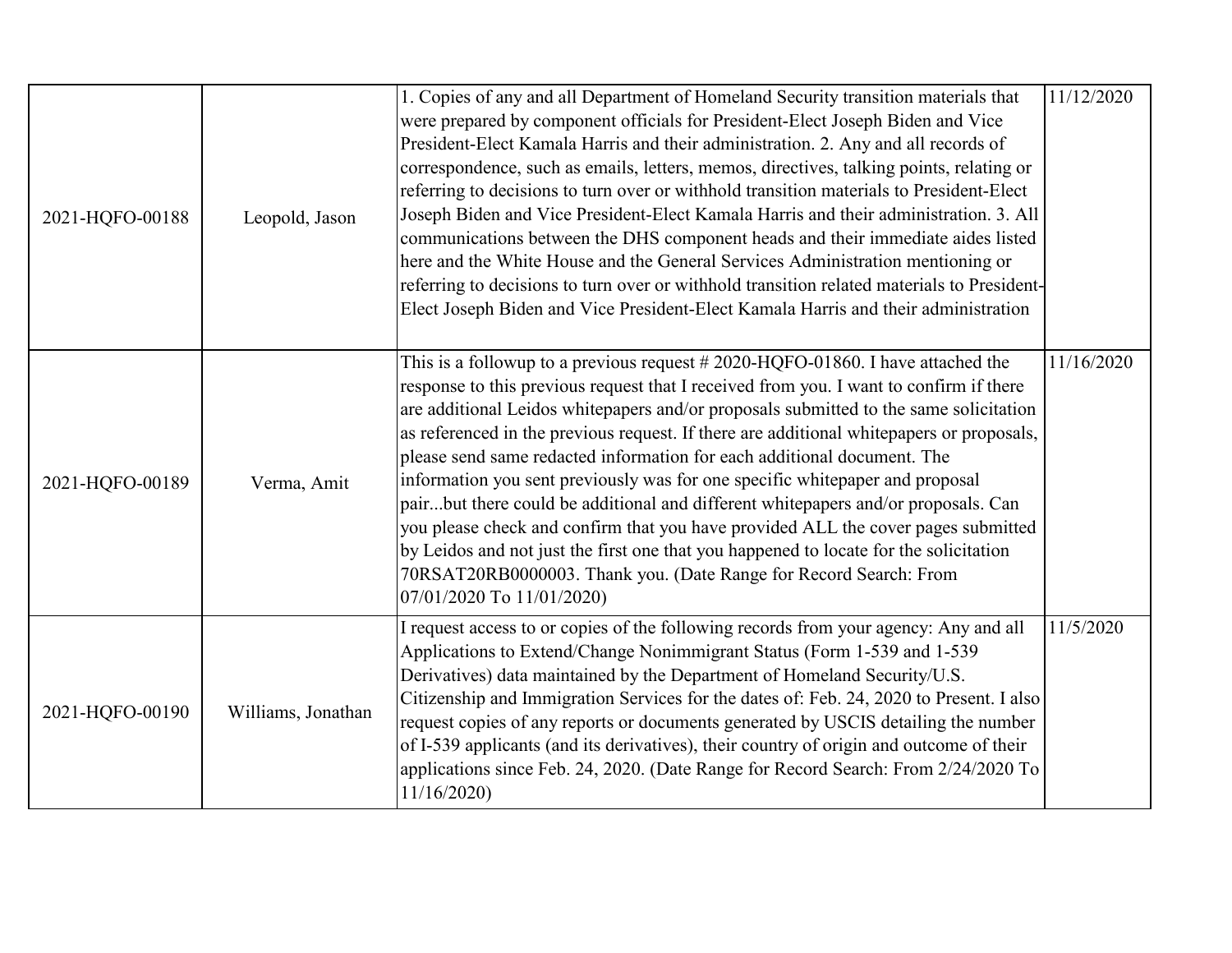| 2021-HQFO-00191 | Fuscoe, Grace    | I am seeking an official copy of the "examination of protection claims" agreement<br>between the United States and Guatemala, that allegedly requires those seeking<br>asylum to first seek asylum in Guatemala.                                                                                                                                                                                                                                                                                                                                                                                                                                                                                                                                                                                                                                                                                                                                                                                                                                                                                 | 11/5/2020     |
|-----------------|------------------|--------------------------------------------------------------------------------------------------------------------------------------------------------------------------------------------------------------------------------------------------------------------------------------------------------------------------------------------------------------------------------------------------------------------------------------------------------------------------------------------------------------------------------------------------------------------------------------------------------------------------------------------------------------------------------------------------------------------------------------------------------------------------------------------------------------------------------------------------------------------------------------------------------------------------------------------------------------------------------------------------------------------------------------------------------------------------------------------------|---------------|
| 2021-HQFO-00192 | Evers, Austin    | Any legal analysis or analyses regarding federal powers or authorities to issue and/or<br>enforce quarantine, "shelter-in-place," or "stay-at-home" orders, or supersede state or<br>local quarantine, "shelter-in-place," or "stay-at-home" orders created or retained by<br>the Centers for Disease Control and Prevention (CDC—including any analysis<br>provided by CDC to the DOJ Office of Legal Counsel, DOJ Office of the Attorney<br>General, Executive Office of the President, including the White House and National<br>Security Council, or any other federal agency or component thereof — in response to<br>the novel coronavirus outbreak. (Date Range for Record Search: From 12/31/2019 To<br>11/16/2020                                                                                                                                                                                                                                                                                                                                                                       | 11/12/2020    |
| 2021-HQFO-00193 | Evers, Austin    | I am requesting the following: 1. Records of any agency expenditures including, but<br>not limited to, records of any reimbursements submitted by or on behalf of the agency<br>official who is listed on the specified trips below. Responsive records would include,<br>but are not limited to, hotel or other lodging invoices or receipts; government-issued<br>charge card or travel card reports; receipts from airlines, rental car, or other<br>transportation companies; cost of government transportation; meals; per diem<br>payments; or cost of travel for any staff or security detail assigned to the agency<br>official. 2. All itineraries or agendas for the agency officials traveling on any of the<br>trips listed below: Specified Trips: 1. Acting Secretary Chad Wolf's September 4,<br>2020 trip to Florida 2. Acting Secretary Wolf's October 16, 2020 trip to Pennsylvania<br>3. Acting Secretary Wolf's October 22, 2020 trip to Arizona 4. Acting Secretary<br>Wolf's October 29, 2020 trip to Texas (Date Range for Record Search: From<br>9/4/2020 To 10/22/2020) | 11/13/2020    |
| 2021-HQFO-00194 | Flores, Carolina | I am requesting for you to please search your records to see if $\left(0\right)\left(6\right)$<br>is on a Persons of Interest List, Terrorist Watch List or Non-Investigative Subject<br>List.                                                                                                                                                                                                                                                                                                                                                                                                                                                                                                                                                                                                                                                                                                                                                                                                                                                                                                   | 11/16/2020    |
| 2021-HQFO-00195 | Flores, Carolina | I am requesting for you to please search your records to see if $\begin{pmatrix} 0 \\ 0 \end{pmatrix}$<br>on a Persons of Interest List, Terrorist Watch List or Non-Investigative Subject List.                                                                                                                                                                                                                                                                                                                                                                                                                                                                                                                                                                                                                                                                                                                                                                                                                                                                                                 | is 11/16/2020 |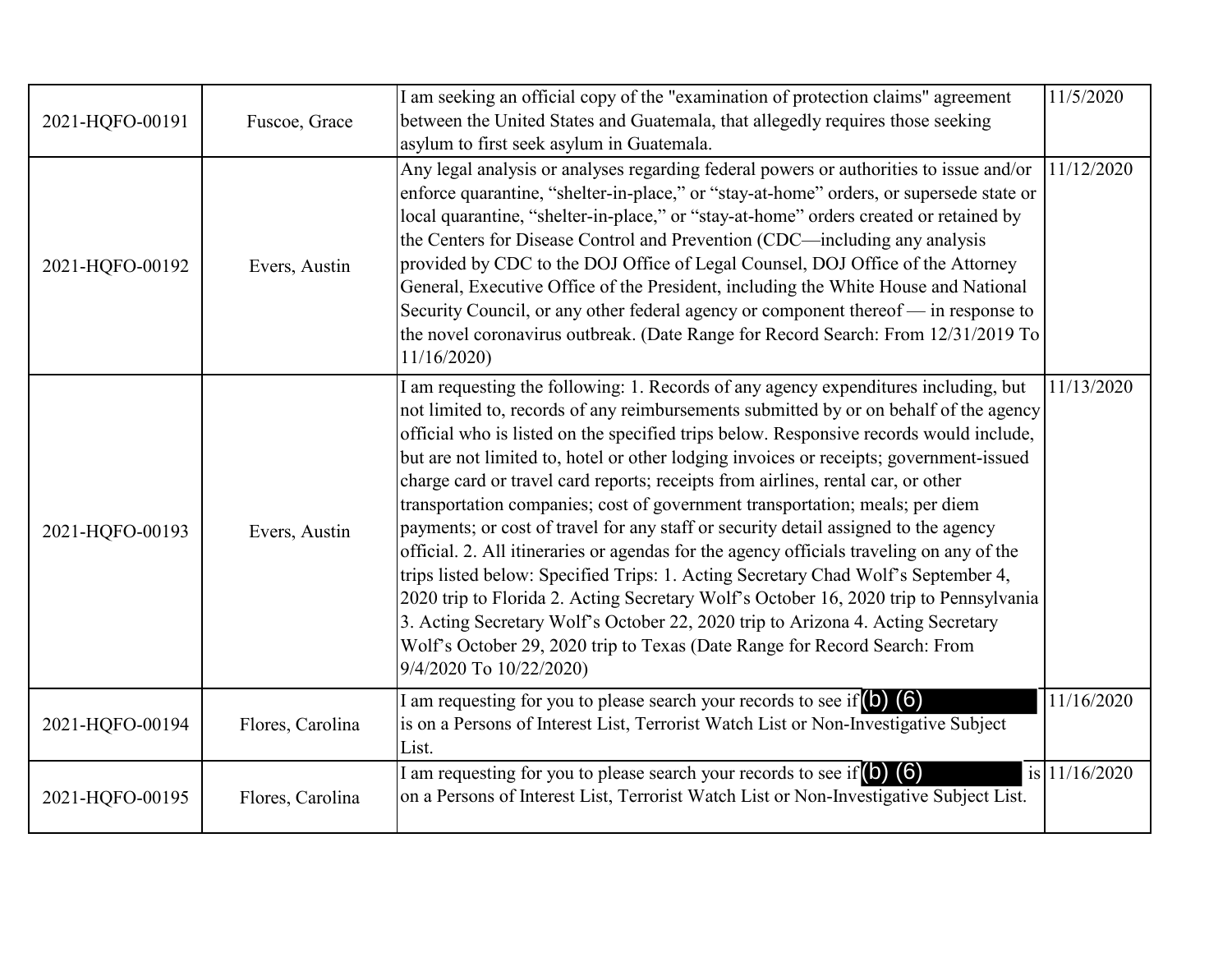| 2021-HQFO-00196 | Martin, Brian | I hereby request the following records for contract HAHQDC17J00070: The amount<br>of money provided by DHS to MITRE to fund the "Common Vulnerabilities &<br>Exposures" (CVE) project (reference: https://cve.mitre.org/) for the 2019 calendar<br>year. This includes personnel, materials, computers, and applicable expenditures such<br>as travel. If CVE is part of a larger contract that funds multiple projects, the total<br>amount provided for that contract with any details that explains the amount of that<br>funding that goes toward CVE, including a copy of the contract governing this<br>project. (Date Range for Record Search: From 9/1/2018 To 10/31/2019)                                                               | 11/16/2020 |
|-----------------|---------------|--------------------------------------------------------------------------------------------------------------------------------------------------------------------------------------------------------------------------------------------------------------------------------------------------------------------------------------------------------------------------------------------------------------------------------------------------------------------------------------------------------------------------------------------------------------------------------------------------------------------------------------------------------------------------------------------------------------------------------------------------|------------|
| 2021-HQFO-00197 | Santos, Rose  | I hereby request a copy of "clearly releasable" copies of the Task Order<br>70RSAT20FR0000150 (issued under contract GS00Q17NSD3000) [WE SEEK NO<br>PRICING]: 1. Copy of the Task Order's title page (1st page only) and 2. Copy of the<br>Task Order's CURRENT Statement of Work/Performance Work Statement<br>(SOW/PWS)                                                                                                                                                                                                                                                                                                                                                                                                                        | 11/16/2020 |
| 2021-HQFO-00198 | Crose, Emily  | (This request is intended for the United States Secret Service.) Pursuant to the<br>Freedom of Information Act, I hereby request the following records: Any held records<br>which refer to the "Infinite Possibilities Society" and/or the identity $\langle 6 \rangle$ (6)<br>(true)<br>name: $(b)$ $(6)$<br>). Responsive files should be found between the dates of<br>January 1st 1990 and January 1st 1993. (Date Range for Record Search: From<br>$1/1/1990$ To $1/1/1993$                                                                                                                                                                                                                                                                 | 11/16/2020 |
| 2021-HQFO-00199 | Wang, Angela  | (Please note: this request is intended for the United States Secret Service.) Pursuant<br>to the Freedom of Information Act, I hereby request the following records: Copies of<br>all records held by the United States Secret Service related to investigations into the<br>rapper Marshall Bruce Mathers $III(0)$ (6)<br>also known as<br>"Eminem." Mathers was investigated by the USSS in 2003 for writing lyrics that<br>potentially threatened the president:<br>http://edition.cnn.com/2003/SHOWBIZ/Music/12/05/eminem.lyrics/ This request<br>seeks all documents created in the course of the 2003 probe, as well as any<br>subsequent investigations into Mathers. (Date Range for Record Search: From<br>$1/1/2003$ To $11/16/2020$ ) | 11/16/2020 |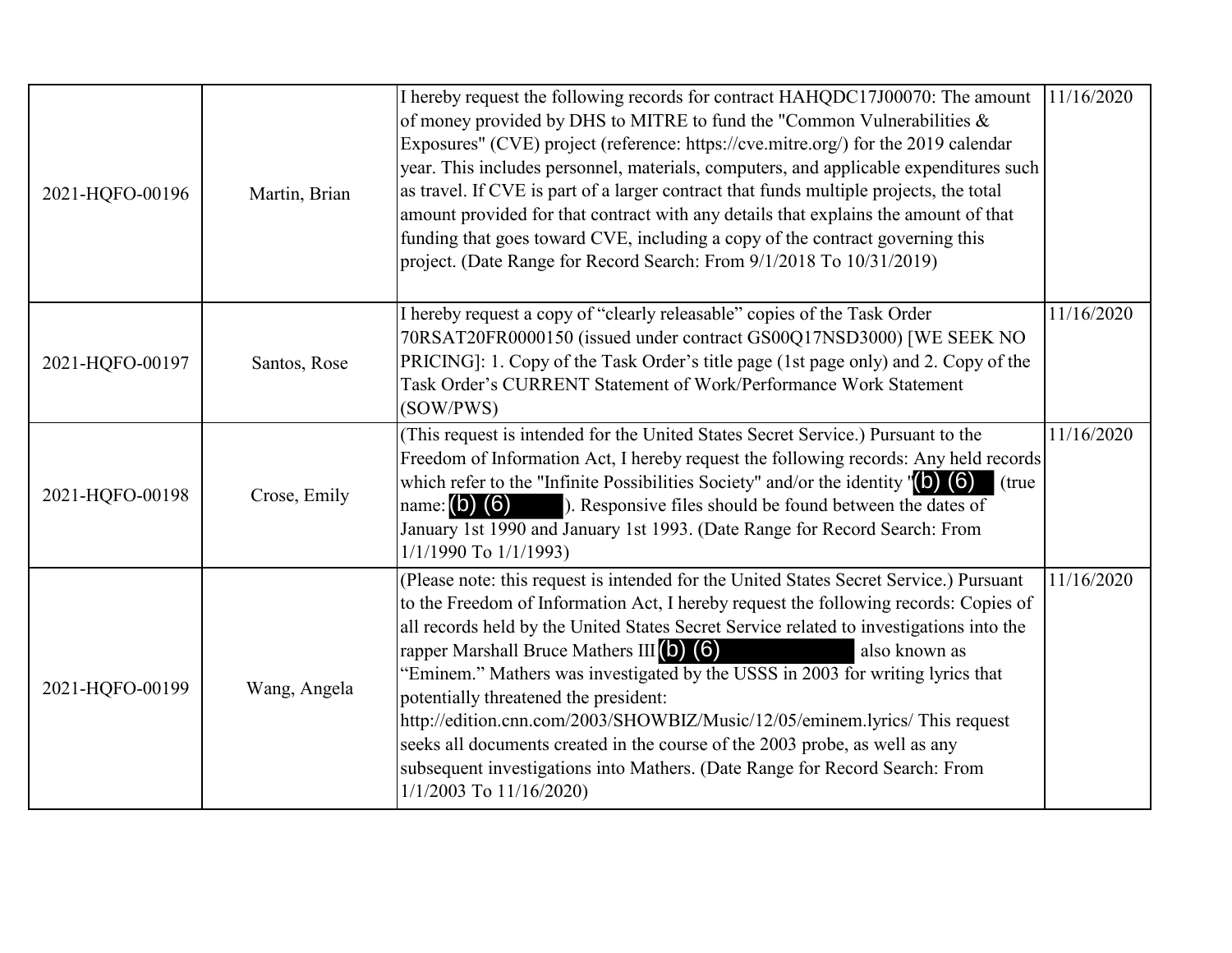| 2021-HQFO-00200 | Santos, Rose       | I hereby request a copy of "clearly releasable" copies of 47QTCK18D0054 Task<br>Order 70RCSA19FR0000012 [WE SEEK NO PRICING]: 1. Copy of the Task<br>Order's title page (1st page only) and 2. Copy of the Task Order's CURRENT<br>Statement of Work/Performance Work Statement (SOW/PWS)                                                                                                                                                                                                                                                                                                                                                                     | 11/16/2020 |
|-----------------|--------------------|---------------------------------------------------------------------------------------------------------------------------------------------------------------------------------------------------------------------------------------------------------------------------------------------------------------------------------------------------------------------------------------------------------------------------------------------------------------------------------------------------------------------------------------------------------------------------------------------------------------------------------------------------------------|------------|
| 2021-HQFO-00201 | Langhenry, Matthew | I need to establish past employment at DHS. My exact dates of employment with the<br>Department of Homeland Security were: February 22, 2004 to June 26, 2004. I was a<br>FTE. GS-14. I worked in the Budget Division of the Chief Financial Officer under the<br>Management Directorate. The last four of my social are 2017. I now work at the<br>Millennium Challenge Corporation (MCC) which is a small US development agency<br>and my Federal Time from DHS are not in my eOPF. The MCC HR has not found the<br>records. (Date Range for Record Search: From 02/01/2004 To 07/31/2004) (Date<br>Range for Record Search: From 02/01/2004 To 07/31/2004) | 11/17/2020 |
| 2021-HQFO-00203 | Katz, Jonathan     | all communications related to the restoration, transmission, and distribution of<br>electric power in Puerto Rico in the aftermath of Hurricanes Irma and Maria,<br>including but not limited to communications mentioning Whitefish Energy, Whitefish<br>Energy Holdings LLC, Fluor, FluorCorp, Power Secure, and Weston Solutions.                                                                                                                                                                                                                                                                                                                          | 11/10/2020 |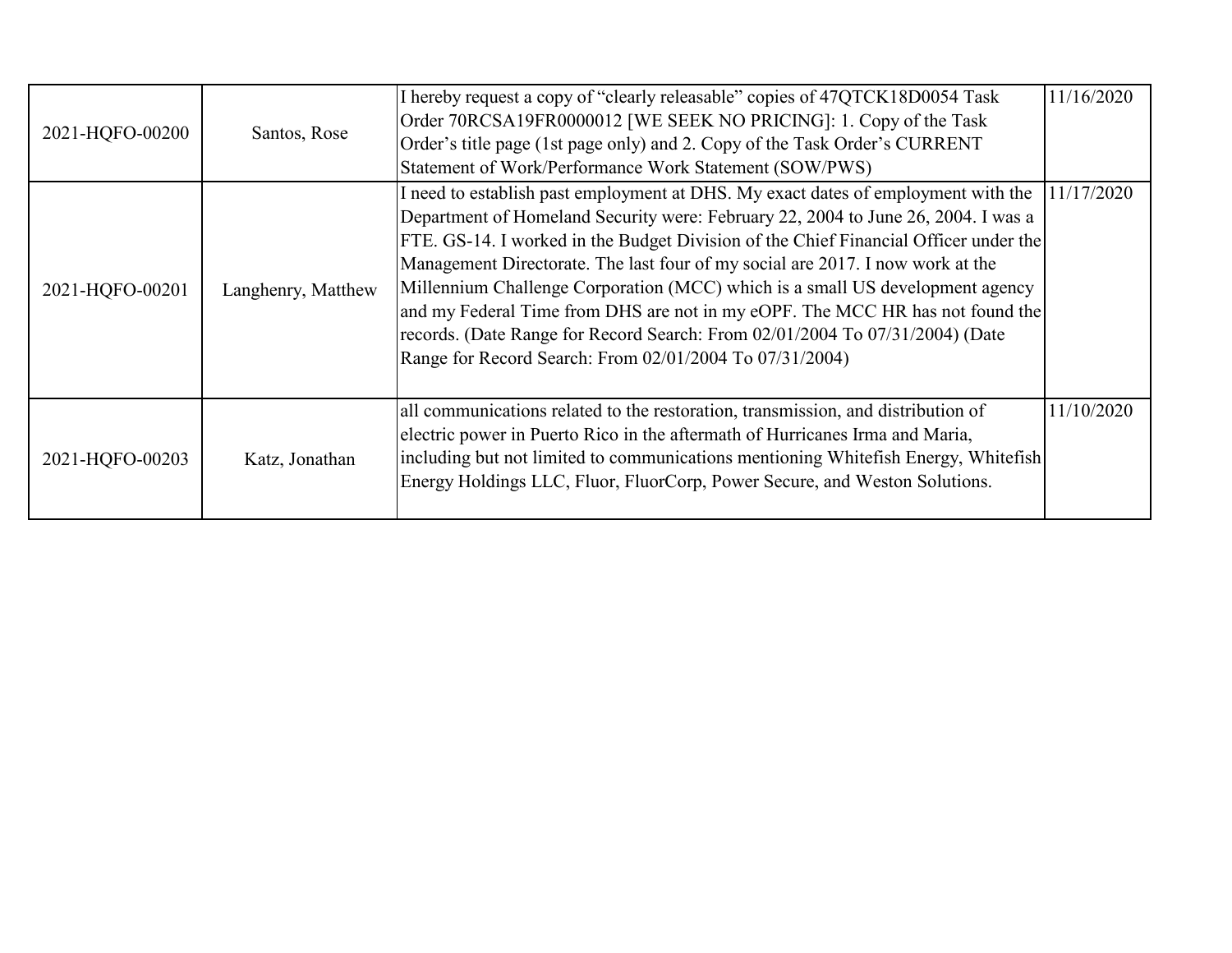| 2021-HQFO-00207 | Martin, Brian   | (Please note: this request is intended for the United States Secret Service.) To Whom<br>It May Concern: Pursuant to the Freedom of Information Act, I hereby request the<br>following records: Internal records related to the 2600 meeting that occurred at the<br>Pentagon City Mall in Washington D.C. on Friday, November 6, 1992. Please include<br>any documents which may outline surveillance which occurred during any of the<br>events or FBI agent interaction with attendees. Please also include any handwritten or<br>computer generated notes, presentations or audio/visual content generated that may<br>include references to this conference. Reference:<br>https://epic.org/security/2600/cu digest 4.57 2600 raid.html The requested<br>documents will be made available to the general public, and this request is not being<br>made for commercial purposes. In the event that there are fees, I would be grateful if<br>you would inform me of the total charges in advance of fulfilling my request. I would<br>prefer the request filled electronically, by e-mail attachment if available or CD-ROM<br>if not. Thank you in advance for your anticipated cooperation in this matter. I look<br>forward to receiving your response to this request within 20 business days, as the<br>statute requires. Sincerely, Brian Martin Upload documents directly:<br>https://https://www.muckrock.comhttps://accounts.muckrock.com/accounts/login/?ne<br>xt=https%3A%2F%2Fwww.muckrock.com%2Faccounts%2Flogin%2F%3Fnext%3D<br>%252Faccounts%252Fagency login%252Funited-states-secret-service-<br>71%252F1992-2600-meeting-at-pentagon-city-mall-united-states-secret-service-<br>104686%252F%253Femail%253Dpalhelpdesk%252540hq.dhs.gov&url auth token=<br>AAAjy8pOHM2yV5QW1BDgawuBEZE%3A1kfSFl%3AF3sQVCTQL8nCYFeV1m<br>1a4HPj5Dw | 11/18/2020 |
|-----------------|-----------------|--------------------------------------------------------------------------------------------------------------------------------------------------------------------------------------------------------------------------------------------------------------------------------------------------------------------------------------------------------------------------------------------------------------------------------------------------------------------------------------------------------------------------------------------------------------------------------------------------------------------------------------------------------------------------------------------------------------------------------------------------------------------------------------------------------------------------------------------------------------------------------------------------------------------------------------------------------------------------------------------------------------------------------------------------------------------------------------------------------------------------------------------------------------------------------------------------------------------------------------------------------------------------------------------------------------------------------------------------------------------------------------------------------------------------------------------------------------------------------------------------------------------------------------------------------------------------------------------------------------------------------------------------------------------------------------------------------------------------------------------------------------------------------------------------------------------------------------------------------|------------|
| 2021-HQFO-00208 | Perigo, Joshua  | a list of federal relocation centers                                                                                                                                                                                                                                                                                                                                                                                                                                                                                                                                                                                                                                                                                                                                                                                                                                                                                                                                                                                                                                                                                                                                                                                                                                                                                                                                                                                                                                                                                                                                                                                                                                                                                                                                                                                                                   | 11/17/2020 |
| 2021-HQFO-00209 | Beasley, Albert | I am requesting Contract Number 70RFP420DE5000002. Triple Canopy submitted a<br>management plan to the government on how they will manage the Minnesota FPS<br>contract with supervision. This should include how many supervisors they need to<br>managed the contract and what hours they would work. I do not need cost related<br>material.                                                                                                                                                                                                                                                                                                                                                                                                                                                                                                                                                                                                                                                                                                                                                                                                                                                                                                                                                                                                                                                                                                                                                                                                                                                                                                                                                                                                                                                                                                        | 11/18/2020 |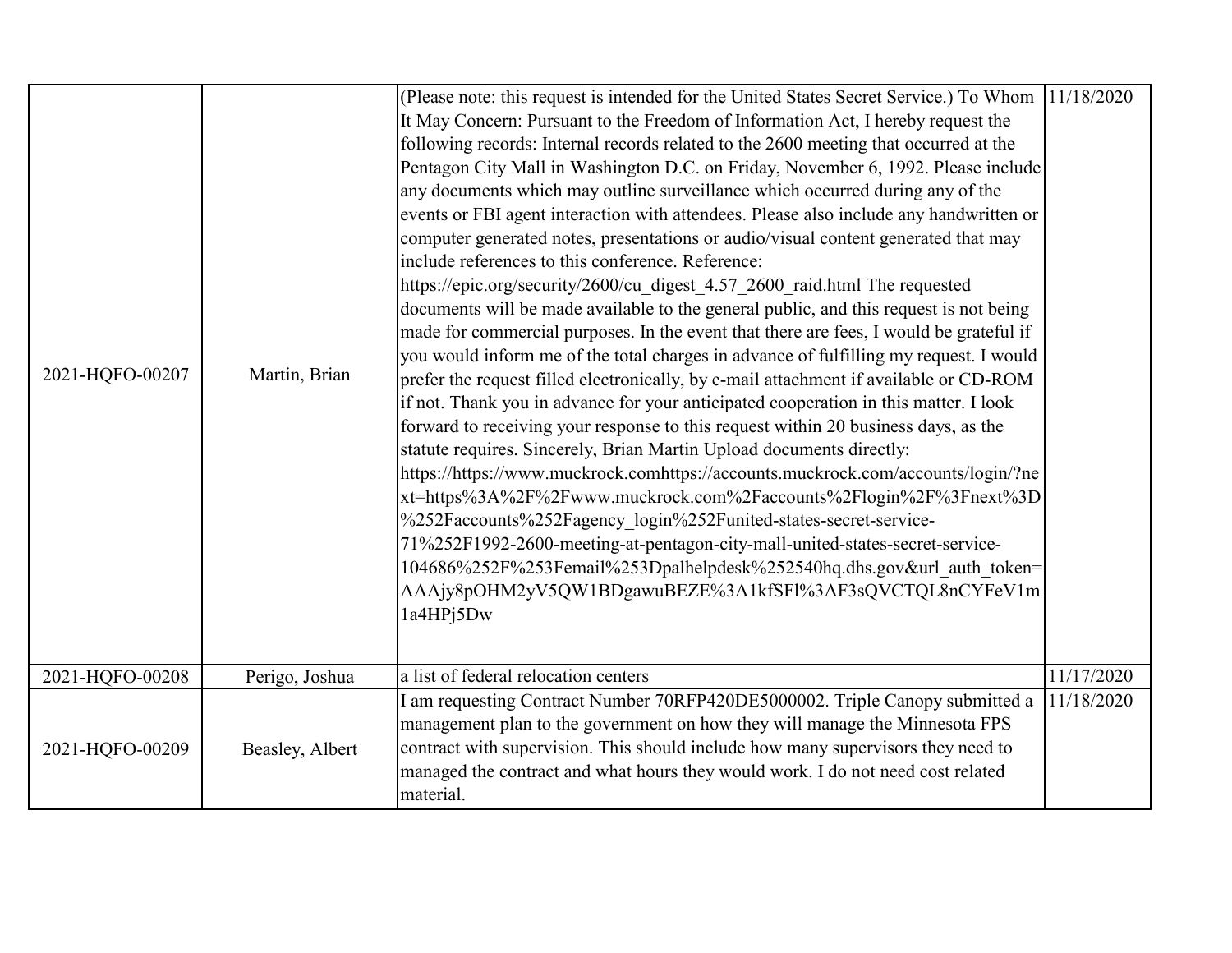| 2021-HQFO-00210 | Courtney, Shaun | I request a copy of each email (TO, FROM or CC) that contains ANY of the<br>following words: DACA or SUCCESSION or GARAUFIS or DEFERRED or<br>TRUMP In the email accounts of each of the following individuals: Chad F. Wolf,<br>Acting Secretary, DHS Ken Cuccinelli, senior official performing duties of Deputy<br>Secretary John Gountanis, Acting Chief of Staff Alexei Woltornist, Assistant<br>Secretary, Office of Public Affairs Chase Jennings, Deputy Assistant Secretary,<br>Media Operations Joseph Edlow, Deputy Director for Policy, US CIS You may omit<br>news articles or compilations of news clippings. Please limit this request to the dates<br>November 13, 2020 through November 16, 2020. (Date Range for Record Search:<br>From 11/13/2020 To 11/16/2020)                                                                                                                        | 11/16/2020 |
|-----------------|-----------------|------------------------------------------------------------------------------------------------------------------------------------------------------------------------------------------------------------------------------------------------------------------------------------------------------------------------------------------------------------------------------------------------------------------------------------------------------------------------------------------------------------------------------------------------------------------------------------------------------------------------------------------------------------------------------------------------------------------------------------------------------------------------------------------------------------------------------------------------------------------------------------------------------------|------------|
| 2021-HQFO-00211 | Evers, Austin   | Requests that DHS produce the following records: All formal letters or memoranda<br>written or signed by CISA Director Chris Krebs or Deputy Director Matt Travis from<br>November 3, 2020, through November 17, 2020. (Date Range for Record Search:<br>From 11/3/2020 To 11/17/2020)                                                                                                                                                                                                                                                                                                                                                                                                                                                                                                                                                                                                                     | 11/19/2020 |
| 2021-HQFO-00212 | Dunagan, Sean   | Any and all records regarding, concerning, or related to the actual, proposed, or<br>planned naturalization of a number of Iranian nationals as part of the negotiations of<br>the Joint Comprehensive Plan of Action (JCPOA), commonly referred to as the Iran<br>Nuclear Deal. For purposes of clarification, a member of the parliament of Iran<br>recently claimed that 2, S00 Iranian nationals were naturalized as U.S. citizens as part<br>of the agreement.                                                                                                                                                                                                                                                                                                                                                                                                                                        | 11/12/2020 |
| 2021-HQFO-00213 | Evers, Austin   | All email communications (including emails, email attachments, complete email<br>chains, and calendar invitations) sent by the following officials, and containing any of<br>the following key terms: Specified Officials: 1. Chad Wolf, Acting Secretary of<br>Homeland Security 2. Ken Cuccinelli, Senior Official Performing the Duties of the<br>Deputy Secretary 3. John Gountanis, Acting Chief of Staff 4. Chad Mizelle, Senior<br>Official Performing the Duties of the General Counsel 5. Randolph "Tex" Alles,<br>Senior Official Performing the Duties of the Under Secretary for Management 6.<br>Anyone serving as White House Liaison Key Terms: a. Krebs b. Travis c. CISA d.<br>'Rumor control'' e. Protect2020 f. "Protect 2020" g. Fire* h. Firing i. Resign* j.<br>POTUS k. "the WH" 1. Election m. Conspiracy n. Fraud (Date Range for Record<br>Search: From 11/3/2020 To 11/18/2020) | 11/19/2020 |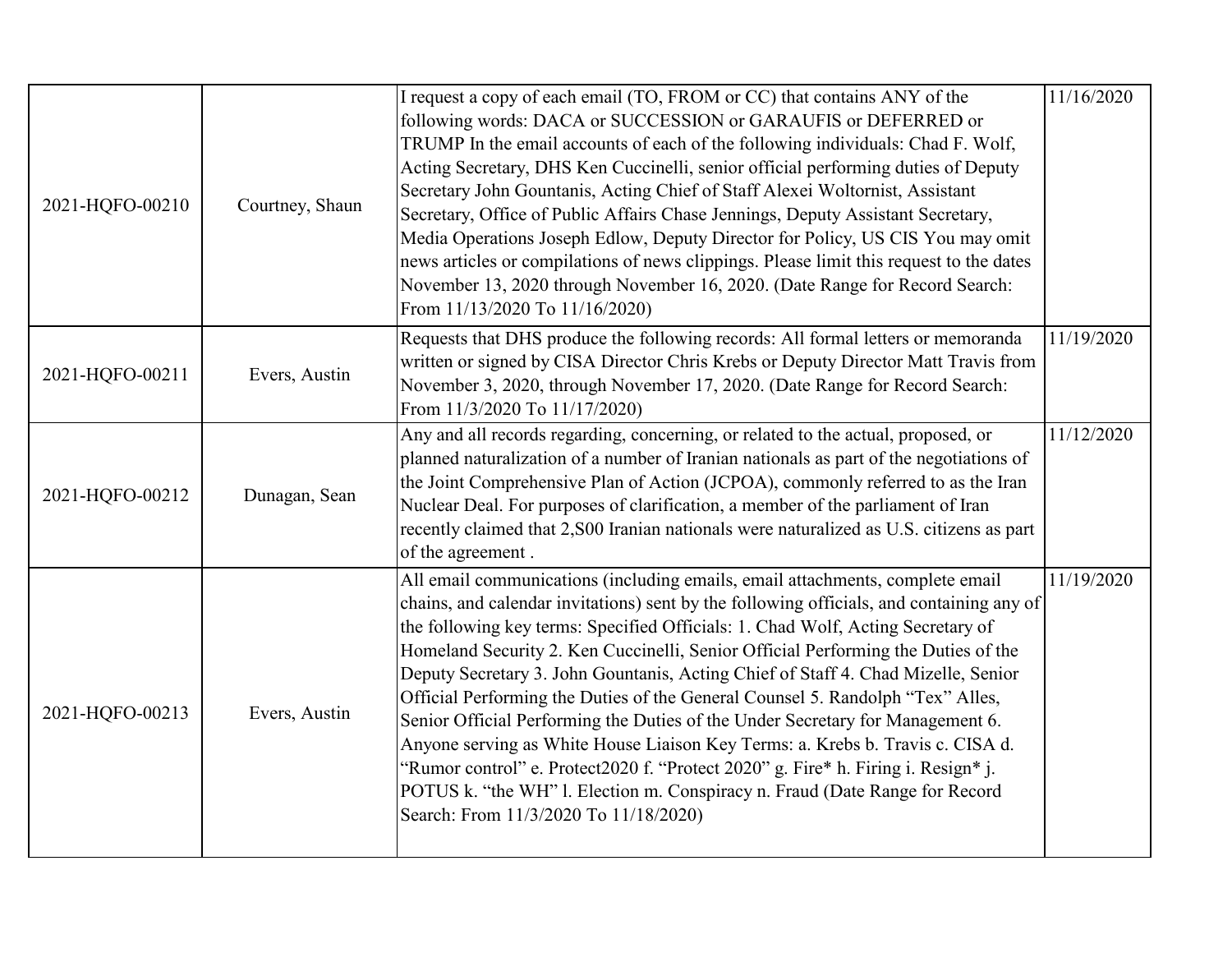| 2021-HQFO-00214 | Castillo, Geroline | seeking records relating to the Office of Management and Budget review of the<br>following proposed and final rulemakings issued by the Department of Homeland<br>Security, pursuant to Exec. Order 12,866: (1) Notice of Proposed Rulemaking,<br>Removal of 30-Day Processing Provision for Asylum Applicant-Related Form I-765<br>Employment Authorization Applications, 84 Fed. Reg. 47,148, et seq. (Sept. 9, 2019)<br>("Timeline Repeal Notice of Proposed Rulemaking"); (2) Final Rule, Removal of 30-<br>Day Processing Provision for Asylum Applicant-Related Form I-765 Employment<br>Authorization Applications, 85 Fed. Reg. 37,502, et seq. (June 22, 2020) ("Timeline<br>Repeal Rule"); (3) Notice of Proposed Rulemaking, Asylum Application, Interview,<br>and Employment Authorization for Applicants, 84 Fed. Reg. 62,374, et seq. (Nov. 14,<br>2019) ("Broader EAD Notice of Proposed Rulemaking"); and (4) Final Rule, Asylum<br>Application, Interview, and Employment Authorization for Applicants, 85 Fed. Reg.<br>38,532, et seq. (June 26, 2020) ("Broader EAD Rule") | 11/20/2020 |
|-----------------|--------------------|-----------------------------------------------------------------------------------------------------------------------------------------------------------------------------------------------------------------------------------------------------------------------------------------------------------------------------------------------------------------------------------------------------------------------------------------------------------------------------------------------------------------------------------------------------------------------------------------------------------------------------------------------------------------------------------------------------------------------------------------------------------------------------------------------------------------------------------------------------------------------------------------------------------------------------------------------------------------------------------------------------------------------------------------------------------------------------------------------|------------|
| 2021-HQFO-00215 | (6)                | My name is $(0)$ $(6)$<br>, I had a background check done, it said that I was on a<br>Government watch list. I'm trying to find out what this is all about. I'm $(6)$<br>live in a $(b)$ $(6)$                                                                                                                                                                                                                                                                                                                                                                                                                                                                                                                                                                                                                                                                                                                                                                                                                                                                                                | 11/20/2020 |
| 2021-HQFO-00216 | Burke, Joseph      | 1) A copy of the Delivery Order (DO) between the Department of Homeland Security 11/23/2020<br>(DHS) through its sub-agency Cybersecurity and Infrastructure Security Agency<br>(CISA) with General Dynamics Information Technology, Inc, numbered<br>70RCSA20FR0000078. The DO is worth a potential amount of \$64,325,558.00 and<br>is for the OBIMS MISSION. The contract has a start date of September 21, 2020 and<br>an end date of July 23, 2025. 2) Copies of any and all corresponding Limited Source<br>Justification(s), Statement(s) of Work, and Performance Work Statement(s), and as<br>well as all other attachments and modifications to all contracts responsive to item $#1$ ,<br>above.                                                                                                                                                                                                                                                                                                                                                                                   |            |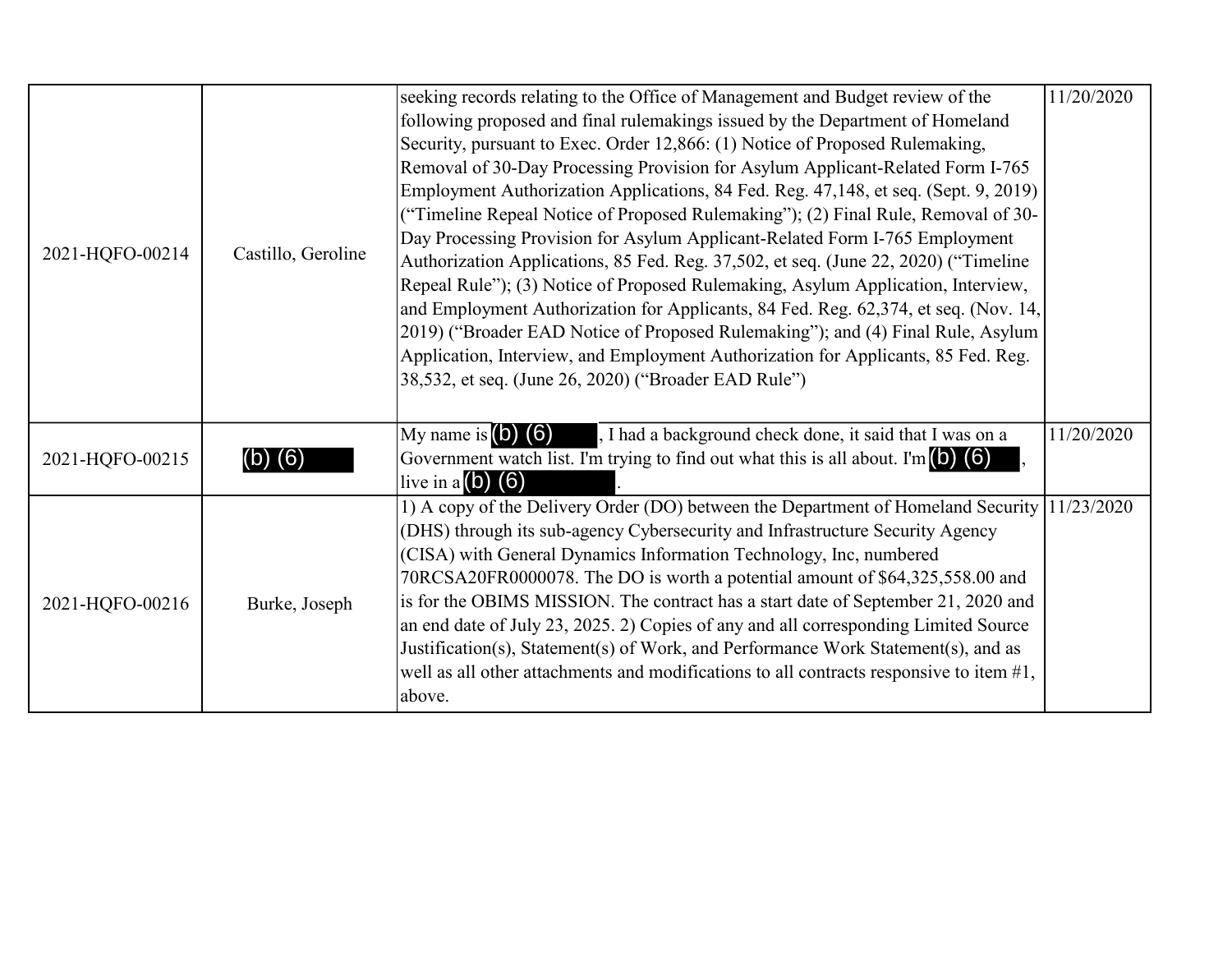| 2021-HQFO-00217 | Morel, Laura | I request copies of the following documents: Any and all email communications<br>(including email messages, email chains, and attachments) between Stephen Miller<br>(sent from a "who.eop.gov" address) and the following former and current DHS<br>officials: Chad Wolf Kirstjen Nielsen Kevin McAleenan Ken Cuccinelli Chad<br>Mizelle I am seeking email communications between Jan. 1, 2017 and the date this<br>request is processed, with the following key search terms: "border" "asylum" "family<br>separation" "family units" "minor" (Date Range for Record Search: From 1/1/2017 To<br>11/23/2020 | 11/20/2020 |
|-----------------|--------------|----------------------------------------------------------------------------------------------------------------------------------------------------------------------------------------------------------------------------------------------------------------------------------------------------------------------------------------------------------------------------------------------------------------------------------------------------------------------------------------------------------------------------------------------------------------------------------------------------------------|------------|
| 2021-HQFO-00218 | $(b)$ $(6)$  | request your own records                                                                                                                                                                                                                                                                                                                                                                                                                                                                                                                                                                                       | 11/20/2020 |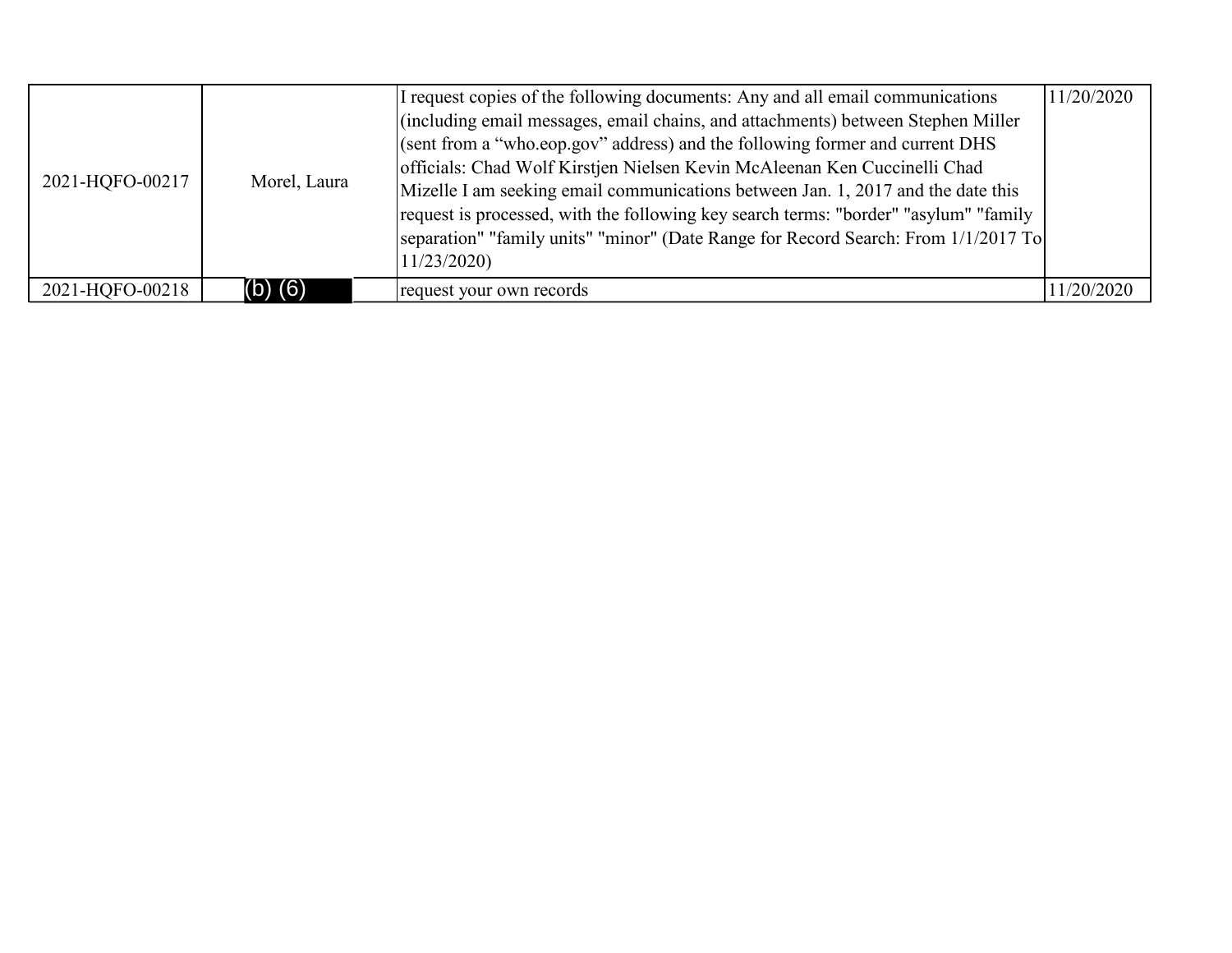|                 |              | (Please note: this request is intended for the United States Secret Service.) To Whom 11/23/2020 |  |
|-----------------|--------------|--------------------------------------------------------------------------------------------------|--|
|                 |              | It May Concern: Pursuant to the Freedom of Information Act, I hereby request the                 |  |
|                 |              | following records: All records of the Secret Service mentioning or related to the U.S.           |  |
|                 |              | visits and protection of the Prime Minister of Bahrain, HRH Prince Khalifa bin                   |  |
|                 |              | Salman Al Khalifa (1935-2020). This would be from the period since he became head                |  |
|                 |              | of the government of Bahrain in 1971. Prince Khalifa bin Salman Al Khalifa is                    |  |
|                 |              | known to be deceased as of November 2020. The Reuters story that is attached as a                |  |
|                 |              | PDF shall serve as proof. Privacy concerns addressed under the Freedom of                        |  |
|                 |              | Information and Privacy Acts are diminished, and release of the records is in the                |  |
|                 |              | public interest. The requested documents will be made available to the general public,           |  |
|                 |              | and this request is not being made for commercial purposes. In the event that there              |  |
|                 |              | are fees, I would be grateful if you would inform me of the total charges in advance             |  |
|                 |              | of fulfilling my request. I would prefer the request filled electronically, by e-mail            |  |
| 2021-HQFO-00219 | McElwee, T.  | attachment if available or CD-ROM if not. Thank you in advance for your anticipated              |  |
|                 |              | cooperation in this matter. I look forward to receiving your response to this request            |  |
|                 |              | within 20 business days, as the statute requires. Sincerely, T. McElwee Attachments:             |  |
|                 |              | https://cdn.muckrock.com/outbound composer attachments/LXHXZZTVENTLKU/                           |  |
|                 |              | 90594/Bahrains20security20hawk20prime20minister2C20arch-                                         |  |
|                 |              | foe20of20opposition2C20dies20 20R.pdf Upload documents directly:                                 |  |
|                 |              | https://https://www.muckrock.comhttps://accounts.muckrock.com/accounts/login/?ne                 |  |
|                 |              | xt=https%3A%2F%2Fwww.muckrock.com%2Faccounts%2Flogin%2F%3Fnext%3D                                |  |
|                 |              | %252Faccounts%252Fagency login%252Funited-states-secret-service-71%252Fhrh-                      |  |
|                 |              | prince-khalifa-bin-salman-al-khalifa-1935-2020-                                                  |  |
|                 |              | 104817%252F%253Femail%253Dpalhelpdesk%252540hq.dhs.gov&url auth token=                           |  |
|                 |              | AAAjy8pOHM2yV5QW1BDgawuBEZE%3A1khGx1%3A-                                                         |  |
|                 |              | XNfM9E6x0ZgwYw2CtscxdI3PlA (Date Range for Record Search: From                                   |  |
|                 |              | 01/01/1971 To 11/11/2020)                                                                        |  |
|                 |              | copies of the 70SBUR19A00000012 Multiple Orders (1) TORFP (2) Task Order with 11/16/2020         |  |
|                 |              | SOW/PWS and all modifications for the following Task Orders 1.                                   |  |
| 2021-HQFO-00220 | Santos, Rose | 70SBUR19F00000447 2.70SBUR19F00000452 3.70SBUR19F00000456 4.                                     |  |
|                 |              | 70SBUR19F00000595                                                                                |  |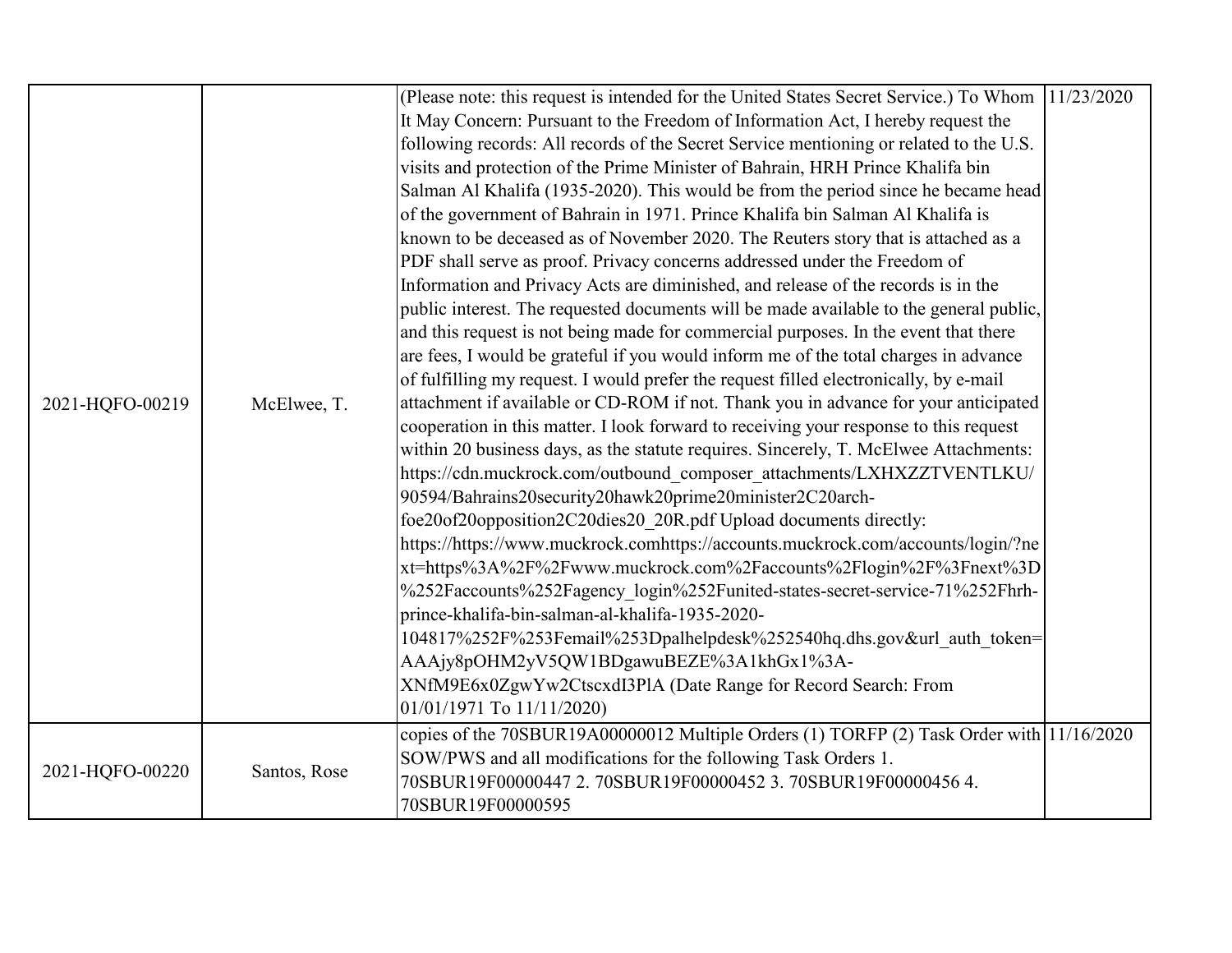| 2021-HQFO-00221 | Dilanian, Ken  | 1. All records—including emails, memos, reports and other documents--<br>memorializing incidences of, or statistics about, COVID-19 infections,<br>hospitalizations and deaths among DHS employees and contractors from Jan. 1, 2020<br>to the moment the agency begins compiling the records in fulfillment of this request.<br>2. Any and all DHS policy memoranda related to COVID-19, including agency rules<br>on social distancing, mask wearing, testing, quarantines, working from home and<br>other policies related to pandemic response. (Date Range for Record Search: From<br>1/1/2020 To 11/23/2020)                                                                                                                                                                                                                                                                                                                                                                                                                                                                                                                                      | 11/20/2020 |
|-----------------|----------------|---------------------------------------------------------------------------------------------------------------------------------------------------------------------------------------------------------------------------------------------------------------------------------------------------------------------------------------------------------------------------------------------------------------------------------------------------------------------------------------------------------------------------------------------------------------------------------------------------------------------------------------------------------------------------------------------------------------------------------------------------------------------------------------------------------------------------------------------------------------------------------------------------------------------------------------------------------------------------------------------------------------------------------------------------------------------------------------------------------------------------------------------------------|------------|
| 2021-HQFO-00223 | Lozier, Daniel | any and all memoranda issued after October 10, 2019, by the acting Secretary or<br>acting Deputy Secretary or any Under Secretary that amend, alter, supplement, or<br>provide guidance with respect to, or interpretation of the "Memorandum of Decision,<br>Eastern Shipbuilding Request for Extraordinary Contractual Relief (Public Law 85-<br>804)," dated October 10, 2019 (Date Range for Record Search: From 10/11/2019 To<br>11/24/2020)                                                                                                                                                                                                                                                                                                                                                                                                                                                                                                                                                                                                                                                                                                       | 11/17/2020 |
| 2021-HQFO-00224 | Evers, Austin  | 1. Copies of any SF-50 forms for Tracy Short, reflecting any change in position or<br>title, including when Mr. Short entered or left a position. 2. Records sufficient to<br>identify any requests to OPM (including any approvals, rejections, or other responses<br>from OPM) to appoint Mr. Short to a permanent competitive, non-political excepted<br>service, or career SES position (including but not limited to any pre-appointment<br>request checklist forms OPM 5000 or 5001, or other forms used for any such request,<br>documentation submitted with any such request, and decisions conveyed in response<br>to any such request). 3. Records sufficient to identify any requests to OPM (including<br>any approvals, rejections, or other responses from OPM) under 5 CFR § 3318(a),<br>$(c)(1)$ , for approval to pass over a preference eligible or object to an eligible for the<br>position of EOIR Chief Immigration Judge (including but not limited to any forms SF-<br>62 or other forms used for any such request, documentation submitted with any such<br>request, and decisions conveyed in response to any such request). | 11/18/2020 |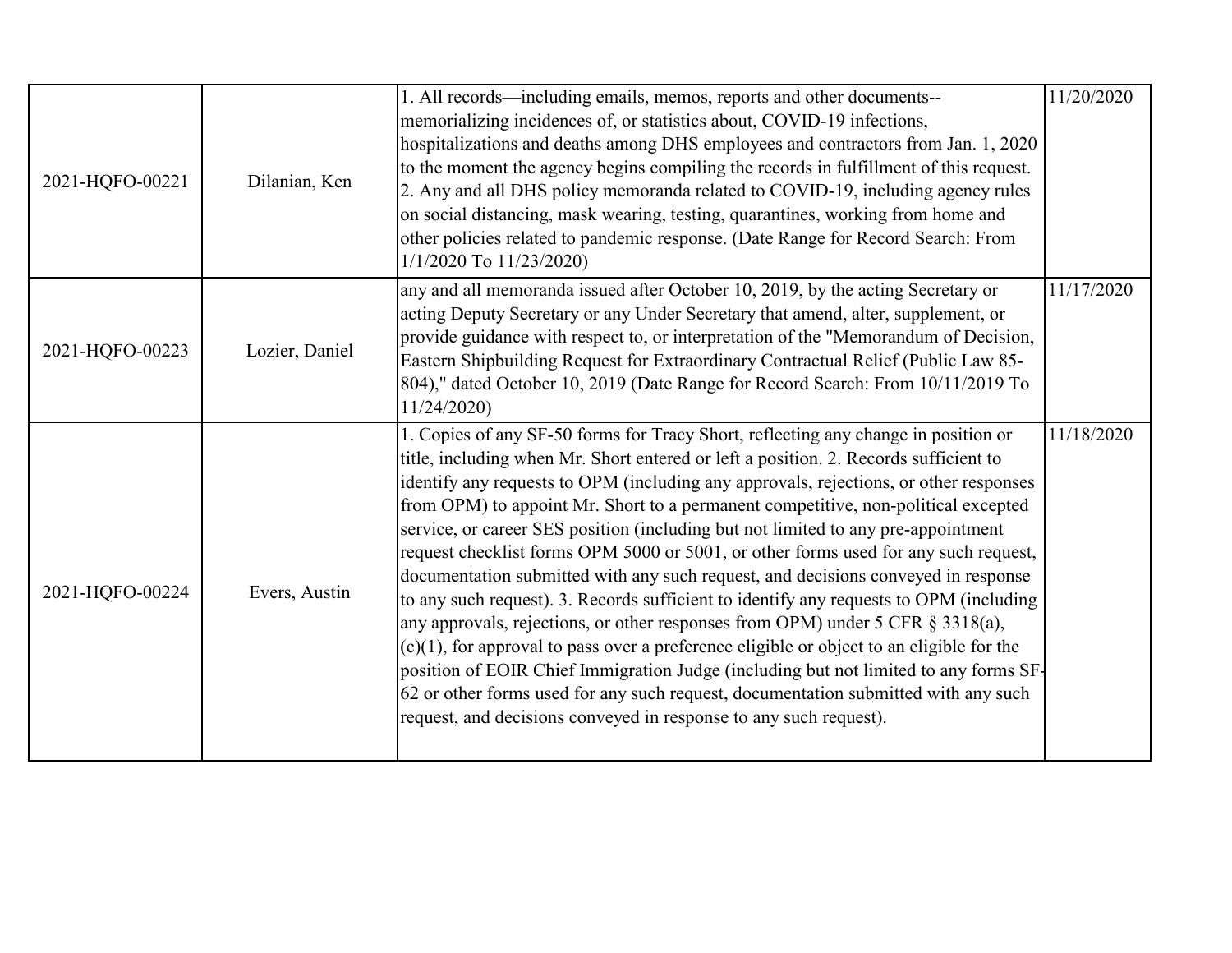| 2021-HQFO-00225 | Evers, Austin  | All email communications (including email messages, complete email chains, email<br>attachments, and calendar invitations) sent by the government officials specified<br>below, or anyone serving in the capacity of their chief of staff, containing any of the<br>following key terms: DHS Officials: 1. Chad Wolf, Acting Secretary 2. Ken<br>Cuccinelli, Senior Official Performing the Duties of the Deputy Secretary 3. John<br>Gountanis, Acting Chief of Staff Key Terms 1. Philadelphia 2. Billboard 3.<br>Billboards 4. Pittsburgh 5. McAllen 6. Phoenix 7. "Arizona Sheriff's Association" 8.<br>ASA 9. "Twin Cities" 10. Minneapolis 11. "St. Paul" 12. "Fort Snelling" 13. Elect<br>14. Election 15. Elections 16. "Hatch Act" 17. "the WH" 18. POTUS 19. "press<br>conference" 20. "news briefing" 21. "Nov. 3" 22. "November 3" 23. sanctuary (Date<br>Range for Record Search: From 9/25/2020 To 11/2/2020)                                                                                                                                                                                                                                                                                             | 11/24/2020 |
|-----------------|----------------|-------------------------------------------------------------------------------------------------------------------------------------------------------------------------------------------------------------------------------------------------------------------------------------------------------------------------------------------------------------------------------------------------------------------------------------------------------------------------------------------------------------------------------------------------------------------------------------------------------------------------------------------------------------------------------------------------------------------------------------------------------------------------------------------------------------------------------------------------------------------------------------------------------------------------------------------------------------------------------------------------------------------------------------------------------------------------------------------------------------------------------------------------------------------------------------------------------------------------|------------|
| 2021-HQFO-00226 | Evans, Michael | All summaries, briefing papers, memos, after action reports, transcripts, and other<br>documents pertaining to the US-Mexico Repatriation Technical Working Group<br>(RTWG). In February 2011, the Government of Mexico hosted a RTWG meeting<br>which was attended by officials from OBP, DHS and ICE in which topics such as<br>MRP, IRI and ATEP and other modes of bi-national cooperation were discussed<br>(Date Range for Record Search: From 1/1/2004 To 11/24/2020)                                                                                                                                                                                                                                                                                                                                                                                                                                                                                                                                                                                                                                                                                                                                            | 11/5/2020  |
| 2021-HQFO-00227 | Evers, Austin  | All records reflecting communications (including emails, email attachments, text<br>messages, messages on messaging platforms, telephone call logs, calendar invitations,<br>calendar entries, meeting notices, meeting agendas, informational material, talking<br>points, any handwritten or electronic notes taken during any oral communications,<br>summaries of any oral communications, or other materials) between (a) the following<br>specified officials, and (b) anyone working at the White House, including<br>communicating with an email address ending in who.eop.gov, regarding CISA<br>Director Chris Krebs, CISA Deputy Director Matt Travis, or the CISA website<br>"Rumor Control". Specified Officials: 1. Chad Wolf, Acting Secretary of Homeland<br>Security 2. Ken Cuccinelli, Senior Official Performing the Duties of the Deputy<br>Secretary 3. John Gountanis, Acting Chief of Staff 4. Chad Mizelle, Senior Official<br>Performing the Duties of the General Counsel 5. Randolph "Tex" Alles, Senior<br>Official Performing the Duties of the Under Secretary for Management 6. Anyone<br>serving as White House Liaison (Date Range for Record Search: From 11/3/2020 To<br>11/18/2020) | 11/19/2020 |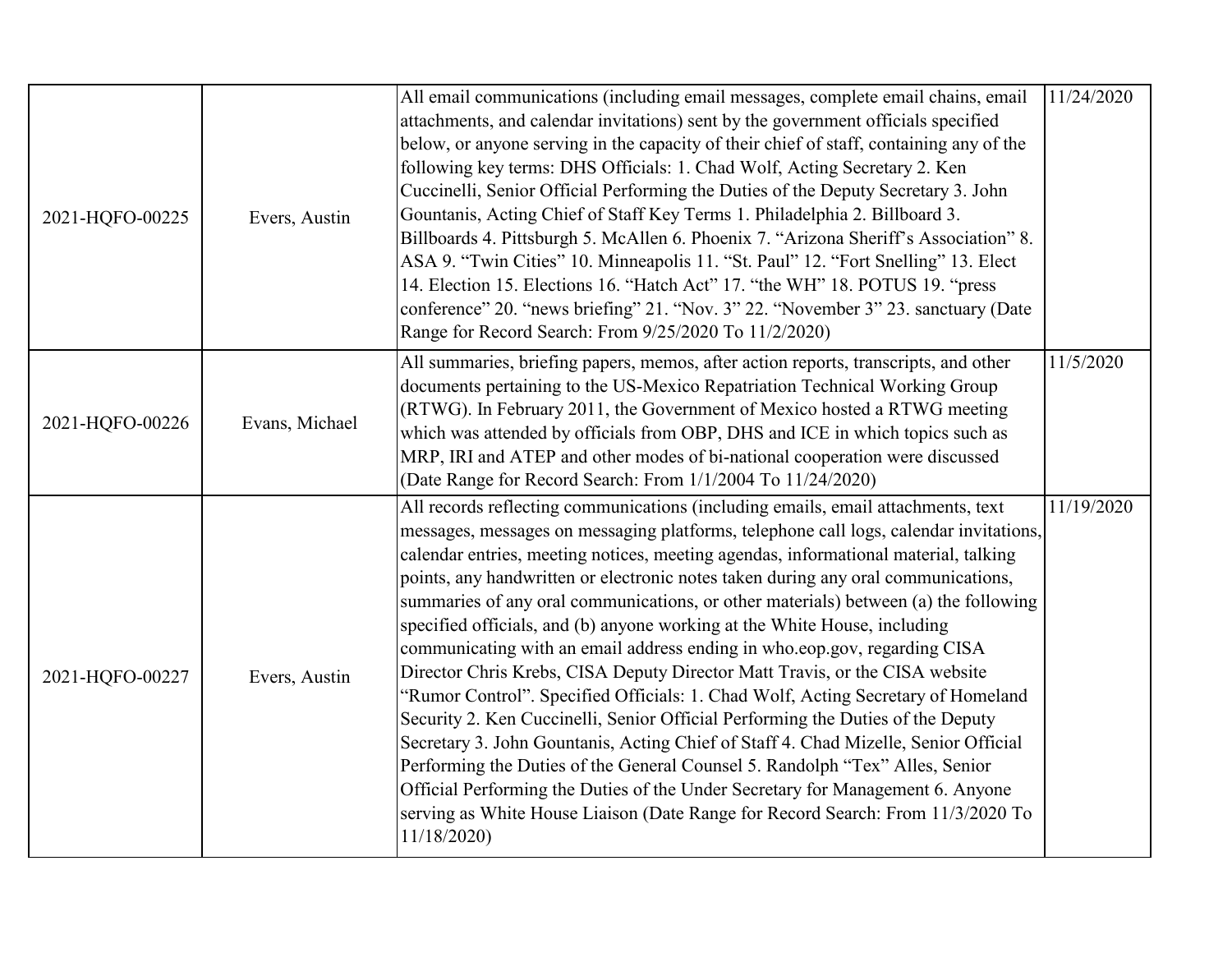| 2021-HQFO-00228 | Holzman, Adam      | (1) all invoice records of purchases made to Telos Corporation and (2)<br>correspondence containing conversations regarding DHS's decision to continue to<br>purchase Telos Corporation services or to discontinue such purchases                                                                           | 11/24/2020 |
|-----------------|--------------------|-------------------------------------------------------------------------------------------------------------------------------------------------------------------------------------------------------------------------------------------------------------------------------------------------------------|------------|
| 2021-HQFO-00229 | Holzman, Adam      | I am requesting all invoices records of purchases made to Telos Corporation. I am<br>also requesting correspondence containing conversations regarding DHS's decision to<br>continue to purchase Telos Corporation services or to discontinue such purchases.                                               | 11/24/2020 |
| 2021-HQFO-00230 | Holzman, Adam      | I am requesting all invoices records of purchases made to Telos Corporation. I am<br>also requesting correspondence containing conversations regarding DHS's decision to<br>continue to purchase Telos Corporation services or to discontinue such purchases.                                               | 11/24/2020 |
| 2021-HQFO-00233 | Ravnitzky, Michael | a copy of all emails in the DHS FOIA Office relating to Request 2021-HQFO-00089,<br>and notes in the DHS FOIA Office associated with the processing of Request 2021-<br>HQFO-00089                                                                                                                          | 11/7/2020  |
| 2021-HQFO-00234 | Albrechtsen, Mark  | all past and current Quality Control Plan submitted by Triple Canopy Inc. under<br>Solicitation Number 70RFP418RE5000007 or Contract No. 70RFP419DE5000003,<br>between January 1, 2019, and the date this FOIA request was received (Date Range<br>for Record Search: From 1/1/2019 To 11/24/2020)          | 11/24/2020 |
| 2021-HQFO-00235 | Albrechtsen, Mark  | All past and current Field Level Supervision Exhibit submitted by Triple Canopy Inc.<br>under Solicitation Number 70RFP418RE5000007 or Contract No.<br>70RFP419DE5000003, between January 1, 2019, and the date this FOIA request was<br>received                                                           | 11/24/2020 |
| 2021-HQFO-00236 | Albrechtsen, Mark  | the current version of the Statement of Work for Protective Security Officer Services<br>(PSO) under Contract No. 70RFP419DE5000003. If the current version is 1.3<br>(October 2016), it may be stated in in the response without producing this version in<br>response to this FOIA request                | 11/24/2020 |
| 2021-HQFO-00238 | $(b)$ $(6)$        | I would like to get copies of the following: ? Us immigration and customs<br>enforcement records ? immigration court records Alien number : $\begin{pmatrix} 0 \\ 0 \end{pmatrix}$ (6)                                                                                                                      | 11/24/2020 |
| 2021-HQFO-00240 | Kriel, Lomi        | requesting from U.S. Customs and Border Protection (CBP), any policies, procedures, 11/24/2020<br>memos, or guidelines issued between Jan. 1 2014 and Nov. 2 2017 that relate to the<br>separation of alien children from their parents. (Date Range for Record Search: From<br>$1/1/2014$ To $11/2/2017$ ) |            |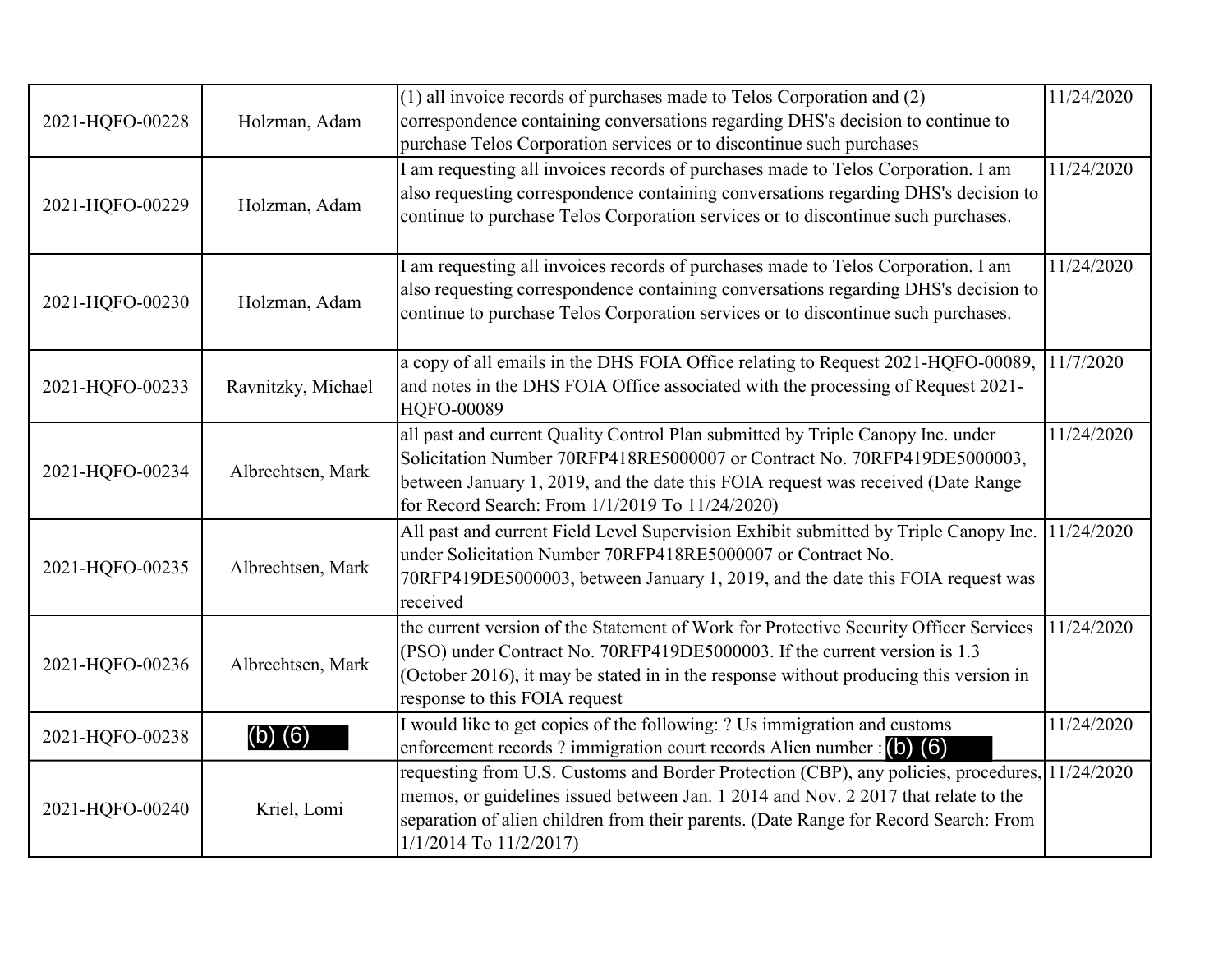| 2021-HQFO-00241 | Pomeroy, Charles | the statement of work (SOW) for task order 70RDAD18FR0000151 held by Dynamis 11/25/2020<br>Inc under HCATS SB, for HSAI (Homeland Security Acquisition Institute) Program<br>Support for the Office of Procurement Operations                                                                                                                                                                                                                                                                                                                                                                                                                                                                                                                                                                                                                                                                                                                                                                                                                                                                                                                                                                                                                                                                                                                                                                                                                                                                                                                                              |            |
|-----------------|------------------|----------------------------------------------------------------------------------------------------------------------------------------------------------------------------------------------------------------------------------------------------------------------------------------------------------------------------------------------------------------------------------------------------------------------------------------------------------------------------------------------------------------------------------------------------------------------------------------------------------------------------------------------------------------------------------------------------------------------------------------------------------------------------------------------------------------------------------------------------------------------------------------------------------------------------------------------------------------------------------------------------------------------------------------------------------------------------------------------------------------------------------------------------------------------------------------------------------------------------------------------------------------------------------------------------------------------------------------------------------------------------------------------------------------------------------------------------------------------------------------------------------------------------------------------------------------------------|------------|
| 2021-HQFO-00242 | $(b)$ $(6)$      | Am I under a federal investigation (Date Range for Record Search: From 04/20/2015<br>To 11/26/2020)                                                                                                                                                                                                                                                                                                                                                                                                                                                                                                                                                                                                                                                                                                                                                                                                                                                                                                                                                                                                                                                                                                                                                                                                                                                                                                                                                                                                                                                                        | 11/27/2020 |
| 2021-HQFO-00243 | Evers, Austin    | 1. All records reflecting any order, directive, or guidance (including informal<br>direction distributed to your agency's officers, agents, or members) regarding your<br>agency's use of force guidelines, policies, doctrines, or protocols (including, but not<br>limited to, all records specifying circumstances and limitations for the use of force).<br>2. All records reflecting any order, directive, or guidance (including informal<br>direction distributed to your agency's officers, agents, or members) regarding your<br>agency's rules of engagement (including, but not limited to, all records specifying<br>intervention criteria). 3. All records reflecting any order, directive, or guidance<br>(including informal direction distributed to your agency's officers, agents, or<br>members) regarding the deployment of your agency's officers, agents, or members<br>(including, but not limited to, all records specifying logistical deployment<br>information). 4. All records reflecting any order, directive, or guidance (including<br>informal direction distributed to your agency's officers, agents, or members)<br>regarding the visual or verbal presentation of law enforcement credentials identifying<br>your agency's officers, agents, or members deployed in response to protests or<br>purported civil unrest (including, but not limited to, all records concerning verbal self-<br>identification to members of the public or press, badge display standards or<br>requirements, or name display standards or requirements). | 11/19/2020 |
| 2021-HQFO-00244 | Di Stasio, Anna  | all documents, memos, emails voice messages and videos concerning the cancellation 11/25/2020<br>of $(b)$ $(6)$<br>B1/B2 Visa, as well as the denial of $\left($ b $\right)$ $\left($ 6<br>subsequent B1/B2 visa applications                                                                                                                                                                                                                                                                                                                                                                                                                                                                                                                                                                                                                                                                                                                                                                                                                                                                                                                                                                                                                                                                                                                                                                                                                                                                                                                                              |            |
| 2021-HQFO-00245 | Di Stasio, Anna  | all documents, memos, e-mails, voice messages and videos concerning $(b)$ $(6)$<br>held by TSA. Specifically seeking records pertaining the cancellation of<br>$(b)$ $(6)$<br>B1/B2 Visa and subsequent denials of his B1/B2 Visa applications                                                                                                                                                                                                                                                                                                                                                                                                                                                                                                                                                                                                                                                                                                                                                                                                                                                                                                                                                                                                                                                                                                                                                                                                                                                                                                                             | 11/25/2020 |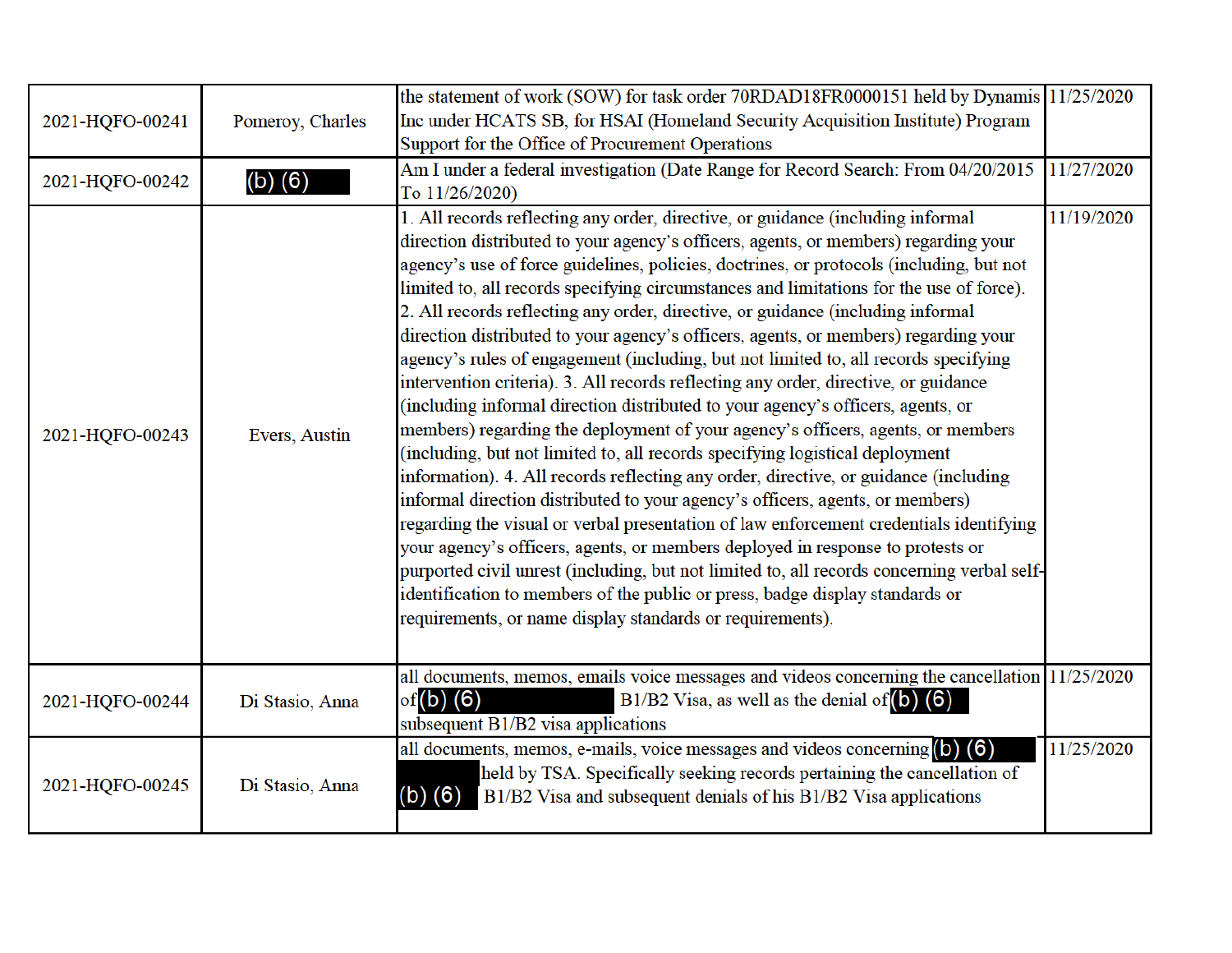| 2021-HQFO-00246 | Hernandez, Sergio | You are seeking: 1. Your agency's FOIA request log for the year-to-date; and 2. Your 11/27/2020<br>agency's Mandatory Declassification Review (MDR) logs for the year-to-date.                                                                                                                                                                                                                                                                                                                                                                                                                                                                                                                                                                                                                                                                                                                                                                                                                                                                                                                                                                                                                                                                                                                                                                                                                                                                                                                                                                                                                                                                                                                                                                                                                                                                                                                                                   |            |
|-----------------|-------------------|----------------------------------------------------------------------------------------------------------------------------------------------------------------------------------------------------------------------------------------------------------------------------------------------------------------------------------------------------------------------------------------------------------------------------------------------------------------------------------------------------------------------------------------------------------------------------------------------------------------------------------------------------------------------------------------------------------------------------------------------------------------------------------------------------------------------------------------------------------------------------------------------------------------------------------------------------------------------------------------------------------------------------------------------------------------------------------------------------------------------------------------------------------------------------------------------------------------------------------------------------------------------------------------------------------------------------------------------------------------------------------------------------------------------------------------------------------------------------------------------------------------------------------------------------------------------------------------------------------------------------------------------------------------------------------------------------------------------------------------------------------------------------------------------------------------------------------------------------------------------------------------------------------------------------------|------------|
| 2021-HQFO-00247 | Pitre, Shayna     | copies of any documents or records in your possession listing the actual numerical<br>value of minors (under 18) who have been under/subject to investigation and/or<br>surveillance by the DHS between the dates of January 1st, 2019 to present. (Date<br>Range for Record Search: From 1/1/2019 To 11/30/2020)                                                                                                                                                                                                                                                                                                                                                                                                                                                                                                                                                                                                                                                                                                                                                                                                                                                                                                                                                                                                                                                                                                                                                                                                                                                                                                                                                                                                                                                                                                                                                                                                                | 11/30/2020 |
| 2021-HQFO-00248 | Kortz, Mason      | I hereby request the following records with expedited processing, all of which pertain 11/30/2020<br>to the Arizona Border Control initiative (ABCi), which ran from March 2004 to<br>September 2006, and many of which relate to a November 19, 2004, memorandum<br>authored by David V. Aguilar, then-Chief of the U.S. Border Patrol, entitled<br>"Preliminary Unmanned Aerial Vehicle Feasibility Results for Arizona Border<br>Control Initiative," which summarized findings from a feasibility study of UAV use<br>to support the ABCi ("Aguilar Memo"): (1) The request for proposals, any responses<br>to submitted proposals, and the final contract(s) between Sentel (contractor), Elbit<br>Systems Limited (subcontractor), and the Department of Homeland Security's<br>Science and Technology Directorate related to the use of unmanned aerial vehicles<br>(UAVs) in the 2004 U.S. Customs and Border Protection study surrounding the<br>feasibility of UAVs to support the ABCi, which was summarized in the Aguilar<br>Memo. (2) All documents and records detailing the mechanical design and operation<br>of the Hermes 450 UAV platform operated during the 2004 feasibility study<br>referenced above, including technical specifications for the sensor package equipped<br>for the ABCi. (3) All operational documents, legal risk assessments, privacy impact<br>assessments, and policy memoranda concerning the integration of data feeds from<br>Predator B UAV platforms into other databases and data analysis tools used by the<br>agency, such as the U.S. Customs and Border Protection's BigPipe platform, the U.S.<br>Immigration and Customs Enforcement's Investigative Case Management (ICM)<br>system, and the U.S. Immigration and Customs Enforcement Office of Homeland<br>Security Investigations' FALCON environment. (Date Range for Record Search:<br>From 3/1/2004 To 9/30/2006) |            |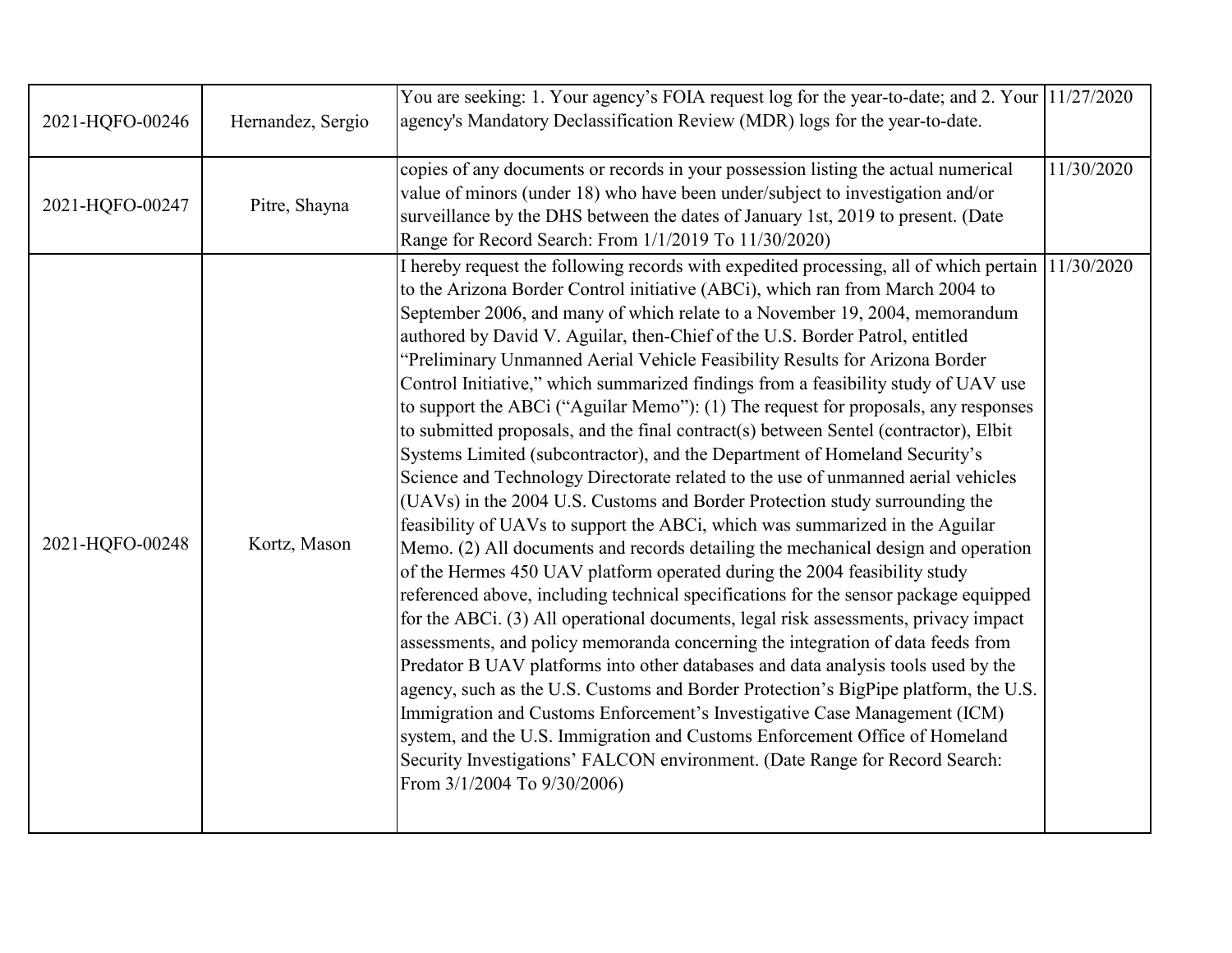| 2021-HQFO-00249 |              | I hereby request records containing the following data, all of which pertain to the    | 11/30/2020 |
|-----------------|--------------|----------------------------------------------------------------------------------------|------------|
|                 |              | Arizona Border Control initiative (ABCi), which ran from March 2004 to September       |            |
|                 |              | 2006: (1) All data on the operational effectiveness of UAVs as part of the ABCi,       |            |
|                 |              | including: a) The number of total missions flown by UAVs as part of the ABCi, b)       |            |
|                 |              | The number of total flight-hours flown by UAVs as part of the ABCi, c) The number      |            |
|                 |              | of illegal border crossings detected by UAVs as part of the ABCi, d) The number of     |            |
|                 | Kortz, Mason | "false alarm" sensor activations caused by, e.g., cattle or large animals, that led to |            |
|                 |              | UAV deployment under a cued search method (i.e. when UAVs are deployed in              |            |
|                 |              | response to sensor activation), e) The number of apprehensions made as a direct        |            |
|                 |              | result of UAV operations, including the demographics of apprehended individuals        |            |
|                 |              | wherever possible, and f) The number of cross-border immigrants who were given         |            |
|                 |              | medical treatment after being apprehended. (Date Range for Record Search: From         |            |
|                 |              | 3/1/2004 To 9/30/2006)                                                                 |            |
|                 |              | 1. Meeting minutes, e-mails, agendas, phone call recaps or transcripts between         | 11/30/2020 |
|                 |              | January 20, 2017 to March 30, 2017 within DHS related to "Executive Order 13769",      |            |
|                 |              | "the travel ban," "Immigration and Nationality Act (INA)," "Protecting the Nation      |            |
| 2021-HQFO-00250 |              | from Foreign Terrorist Entry into the United States," "Section 217(a)(12) of the INA,  |            |
|                 | Hassan, Lila | $8$ U.S.C. 1187(a)(12)." 2. Correspondence includes but not limited to: e-mail         |            |
|                 |              | correspondences related to preparing and organizing the release of this executive      |            |
|                 |              | order, talking points, any handwritten or electronic notes taken during any oral       |            |
|                 |              | communications, summaries of any oral communications, or formal objections and/or      |            |
|                 |              | letters.                                                                               |            |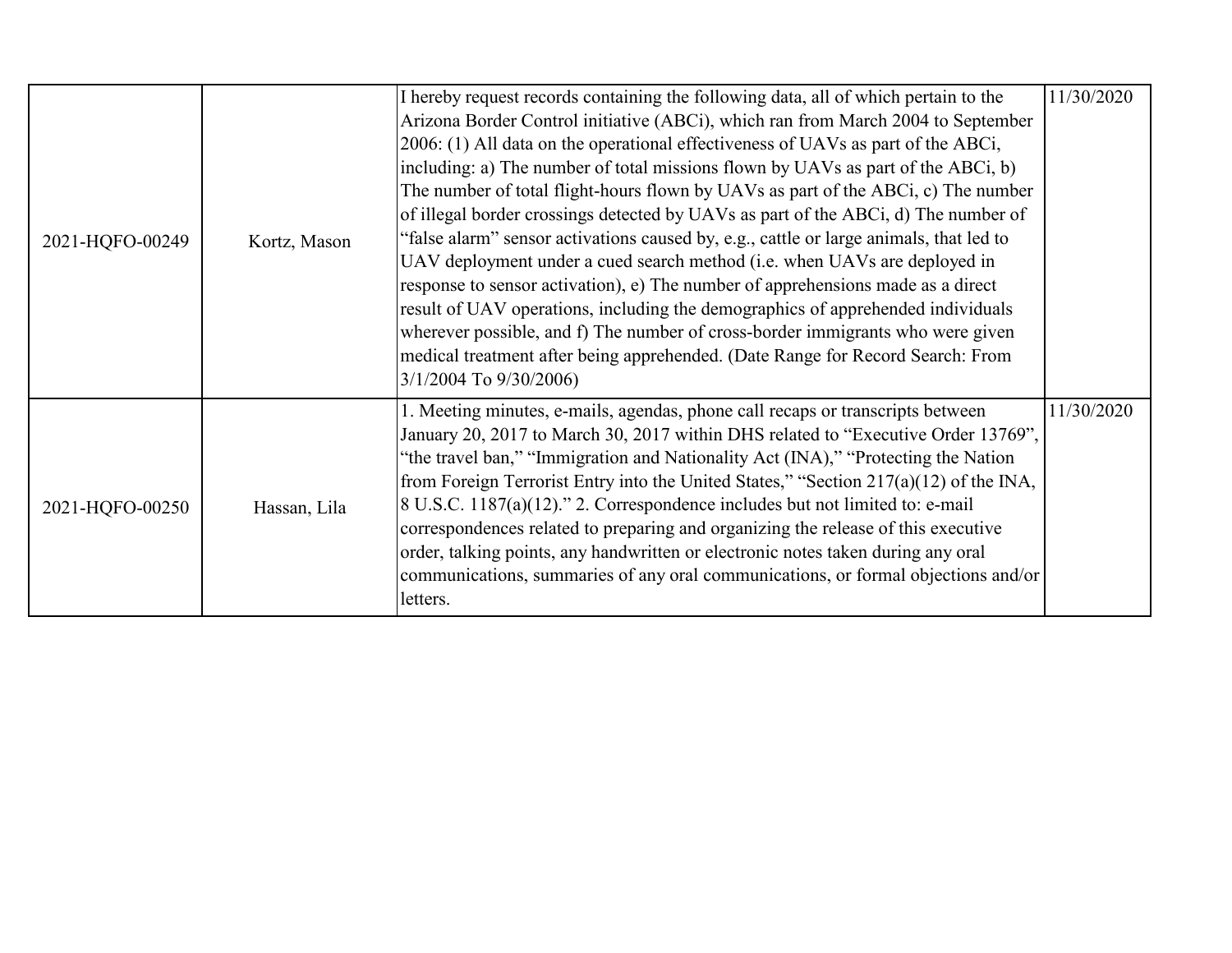| 2021-HQFO-00251 | Hassan, Lila      | Any written correspondence related to the preparation, execution, and conclusion of a $11/30/2020$<br>Friday, June 23, 2017, meeting, in which the following were present for reference<br>(not intended as a comprehensive list): President Donald Trump, Stephen Miller,<br>John Kelly, Rex Tillerson, H.R. McMaster, Thomas Bossert, and Kristjen Nielsen.<br>Correspondence includes but not limited to: e-mail correspondences related to<br>preparing and organizing the meeting, meeting agendas, guest lists, minutes of<br>meetings, talking points, any handwritten or electronic notes taken during any oral<br>communications, summaries of any oral communications, pictures, and presentation<br>slides. Additionally, we ask for all multimedia footage, if applicable, including but<br>not limited to photos, recordings, or video from this meeting.                                                                                                      |            |
|-----------------|-------------------|-----------------------------------------------------------------------------------------------------------------------------------------------------------------------------------------------------------------------------------------------------------------------------------------------------------------------------------------------------------------------------------------------------------------------------------------------------------------------------------------------------------------------------------------------------------------------------------------------------------------------------------------------------------------------------------------------------------------------------------------------------------------------------------------------------------------------------------------------------------------------------------------------------------------------------------------------------------------------------|------------|
| 2021-HQFO-00252 | Allison, Benjamin | Original aggregate statistics on the amount of money spent by DHS and its relevant<br>constituent components (CISA, FEMA, FLETC, S&T, TSA, USCG) in securing and<br>hardening bridges and tunnels—both on highway and rail systems—from 2003<br>through 2020. I ask that this spending be broken down by component and program<br>(e.g. the Transit Security Grant Program), and year, and delivered in a spreadsheet.<br>Amended Having conducted a more thorough search, I have identified specific grant<br>programs and federal accounts under which such information may be found, in<br>addition to relevant document types. Most of these grants would have at one time<br>been classified under the Infrastructure Protection Program, but this is not always the<br>case, given the variation in infrastructure protection strategies since 9/11.1 (SEE<br>AMENDED REQUEST (C-LOG) FOR FULL RESPONSE (Date Range for Record<br>Search: From 1/1/2003 To 12/1/2020) | 11/30/2020 |
| 2021-HQFO-00254 | Dunagan, Sean     | Any and all records of communication between former Cybersecurity and<br>Infrastructure Protection Agency Director Chris Krebs and any other individual or<br>entity containing any of the following terms: Dominion Trump President Excluding<br>any records that consist entirely of media articles or summaries. The time frame of<br>this request is November 16, 2018 to the present. (Date Range for Record Search:<br>From 11/16/2018 To 12/2/2020)                                                                                                                                                                                                                                                                                                                                                                                                                                                                                                                  | 11/30/2020 |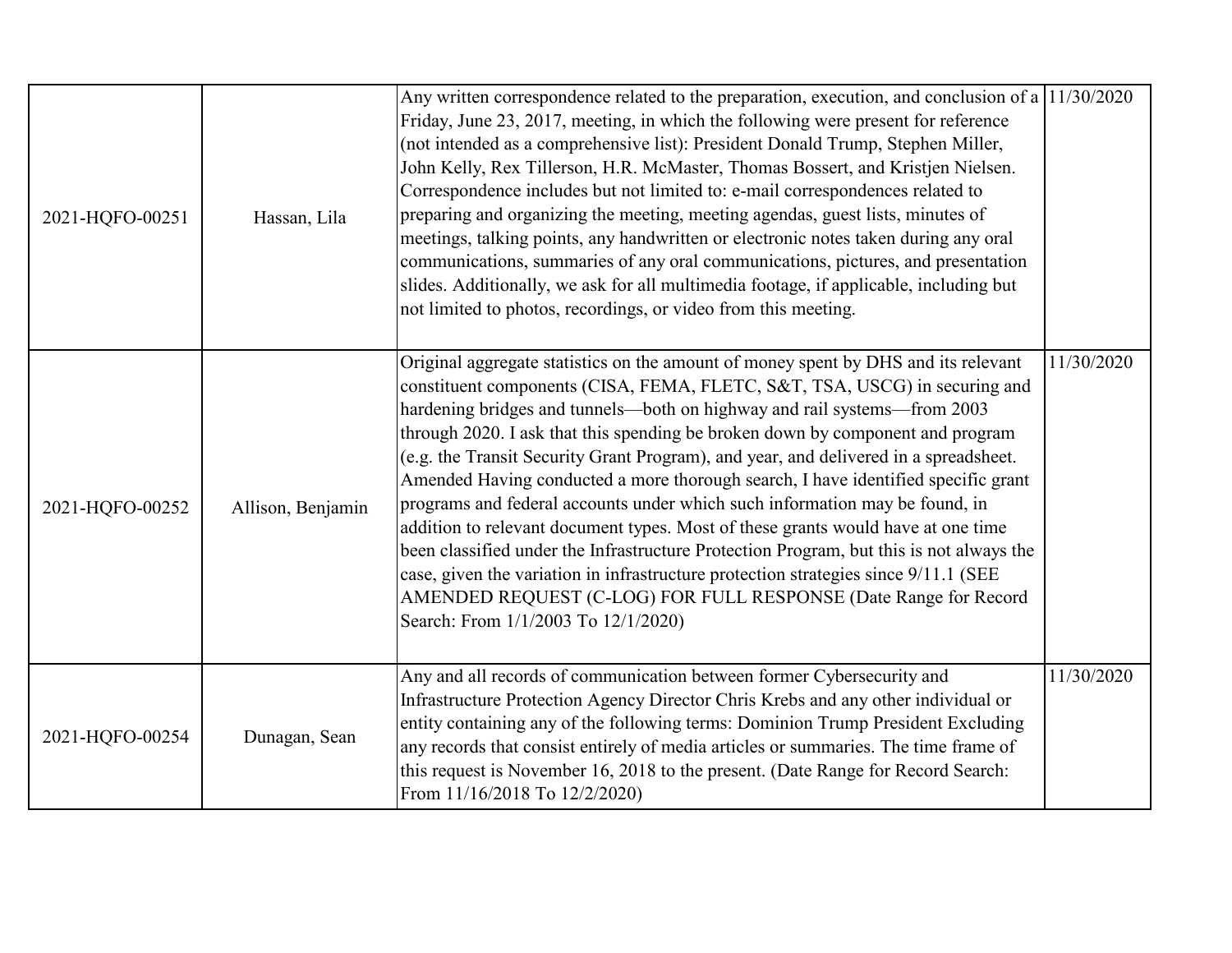| 2021-HQFO-00259 | Hassan, Lila        | Any written correspondence related to the preparation, execution, and conclusion of a $11/25/2020$<br>Friday January 13, 2016, meeting, in which 41 of the senior officials under former |  |
|-----------------|---------------------|------------------------------------------------------------------------------------------------------------------------------------------------------------------------------------------|--|
|                 |                     | President Barack's administration gathered in Room 350 of the Eisenhower                                                                                                                 |  |
|                 |                     | Executive Office Building for a transition disaster exercise. In this meeting, Cecilia                                                                                                   |  |
|                 |                     | Muñoz sat next to Stephen Miller, for reference.                                                                                                                                         |  |
| 2021-HQFO-00260 |                     | $(1)$ A copy of the teaming agreement(s) between Air Domain Awareness program and $(11/23/2020)$                                                                                         |  |
|                 |                     | the FAA and/or DOD, concerning the Unmanned Aircraft Traffic Management                                                                                                                  |  |
|                 | Mintz, Sam          | (UTM) System. (2) A copy of any Unmanned Aircraft Service Supplier (USS)                                                                                                                 |  |
|                 |                     | agreement that DHS has with the FAA.                                                                                                                                                     |  |
| 2021-HQFO-00261 |                     | $(1)$ A copy of the teaming agreement(s) between Air Domain Awareness program and $(11/30/2020)$                                                                                         |  |
|                 |                     | the FAA and/or DOD, concerning the Unmanned Aircraft Traffic Management                                                                                                                  |  |
|                 | Rupprecht, Jonathan | (UTM) System. (2) A copy of any Unmanned Aircraft Service Supplier (USS)                                                                                                                 |  |
|                 |                     | agreement that DHS has with the FAA.                                                                                                                                                     |  |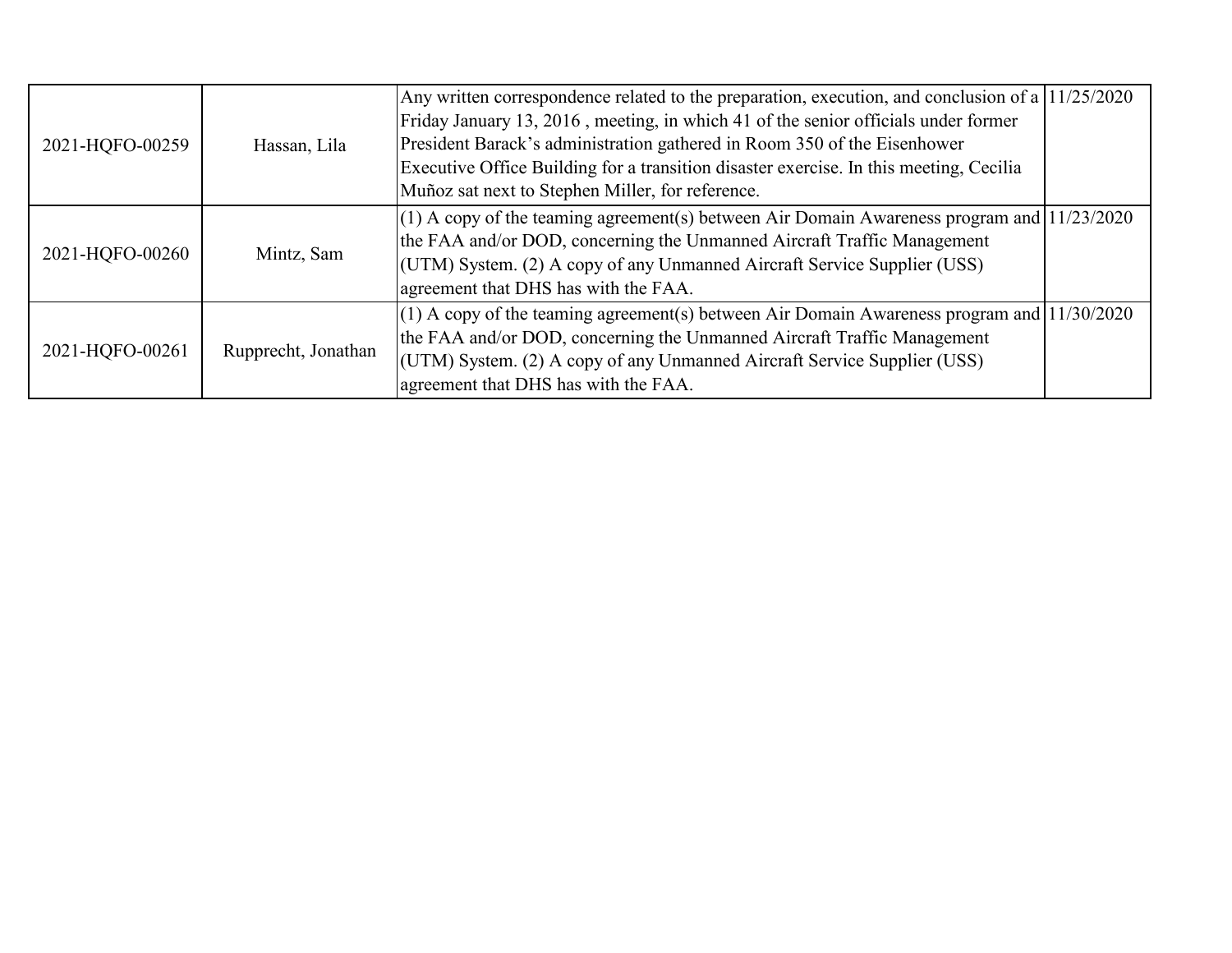|                 |                  | I am writing to request the following information under FOIA 1. I am looking for the        | 11/30/2020 |
|-----------------|------------------|---------------------------------------------------------------------------------------------|------------|
|                 |                  | information that contains the authority and guidelines for USCIS to utilize Nigerian        |            |
|                 |                  | documentations experts to evaluate documents that have been presented to USCIS by           |            |
|                 |                  | Nigerian natives and nationals 2. I am looking for the information that contains the        |            |
|                 |                  | authority and guidelines for USCIS to utilize US government designated Nigerian             |            |
|                 |                  | documentations experts to evaluate documents that have been presented to USCIS by           |            |
|                 |                  | Nigerian natives and nationals 3. I am looking for the information that contains the        |            |
|                 |                  | authority and guidelines for USCIS to utilize US government designated county-              |            |
|                 |                  | specific documentations experts to evaluate documents that have been presented to           |            |
|                 |                  | USCIS by any-country natives and nationals 4. I am looking for the information that         |            |
|                 | Constant, Joseph | contains a list of the names of persons and companies or organizations that the United      |            |
|                 |                  | States government have designated and/or certified as Nigerian documentations               |            |
|                 |                  | experts 5. I am looking for the information that contains a list of the names and           |            |
| 2021-HQFO-00262 |                  | companies or organizations that the United States government have designated and/or         |            |
|                 |                  | certified as the documentations experts of each officially recognized country, nation       |            |
|                 |                  | or state 6. I am looking for a list only of all immigration applications, petitions, issues |            |
|                 |                  | and matters that the United States government have ever assigned to USCIS officer           |            |
|                 |                  | Douglass Pierce of the Detroit USCIS office to adjudicate for the United States             |            |
|                 |                  | government and I want this information broken down by country of petitioner or              |            |
|                 |                  | applicant if this is available 7. I am looking for the information that contains the        |            |
|                 |                  | authority in law for USCIS offices to engage country-specific documentations experts        |            |
|                 |                  | to evaluate documents from those countries that have been submitted to USCIS for            |            |
|                 |                  | any immigration related transactions at USCIS and what countries are designated on          |            |
|                 |                  | this list.                                                                                  |            |
|                 |                  |                                                                                             |            |
|                 |                  |                                                                                             |            |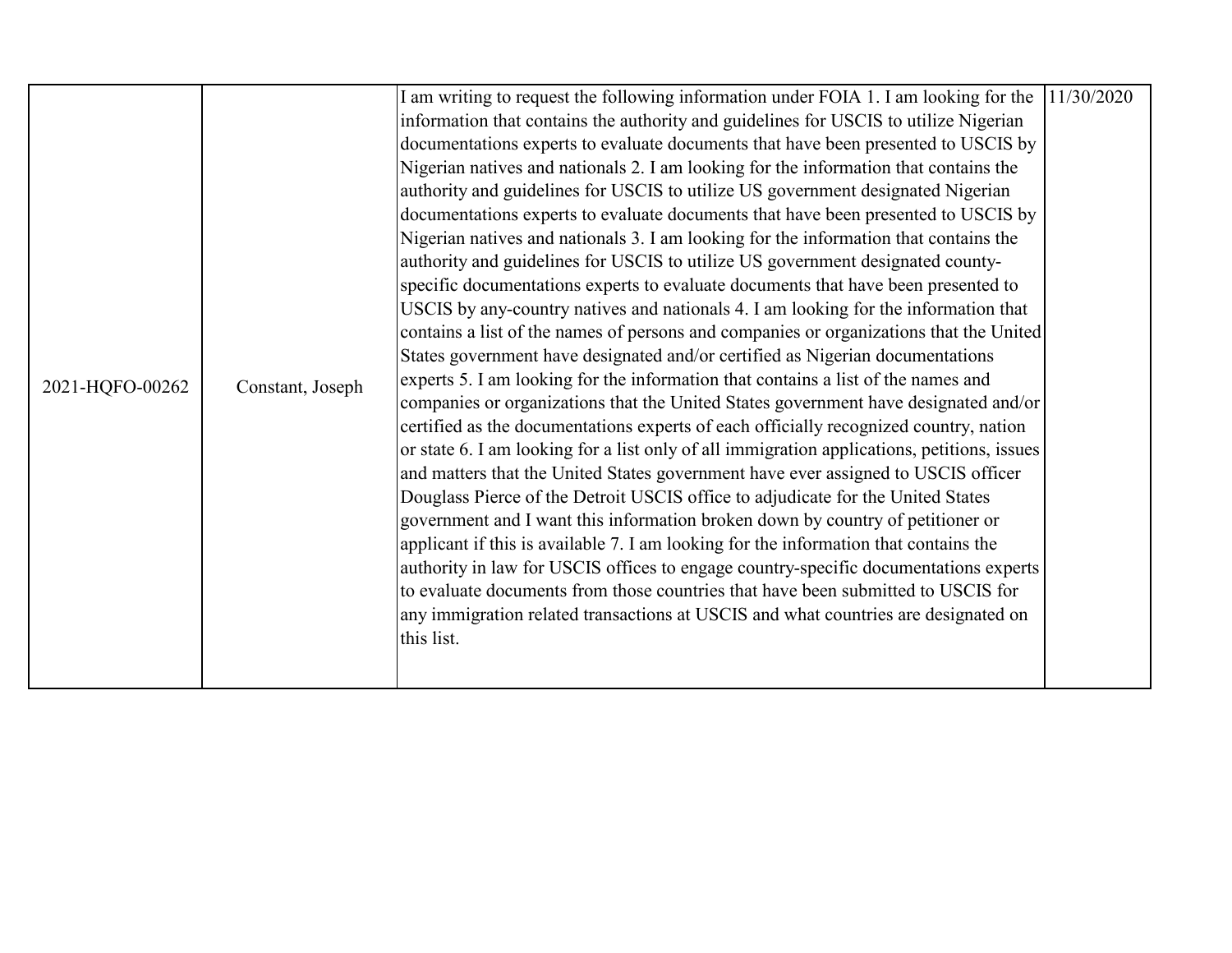|                 |                  | A. any and all documents that detail the Department of Homeland Security's Office    | 11/30/2020 |
|-----------------|------------------|--------------------------------------------------------------------------------------|------------|
| 2021-HQFO-00264 | Greenlee, Kaylee | of Intelligence and Analysis's "race paper" and its versions which allegedly discuss |            |
|                 |                  | the law enforcement monitoring of Black Lives Matter and other related groups from   |            |
|                 |                  | June 1 through November 20. B. all communications such as emails, messages, calls    |            |
|                 |                  | (if available) and memos containing any of the following key words sent from or      |            |
|                 |                  | received by any of the following named individuals: 1. Employee names: Joseph B.     |            |
|                 |                  | Maher; Chad Wolf; Ken Cuccinelli; John Gountanis; Clark Barrow; Chad Mizelle;        |            |
|                 |                  | Brendan McPherson 2. Key words: Black Lives Matter, BLM, Antifa, anti-fascist;       |            |
|                 |                  | Black Alliance for Just Immigration, Color of Change, The movement for black lives,  |            |
|                 |                  | NAACP, UndocuBlack Network, Alicia Garza, Patrisse Cullors, Opal Tometi (Date        |            |
|                 |                  | Range for Record Search: From 6/1/2020 To 11/20/2020)                                |            |
|                 |                  |                                                                                      |            |
|                 |                  |                                                                                      |            |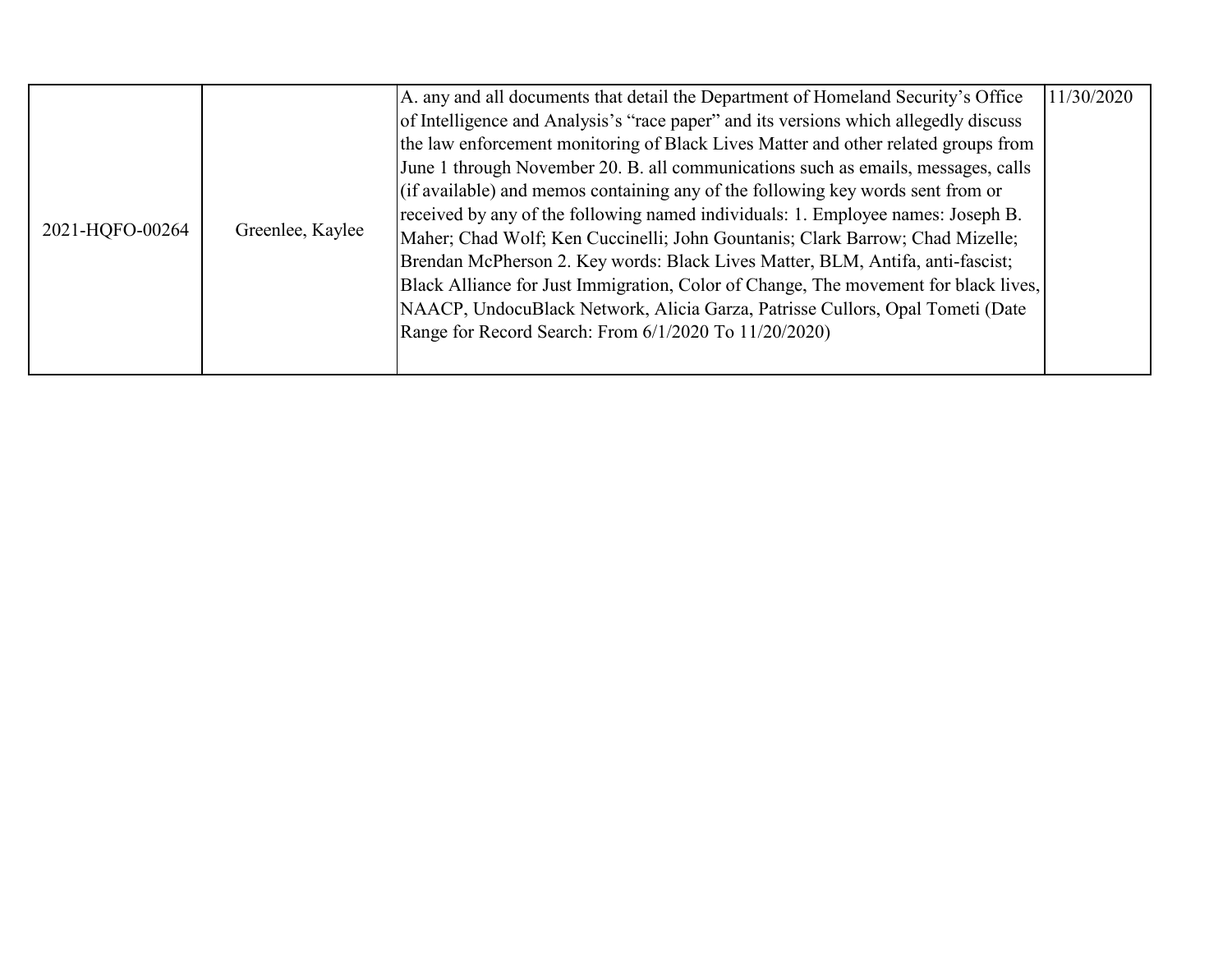|                 |                   | 1. Information pertaining to the planning, preparation, coordination, and deployment     | 11/30/2020 |
|-----------------|-------------------|------------------------------------------------------------------------------------------|------------|
|                 |                   | of I&A resources, a CBP BORTAC Unit, and other DHS resources to George Floyd's           |            |
|                 |                   | burial. 2. Information pertaining to any retrospective review of an I&A, CBP, or         |            |
|                 |                   | BORTAC presence at George Floyd's burial. 3. Records of communications between           |            |
|                 |                   | the Office of Intelligence and Analysis and any of the following agencies or entities    |            |
|                 |                   | regarding the planning, preparation, and deployment of I&A or other DHS resources        |            |
|                 |                   | at or in the vicinity of the George Floyd burial occurring on June 9, 2020: a. The City  |            |
|                 |                   | of Pearland, TX b. Pearland Police Department c. The Combined Agency Response            |            |
|                 |                   | Team (CART) (comprised of Alvin, League City, and Pearland Police Departments)           |            |
|                 |                   | d. Fort Bend County Sheriff's Office e. Harris County Sheriff's Office f. Pearland       |            |
|                 |                   | Independent School District g. Glenda Dawson High School h. Texas Fusion Center          |            |
|                 |                   | i. Houston Regional Intelligence Service Center j. Texas Department of Public Safety     |            |
| 2021-HQFO-00265 | Steffensen, Peter | k. Texas Department of Emergency Management l. United States Department of               |            |
|                 |                   | Justice m. Federal Bureau of Investigation 4. Policies, procedures, and                  |            |
|                 |                   | directives—whether formal or informal—regarding requests for assistance from (or         |            |
|                 |                   | coordination with) state and federal law enforcement authorities in matters pertaining   |            |
|                 |                   | to local law enforcement. 5. Policies, procedures, and directives—whether formal or      |            |
|                 |                   | informal—regarding the deployment of DHS resources to public events, gatherings,         |            |
|                 |                   | or protests. For the purposes of this request, be advised that "information" includes,   |            |
|                 |                   | without limitation: records or communications in written or electronic form,             |            |
|                 |                   | including, without limitation, correspondence, circulars, directives, documents, data,   |            |
|                 |                   | videotapes, audio tapes, emails, faxes, telephone messages, logs, files, guidance,       |            |
|                 |                   | guidelines, evaluations, instructions, analyses, spreadsheets, memoranda, agreements,    |            |
|                 |                   | contracts, notes, meeting minutes and agendas, orders, policies, procedures,             |            |
|                 |                   | protocols, directives, reports, rules, powerpoint presentations, training manuals, other |            |
|                 |                   | manuals studies, threat assessments, after-action reports, debriefs, internal reviews,   |            |
|                 |                   | and inventory lists. (Date Range for Record Search: From 5/25/2020 To 12/4/2020)         |            |
| 2021-HQFO-00278 | Perigo, Joshua    | any and all files under both FOIA/PA on "Psychic Driving" using search criteria "Dr.     | 11/24/2020 |
|                 |                   | Sidney Gottlieb"                                                                         |            |
|                 |                   | any and all files under both FOIA/PA for "Crisis Actors" including the following         | 11/24/2020 |
| 2021-HQFO-00279 | Perigo, Joshua    | search criteria: Gang stalking, Street theatre, Psychological coercion, operation        |            |
|                 |                   | Northwoods.                                                                              |            |